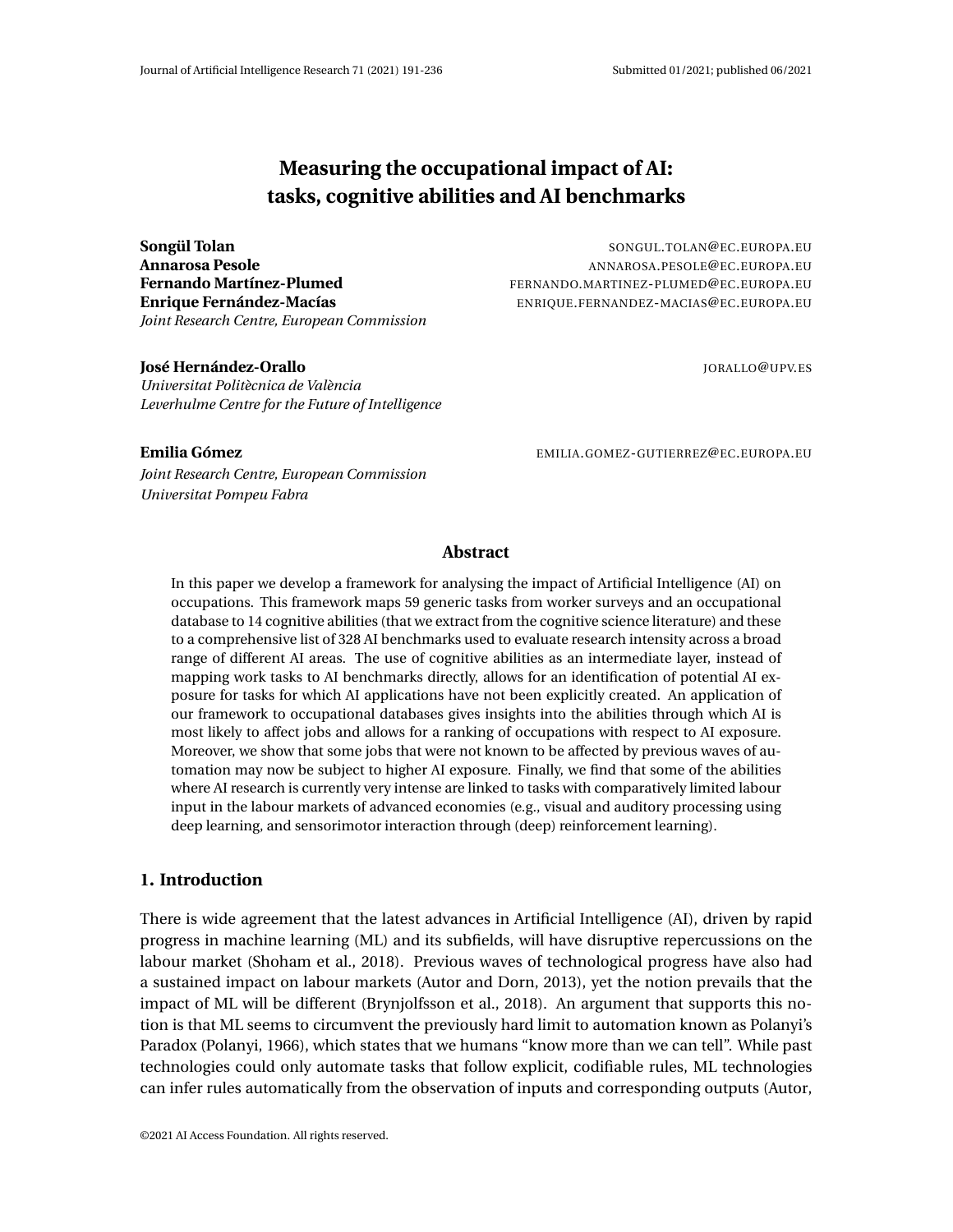[2014\)](#page-40-1). This implies that ML may facilitate the automation of many more types of tasks than were affected in previous waves of technological progress [\(Brynjolfsson et al., 2018\)](#page-41-1).

Our perception of what AI is able to do is driven by the growing importance of benchmarks in AI [\(Hernández-Orallo et al., 2017\)](#page-43-0). For instance, a decisive moment for deep learning really happened when it started to perform better than many other techniques in benchmarks such as ImageNet [\(Deng et al., 2009\)](#page-42-0) and CIFAR10 [\(Krizhevsky et al., 2009\)](#page-43-1). The rhythm is so hectic that new benchmarks appear everyday and replace old ones, setting the bar higher and higher. $^{\rm l}$  In the end, breakthroughs in some particular challenges and benchmarks have been identified as landmarks of the field [\(Campbell et al., 2002;](#page-41-2) [Ferrucci, 2012;](#page-42-1) [Mnih et al., 2015;](#page-44-1) [Silver et al., 2016;](#page-45-1) [Brown and Sandholm, 2019;](#page-41-3) [Brown et al., 2020\)](#page-41-4) and used as illustrations of what AI can do. Also, the activity around benchmarks is a good indicator of where the research effort in AI is focusing.

In this paper we develop a framework for analysing the potential occupational impact of AI (il-lustrated in Figure [1\)](#page-2-0). <sup>[2](#page-1-1)</sup> The explicit focus on AI distinguishes this analysis from studies on robotisation [\(Acemoglu and Restrepo, 2018\)](#page-40-2), digitalisation and online platforms [\(Agrawal et al.,](#page-40-3) [2015\)](#page-40-3), and the general occupational impact of technological progress and automation [\(Autor,](#page-40-4) [2015\)](#page-40-4). That is, automation through technologies that do not require AI, e.g. self-checkout machines that replace human cashiers in supermarkets, is not considered in this framework. The framework links tasks to cognitive abilities, and these to indicators that measure performance in different AI fields. More precisely, we map 59 generic tasks from the worker surveys European Working Conditions Survey (EWCS) and Survey of Adult Skills (PIAAC) as well as the occupational database O\*Net to 14 cognitive abilities (that we extract from the cognitive science literature) and these to a comprehensive list of 328 AI evaluation tasks from benchmarking initiatives, challenges, competitions and scientific literature. These AI-related metrics reflect the intensity of current research and development in different AI techniques. This "research intensity" indicator is not necessarily a good proxy of future AI progress, since breakthroughs do not always appear where more research effort is spent, and there may be dead ends that are not obvious yet. But future AI progress is simply impossible to predict, and we believe our approach provides a sensible approximation to where AI may have a bigger impact in the short and medium term, since we directly measure where more research effort is spent (see Figure [1\)](#page-2-0).

Differently from previous approaches that directly link AI developments with task characteristics [\(Brynjolfsson et al., 2018\)](#page-41-1), our framework adds an intermediate layer of cognitive abilities. With 14 distinct cognitive abilities, this layer is more detailed than the task characteristics mentioned in the task-based approach by [Autor et al.](#page-40-5) [\(2003\)](#page-40-5). In this earlier model work tasks are defined by their routine, abstract, and manual content, all three characteristics of work that point towards task automation [\(Autor and Handel, 2013\)](#page-40-6). Although this approach has been very fruitful and inspired many studies (including this one), in our view these characteristics do not suffice to capture AI's potential to affect and transform work tasks that are not (yet) tailored to be per-

<span id="page-1-0"></span><sup>1.</sup> For instance, CIFAR10 was followed by the more challenging CIFAR100 [\(Krizhevsky et al., 2009\)](#page-43-1), SQuAD1.1 has been replaced by SQuAD2.0 [\(Rajpurkar et al., 2018\)](#page-44-2), GLUE by SUPERGLUE [\(Wang et al., 2019\)](#page-45-2), Starcraft by Starcraft II [\(Vinyals et al., 2017\)](#page-45-3) and the new Arcade Learning Environment (ALE) [\(Machado et al., 2018\)](#page-43-2) by the PlayStation Reinforcement Learning Environment (PSXLE) [\(Purves et al., 2019\)](#page-44-3).

<span id="page-1-1"></span><sup>2.</sup> All the data, code and results can be found in <https://github.com/nandomp/AIlabour>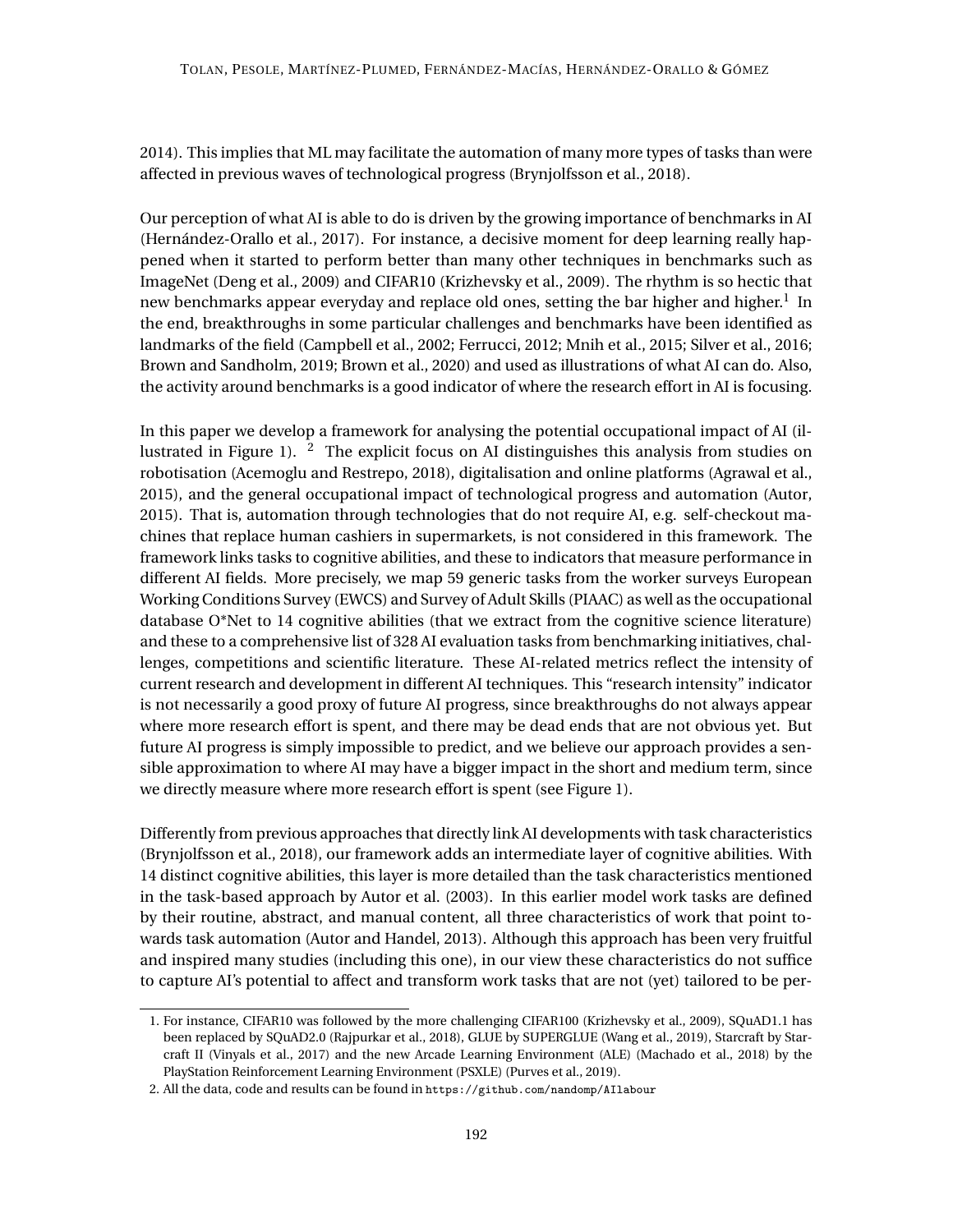formed (fully or partially) by a machine. Hence, in this paper we try to identify what kinds of task content (and occupations) are more likely to be impacted by AI advances currently in the making, without assuming that such an impact implies labour substitution. As argued by [Bessen](#page-40-7) [\(2019\)](#page-40-7) among others, in the past, new productive technologies have much more often transformed than replaced occupations, and this is also the most likely effect of current AI advances on the future of work, at least in the short and medium term. Additionally, the technical feasibility of automatically performing a given type of task content is not a sufficient condition for a large-scale substitution of human by machines for that content, as other factors such as the relative cost of labour, work organisation and the elasticity of demand also have to be taken into account [\(Autor, 2013;](#page-40-8) [Fernández-Macías et al., 2018;](#page-42-2) [Bessen, 2019\)](#page-40-7)

<span id="page-2-0"></span>

Figure 1: Illustrative example of the bidirectional and indirect mapping between job market and Artificial Intelligence (abilities described in Appendix [A\)](#page-27-0). The full list of tasks is presented in Table [6](#page-32-0) of Appendix [C.](#page-32-1) The full list of AI benchmarks is presented in Table [7](#page-33-0) of Appendix [D.](#page-33-1)The notation we use is **t** for the tasks, **a** for the abilities and **b** for the benchmarks. The arrows are represented by correspondence matrices **U** (task-ability correspondence) and **R** (ability-benchmark correspondence).

The ability perspective allows us to distinguish machines that, through AI, are empowered with the abilities of performing a range of several tasks from machines that are explicitly constructed or programmed to perform specific tasks. For instance, the ability of understanding human language [\(Manning et al., 1999\)](#page-43-3) can be applied in a variety of tasks (such as reading or writing e-mails, or advising costumers/clients). Abilities are therefore a better parameter to evaluate progress in AI [\(Hernández-Orallo, 2017a\)](#page-43-4). Note that general abilities are different from skills: from a human perspective abilities are innate and primary. Instead, skills are acquired through a combination of abilities, experience and knowledge for some specific domain, but could be obtuse for other problems [\(Fernández-Macías et al., 2018\)](#page-42-2). Here, we focus on abilities instead of skills. Since knowledge and experience are not suitable properties of AI, linking AI benchmarks to abilities (instead of skills) should be less prone to measurement error [\(Hernández-Orallo, 2017a\)](#page-43-4).

Due to the intermediate layer of 14 different abilities, we also gain a broader understanding on the occupational exposure to AI. That is, the framework allows not only to define a single occupation-level AI exposure score, but also to identify the specific tasks affected and the different abilities that are most likely driving the implementation of AI in the workplace. Conversely,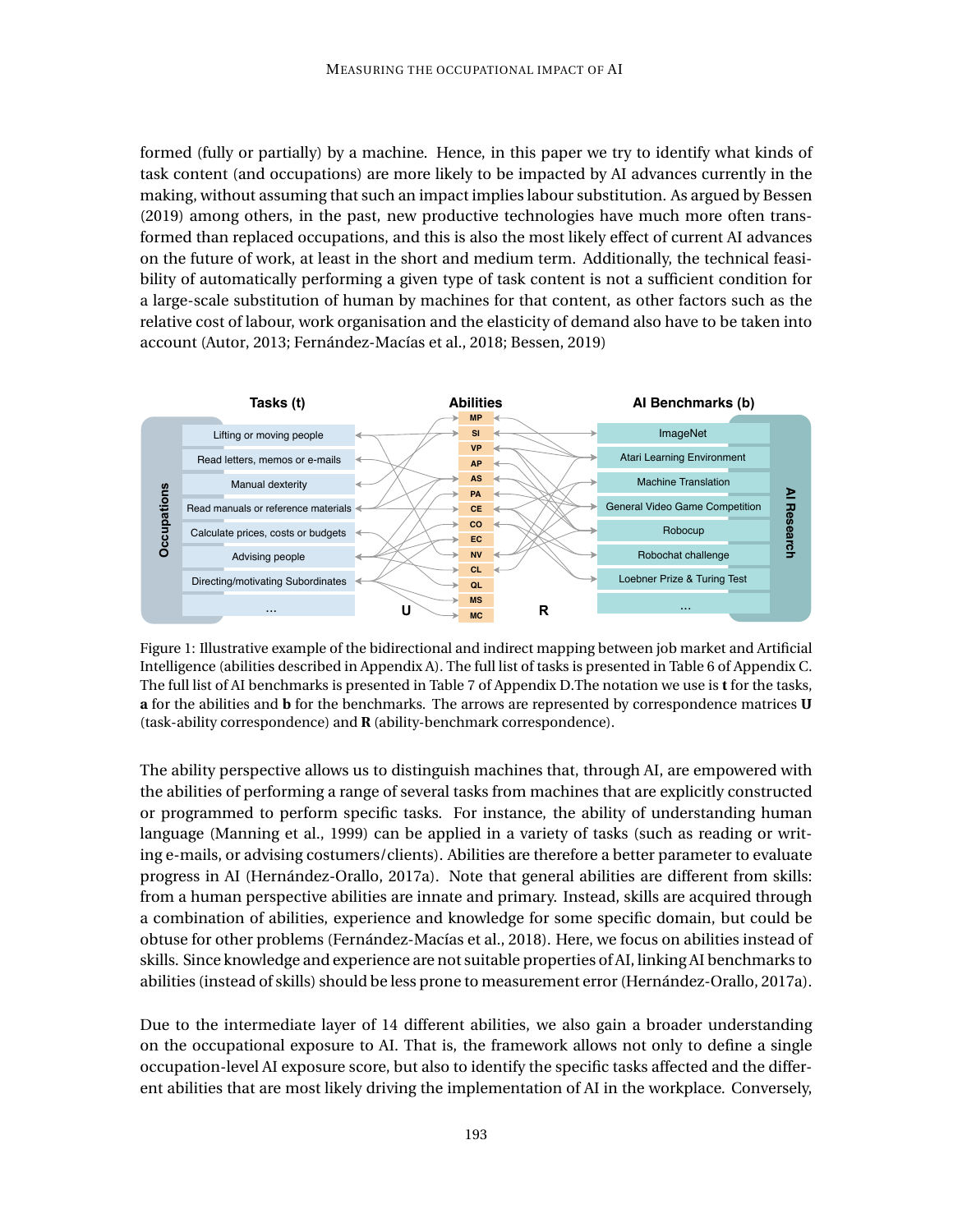we can identify which abilities are less likely to be performed by AI and are therefore less prone to changes in the way they are currently being performed.

Furthermore, we rely on a wide range of AI benchmarks to approximate the direction of AI research and development. These benchmarks are linked to performance metrics (such as classification accuracy, squared error, perplexity, AUC, etc.) on openly accessible datasets. These are prominently placed either in the scientific literature or on online platforms where both AI researchers and industry players present their current performance in different AI domains. The collection of these benchmarks provides a thorough overview of the direction of AI progress. In many cases these benchmarks and the work on them precede the explicit formalisation of its use at work. For instance, performing well in games such as checkers, chess, Go and poker [\(Silver](#page-45-1) [et al., 2016,](#page-45-1) [2017;](#page-45-4) [Brown and Sandholm, 2019\)](#page-41-3), which is recorded in corresponding benchmarks, is not a required ability in any work-related task. However, AI that performs well on these benchmarks needs to exhibit abilities in memory processing, learning and planning. These abilities are useful in the performance of some work-related tasks.

In addition, connecting these benchmarks to work-related tasks allows to explore the question of the occupational impact of AI in the other direction, from occupational needs to specific AI benchmarks. That is, following the framework illustrated in Figure [1,](#page-2-0) we can identify occupations that are less exposed to AI, filter out the tasks that need to be performed in these occupations and specify which of the required abilities can be connected to corresponding benchmarks (and benchmark clusters) that would require increases in research activity for AI to have an impact on these occupations.

Instead of looking at past progress of these benchmarks, we measure interest in AI domains through the presence of benchmarks in each category. This allows for the computation of future trends based on past developments in each category and can be easily updated for future years. This repository of AI benchmarks is open and accessible $^3$  $^3$  [\(Martínez-Plumed et al., 2020a](#page-44-4)[,b\)](#page-44-5).

The remainder of this paper is structured as follows. The next section embeds the present study into the literature, which is followed by background information on the construction of the layer tasks and cognitive abilities in the framework. After presenting in Section [4](#page-8-0) the methodology used to construct the framework, we describe in Section [5](#page-11-0) the different data sources that we combined to construct the framework. We present the results of the application of our framework in Section [6,](#page-16-0) and discuss them in Section [7.](#page-24-0) Section [8](#page-26-0) concludes.

## <span id="page-3-1"></span>**2. Related Work**

This study complements the work done by [Martínez-Plumed et al.](#page-44-6) [\(2020\)](#page-44-6), which introduces the framework that connects AI benchmarks and work tasks through cognitive abilities for the first time. That work presents how the framework can be used to analyse the relationship between AI and occupations in a bidirectional way (from AI to occupations, from occupational requirements to AI) and descriptive results with a list of tasks (see Table [6,](#page-32-0) Appendix [C\)](#page-32-1) and clustered AI benchmarks (see Table [7,](#page-33-0) Appendix [D\)](#page-33-1). The focus of that work were AI benchmarks and the

<span id="page-3-0"></span><sup>3.</sup> <http://www.aicollaboratory.org/>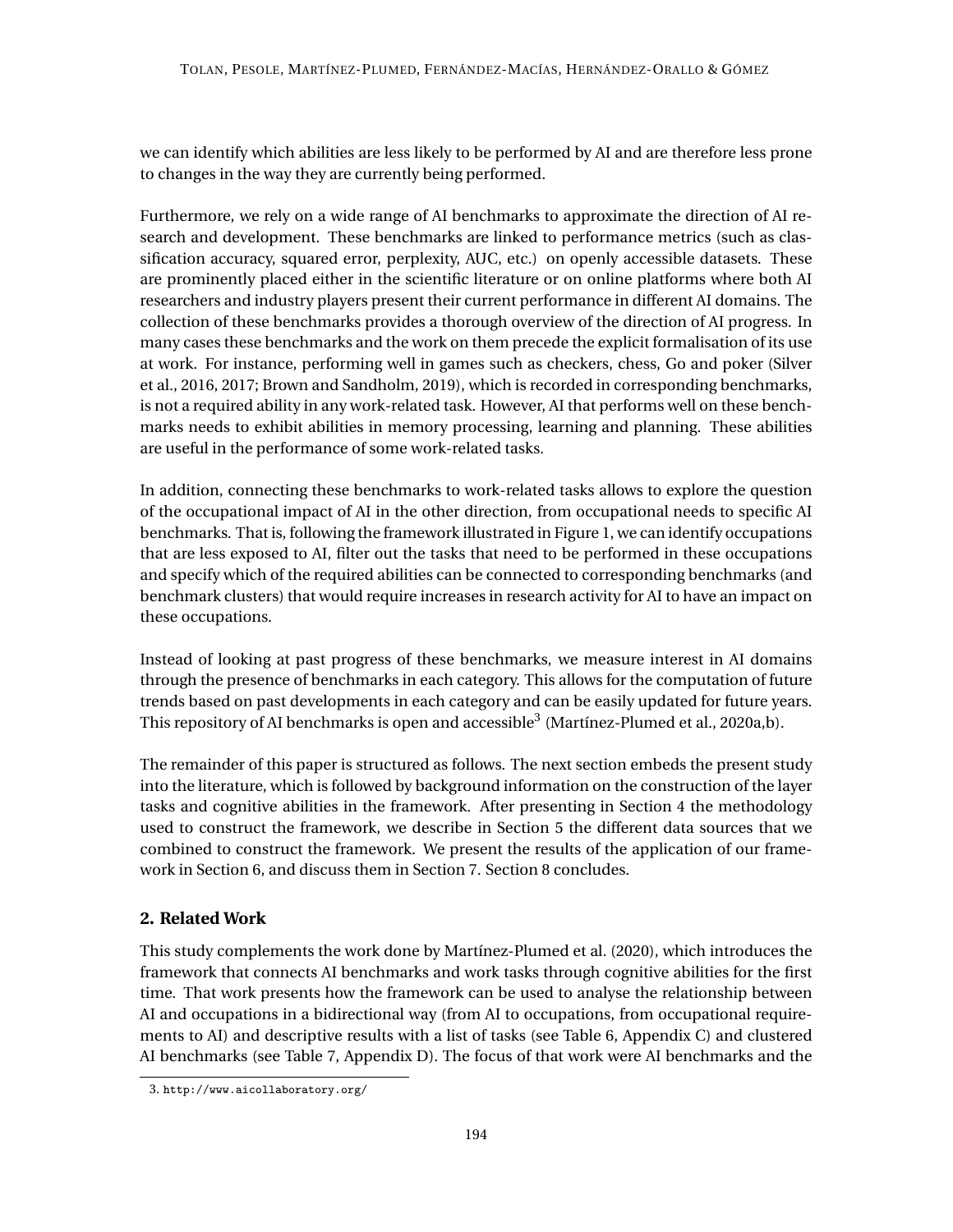prescriptive implications of the framework. In this work, we rather focus on the occupational impact, and use a more refined methodology to measure work contents. More specifically, we index the task impact by the task framework presented in Table [1.](#page-6-0) This re-balances the task impact as measured by [Martínez-Plumed et al.](#page-44-6) [\(2020\)](#page-44-6) (which is more driven by the availability of task data, than by a conceptual framework) according to an established model of work for a more accurate measure of work contents. In addition, this paper provides insights on the economic background of the impact of AI on the labour market by discussing the findings in the context of wages, technology driven labour-market polarisation and AI diffusion. Finally, this paper discusses the validation of the framework and provides a comparison of some of the main findings to other relevant results from the economic literature.

This paper contributes to the literature on the occupational impact of recent technological change [\(Frey and Osborne, 2017;](#page-42-3) [Arntz et al., 2016;](#page-40-9) [Nedelkoska and Quintini, 2018\)](#page-44-7), although, in contrast with most of these studies, we do not try to estimate the extent of (potential) labour replacement. Instead, we aim at identifying which occupations and types of task contents are more directly related to current developments in AI research, and therefore are more likely to be affected by applications of AI to work in the future. According to some more recent literature [\(Brynjolfsson](#page-41-1) [et al., 2018\)](#page-41-1), AI may lead to substitution effects. However, the more likely effect of AI on work in many cases is complementarity (AI as a tool). Some of our findings point in that direction. However, this is not something we explicitly discuss in this paper. This approach captures the entire AI research field more comprehensively than expert predictions on the future automatability of occupations as by [Frey and Osborne](#page-42-3) [\(2017\)](#page-42-3) and subsequent studies.

This measure of AI progress complements the rubric by [Brynjolfsson et al.](#page-41-1) [\(2018\)](#page-41-1) used to determine the suitability of tasks for ML since it can be easily updated to future developments in the already recorded benchmarks. In addition, some of the task properties listed in the rubric may be endogenous to the redefinition of an occupational task for which AI applications have explicitly been constructed. For instance, the property "large (digital) data sets exist or can be created containing input-output pairs" is only a task property once the task is explicitly considered for AI. By contrast, with the ability perspective we identify the potential impact of AI on a task, by looking at the abilities that both AI and humans need to possess in order to perform such task, with no need of further defining new properties at the sole aim of integrating AI.

A different approach to rubrics is the use of expert feedback. For instance, this has been done to assess the time frame for the so-called human-level machine intelligence (HLMI), the point where AI would outsmart humans [\(Müller and Bostrom, 2014,](#page-44-8) [2016\)](#page-44-9). A more specific take has been explored by [Grace et al.](#page-43-5) [\(2018\)](#page-43-5), which not only includes questions about HLMI or automating "all professions", but also a series of particular professions or tasks, such as surgeon, truck driver, New York Times best-seller writer, human-level language translator, retail salesperson, Atari games player, Starcraft player, laundry folder or champion of the world series of poker. The list is not comprehensive but gives a very informative view of how diverse the predictions are depending on the activity. For instance, experts estimate that AI surgeons will achieve human performance in about 35 years from 2018, whereas doing fold laundry automatically as well as a human is estimated to happen in only about 6 years from 2018. Expert polls and forecasting using Delphi or other consensus methods are powerful ways to estimate when some milestones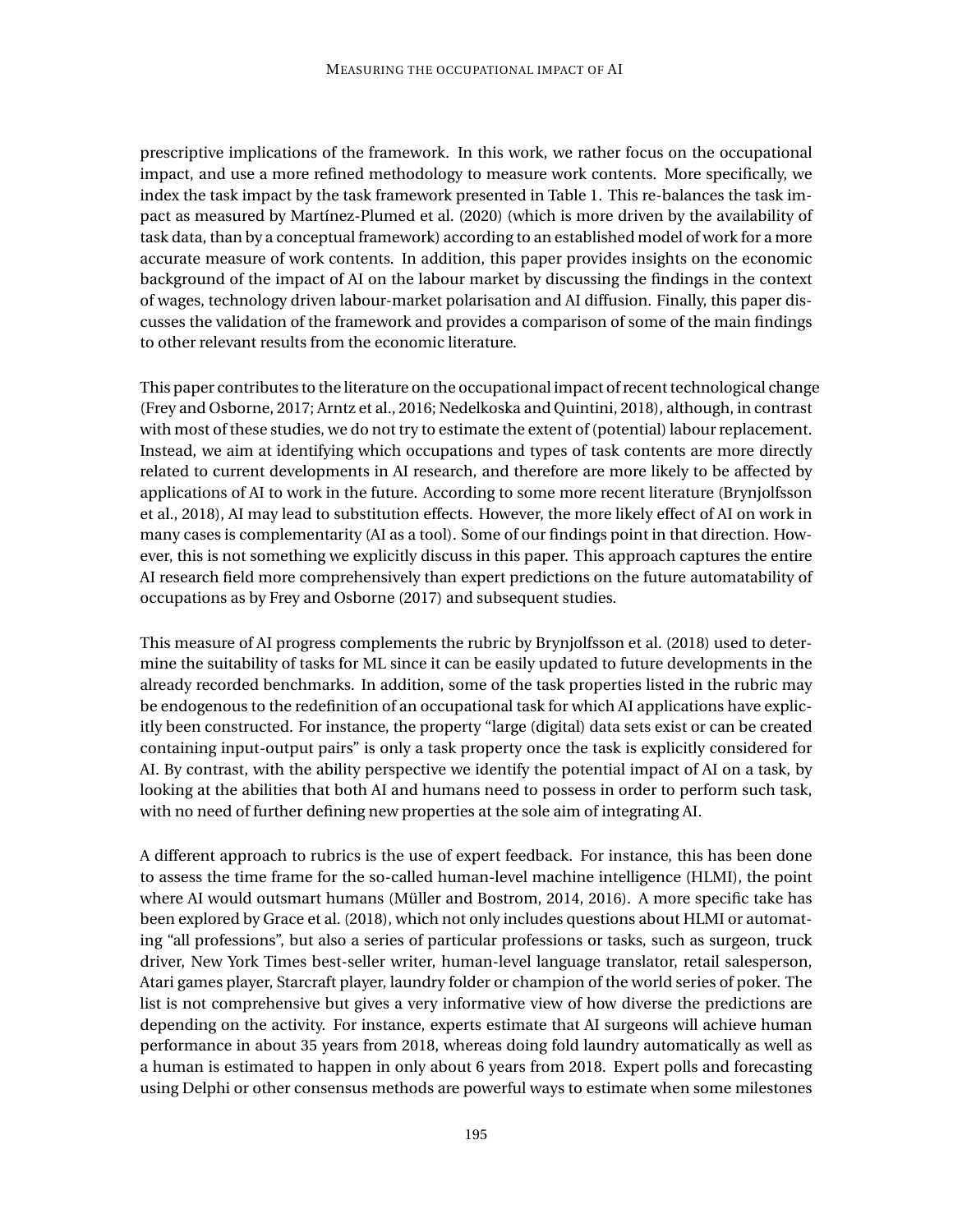will happen, complementary to the methodology we use in this paper. Using benchmark activity, apart from being methodologically very different, allows to do a more granular and systematic analysis and obtain a perception of research intensity in AI.

Our approach relates most to [Felten et al.](#page-42-4) [\(2018\)](#page-42-4), who also link AI field benchmarks to workrelated abilities, but there are some noteworthy differences. First, [Felten et al.](#page-42-4) [\(2018\)](#page-42-4)measure AI progress on one particular platform, the Electronic Frontier Foundation (EFF) $^4$  $^4$ , which is restricted to a more limited set of AI benchmarks. The benchmarks in the present framework further rely on our own previous analysis and annotation of papers [\(Hernández-Orallo, 2017b;](#page-43-6) [Martínez-Plumed et al., 2018;](#page-44-10) [Martinez-Plumed and Hernandez-Orallo, 2018\)](#page-44-11) as well as on open resources such as *Papers With Code*[5](#page-5-1) , which include data and results from a comprehensive set of AI benchmarks, challenges, competitions and tasks. This ensures a broad coverage of AI tasks, also providing insight into AI performance in cognitive abilities that go beyond perception, such as language processing, planning, information retrieval or automated deduction/induction.

For better comparability across these benchmarks that come from many different AI domains, the measure of AI intensity is also different. [Felten et al.](#page-42-4) [\(2018\)](#page-42-4) assess AI progress by computing linear trends in each benchmark. However, nonlinear performance jumps at different thresholds of progression (i.e. breakthroughs) of each benchmark impede comparability between them. We address this by translating benchmarks to AI research activity, which we consider more comparable across benchmarks from different AI fields.

Finally, [Webb](#page-45-5) [\(2020\)](#page-45-5) measures the occupational impact of AI by computing the overlap between O\*NET job task descriptions and the text of patents. AI-related patents are identified based on matches with general AI keywords. We complement this approach and offer a broader picture by mapping research intensity in specific AI domains (e.g., computer vision or natural language processing) to particular abilities required to perform job tasks.

## **3. Background**

Before giving details on the methodology on how we develop the framework, we provide some background information on the literature from which we draw the concepts for tasks and cognitive abilities and elaborate on them in the following sections.

## <span id="page-5-2"></span>**3.1 Tasks**

In our framework (see Figure [1\)](#page-2-0), occupations are decomposed into a vector of tasks. Tasks have been defined as units of work activity that produce output [\(Autor, 2013\)](#page-40-8). From our perspective, that derives from [Fernandez-Macias and Bisello](#page-42-5) [\(2020\)](#page-42-5), each occupational task can be understood as a specific act of transformation on an object. On the basis of the type of object being transformed and the type of transformation, we can create a taxonomy of different types of tasks. At the highest level, this classification differentiates between tasks that operate on material

<span id="page-5-0"></span><sup>4.</sup> <https://www.eff.org/es/ai/metrics>

<span id="page-5-1"></span><sup>5.</sup> <https://paperswithcode.com/>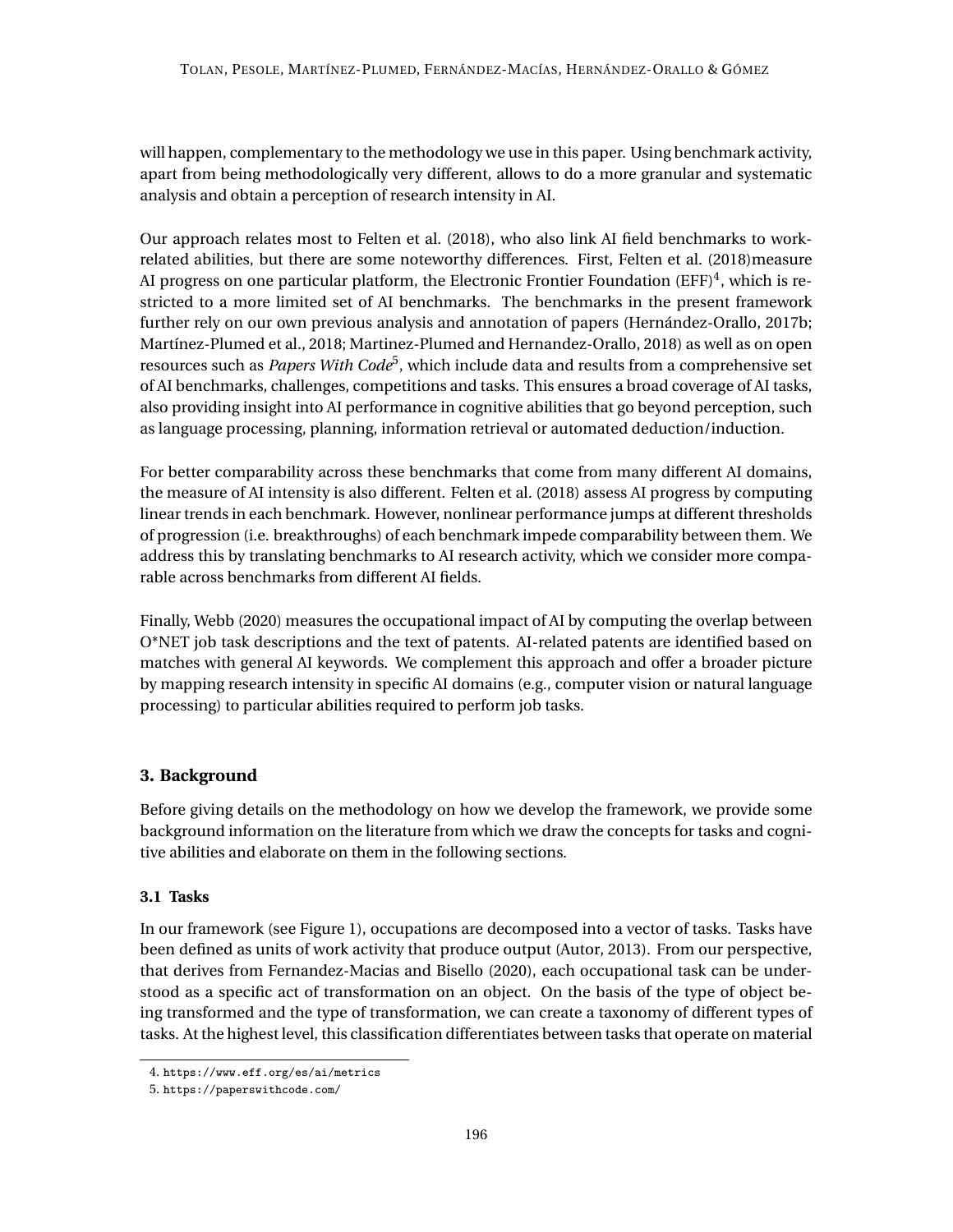*things* (physical tasks), tasks that operate on *ideas* or information (intellectual tasks) and tasks that operate on social relations with *people* (social tasks). From those, a nested taxonomy with increasing levels of detail unfolds, as shown in Table [1.](#page-6-0) In this paper, we use 59 indicators at the most detailed level of the tasks taxonomy shown in Table  $6<sup>6</sup>$  $6<sup>6</sup>$ 

<span id="page-6-0"></span>



#### **3.2 Cognitive Abilities**

A first glance at the tasks that are usually identified in the workplace and those that are usually set in AI as benchmarks (see a sample in Figure [1\)](#page-2-0) reveals the difficulty of matching them directly, as the lists are very different. However, tasks and benchmarks have some latent factors in common, what we refer to as "cognitive abilities", which we can use to map them indirectly but at a level of aggregation that is more insightful. For this characterisation of abilities we look for an intermediate level of detail, excluding very specific abilities and skills (e.g., music skills, mathematical skills, hand dexterity, driving a car, etc.) but also excluding very general abilities or traits that would influence all the others (general intelligence, creativity, etc.). As we just cover cognitive abilities, we also exclude personality traits (e.g., the big five [\(Fiske, 1949\)](#page-42-6): openness, conscientiousness, extraversion, agreeableness and neuroticism). Although we consider the latter essential for humans, their ranges can be simulated in machines by changing goals and objective functions.

At the intermediate level, we aim at a number and breadth similar to the "broad abilities" of the Cattell-Horn-Carroll hierarchical model (see Figure [2\)](#page-7-0) [\(Carroll et al., 1993;](#page-41-5) [Keith and Reynolds,](#page-43-7)

<span id="page-6-1"></span><sup>6.</sup> Note that the task framework by [Fernandez-Macias and Bisello](#page-42-5) [\(2020\)](#page-42-5) has been updated in May 2020. In this paper we refer to an earlier version of the framework that does not include some task indices that have been added to the left-hand side (Content) of Table [1.](#page-6-0) However, the differences are very minor.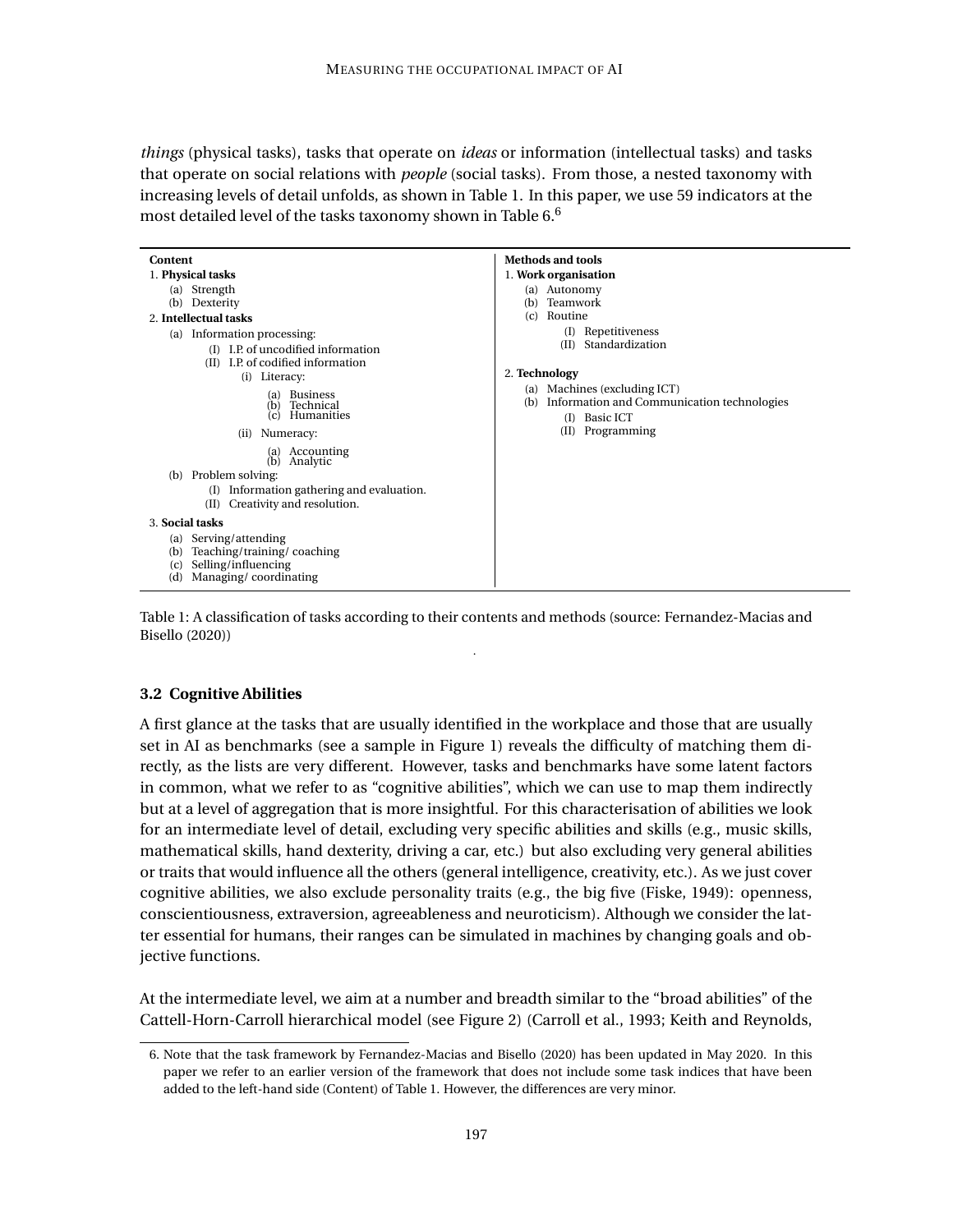[2010\)](#page-43-7). However, some of them are very anthropocentric and not distinctive enough to sufficiently cover all aspects of cognition.

<span id="page-7-0"></span>

Figure 2: Cattell-Horn-Carroll's three stratum model. The broad abilities are Crystallised Intelligence (Gc), Fluid Intelligence (Gf), Quantitative Reasoning (Gq), Reading and Writing Ability (Grw), Short-Term Memory (Gsm), Long-Term Storage and Retrieval (Glr), Visual Processing (Gv), Auditory Processing (Ga), Processing Speed (Gs) and Decision/Reaction Time/Speed (Gt).

For our purposes we use a taxonomy of 14 cognitive abilities, merging several categorisations in psychology, animal cognition and AI, originally introduced by [Hernández-Orallo and Vold](#page-43-8) [\(2019\)](#page-43-8). The elements that compose this taxonomy were distilled from different sources. In particular, the list draws from Thurstone's primary mental abilities, according to [\(Schaie, 2010\)](#page-45-6), the factors from Cattell-Horn-Carroll hierarchical model [\(Carroll et al., 1993;](#page-41-5) [Keith and Reynolds,](#page-43-7) [2010\)](#page-43-7), (stratum II, Figure 2), the areas of animal cognition research according to the table of contents of [\(Wasserman and Zentall, 2006\)](#page-45-7), the main areas in AI according to the AI Journal (as per 2017), the "competency" areas in AGI according to [\(Adams et al., 2012\)](#page-40-10) and the I-athlon "events" from [\(Adams et al., 2016\)](#page-40-11). These different lists were merged into an integrated list by matching synonyms and related terms, and trying to keep a manageable number of broad capabilities. There were tensions between both distinctiveness and comprehensiveness against the number of abilities. The main criterion for keeping a distinction between two abilities A and B (and not merging them) was the understanding that a system or component (either natural or artificial) could conceivably master one of them while failing at the other. The compromise for completeness was easier to find; some elements (such as processing or decision speed in the Cattell-Horn-Carroll) are not proper abilities; also, some abilities related to multimodality were not explicitly included in the final list of 14 (e.g., olfactory processing). The current version only covers "visual" and "auditory" processing, being the two most representative sensory modalities.

The 14 categories are: Memory processes **(MP)**, Sensorimotor interaction **(SI)**, Visual processing **(VP)**, Auditory processing **(AP)**, Attention and search **(AS)**, Planning, sequential decisionmaking and acting **(PA)**, Comprehension and expression **(CE)**, Communication **(CO)**, Emotion and self-control **(EC)**, Navigation **(NV)**, Conceptualisation, learning and abstraction **(CL)**, Quantitative and logical reasoning **(QL)**, Mind modelling and social interaction **(MS)**, Metacognition and confidence assessment **(MC)**.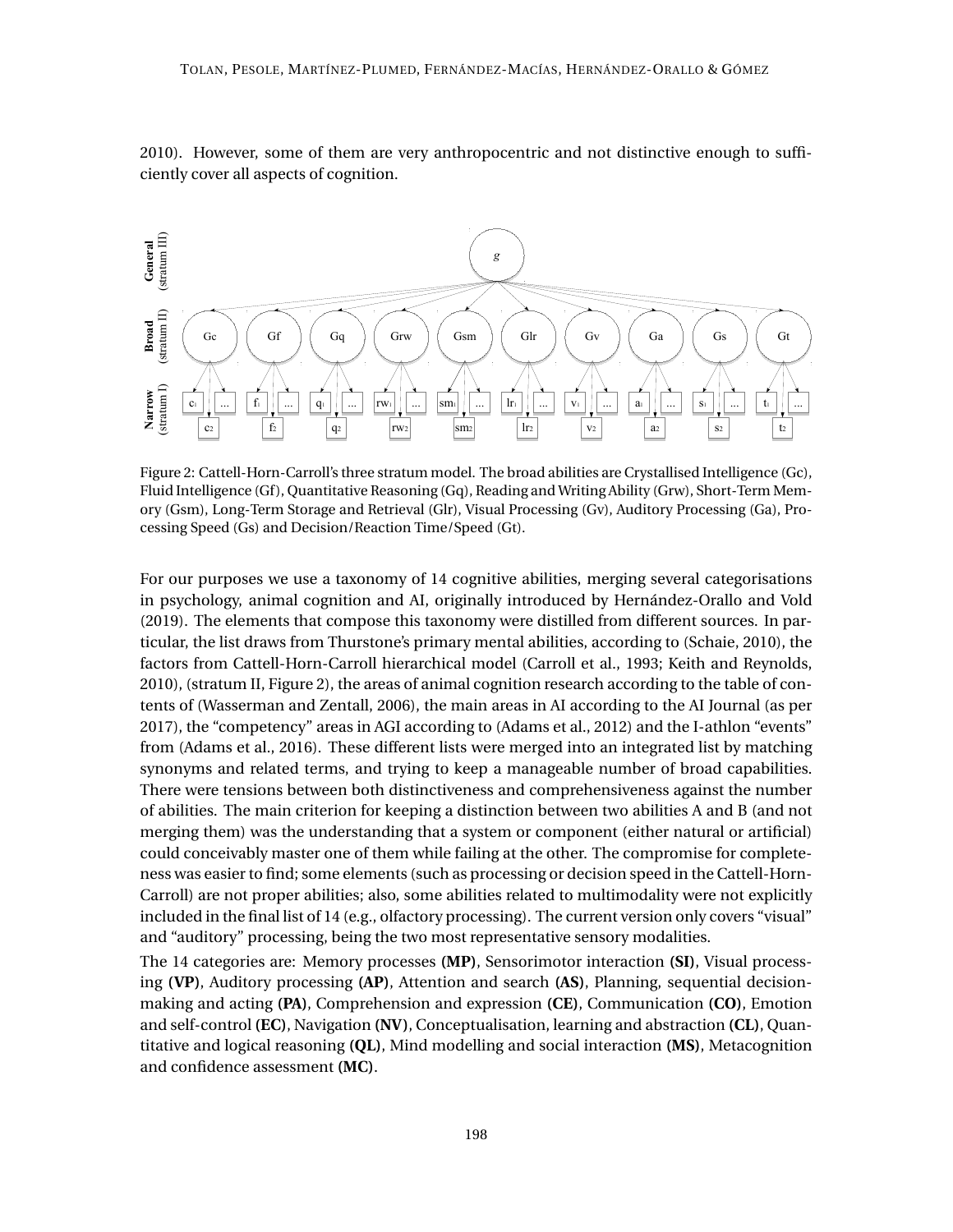The hierarchical theories of intelligence in psychology, animal cognition and the textbooks in AI are generally consistent (at least partially) with this list of abilities, or in more general and simple terms, with this way of organising the vast space of cognition. The definition of cognitive abilities can be found in Appendix [A,](#page-27-0) which also includes a *rubric* so that we can determine for each ability whether it is required for a particular task.

## <span id="page-8-0"></span>**4. Methodology**

In this section we explain the construction of the framework. We map between the three layers: (1) tasks (2) cognitive abilities, and (3) AI research.

<span id="page-8-2"></span>

| <b>Matrix</b>                           | <b>Description</b>                                  | Unit                                                                                      | Appears in<br><b>Section</b> |
|-----------------------------------------|-----------------------------------------------------|-------------------------------------------------------------------------------------------|------------------------------|
| f <sup>0</sup><br>$(59\times1)$         | tasks intensity vector for occupation o             | $\forall$ <i>i'th</i> element of <b>t<sup>o</sup></b> , <b>t<sub>i</sub></b> $\in$ [0, 1] | 4.1, 5.1                     |
| Ω<br>$(59 \times 14)$                   | task-ability correspondence annotation matrix       | $\forall \omega_{ij} \in \Omega, \omega_{ij} \in \{0, 1, , 6\}$                           | 4.1, B                       |
| U<br>$(59 \times 14)$                   | task-ability correspondence matrix                  | $\forall u_{ij} \in \mathbf{U}, u_{ij} \in \{0, 1\}$                                      | 4.1, B                       |
| $\Psi^{\mathbf{0}}$<br>$(59 \times 14)$ | task intensity-ability matrix for occupation o      | $\forall \psi_{ij} \in \Psi, \psi_{ij} \in [0,1]$                                         | 4.1                          |
| $\Phi$ <sub>0</sub><br>$(14 \times 14)$ | task indices-ability matrix for occupation <b>o</b> | $\forall \phi_{ij} \in \Phi^{\mathbf{0}}, \phi_{ij} \in [0,1]$                            | 4.1                          |
| W<br>$(119 \times 14)$                  | ability intensity - occupation matrix               | $\forall w_{ij} \in \mathbf{W}, w_{ij} \in [0,1]$                                         | 4.1, 4.3, 6.1                |
| R<br>$(328 \times 14)$                  | ability-benchmark correspondence matrix             | $\forall r_{i,j} \in \mathbf{R}, r_{i,j} \in \{0,1\}$                                     | 4.2                          |
| h<br>$(328 \times 1)$                   | benchmark intensity vector                          | $\forall i'$ th element of <b>b</b> , <b>b</b> <sub>i</sub> $\in$ [0, 1]                  | 4.2,5.2                      |
| а<br>$(14\times1)$                      | ability-specific AI intensity vector                | $\forall$ <i>i'th</i> element of <b>a</b> , $\mathbf{a}_i \in [0, 1]$                     | 4.2,4.3,6.2                  |
| V<br>$(119 \times 14)$                  | occupation-ability AI impact matrix                 | $\forall v_{ij} \in V, v_{ij} \in [0,1]$                                                  | 4.3,6.3                      |

Table 2: Summary of notation.

Following the framework in Figure [1](#page-2-0) from left to right, we construct an index for 119 standardised occupations, using information on each occupation's intensity of 59 tasks, which are in turn linked with 14 cognitive abilities. Then, these 59 links per occupation and cognitive ability are sorted into the 14 task indices (as shown on the left of Table [1\)](#page-6-0). Going further right in Figure [1,](#page-2-0) we also link these 14 cognitive abilities to 328 AI benchmarks. In total, we construct the framework based on information for 119 standardised occupations, 59 tasks, 14 task indices, 14 cognitive abilities, and 328 AI benchmarks. We summarise the notation in Table [2.](#page-8-2) A more detailed explanation of this notation follows below.

## <span id="page-8-1"></span>**4.1 Work Tasks to Cognitive Abilities**

This section elaborates on the mapping between work tasks and cognitive abilities. To generate matrix  $U(59 \times 14)$  (see Table [4](#page-9-0) for an excerpt), we conducted a manual annotation exercise in a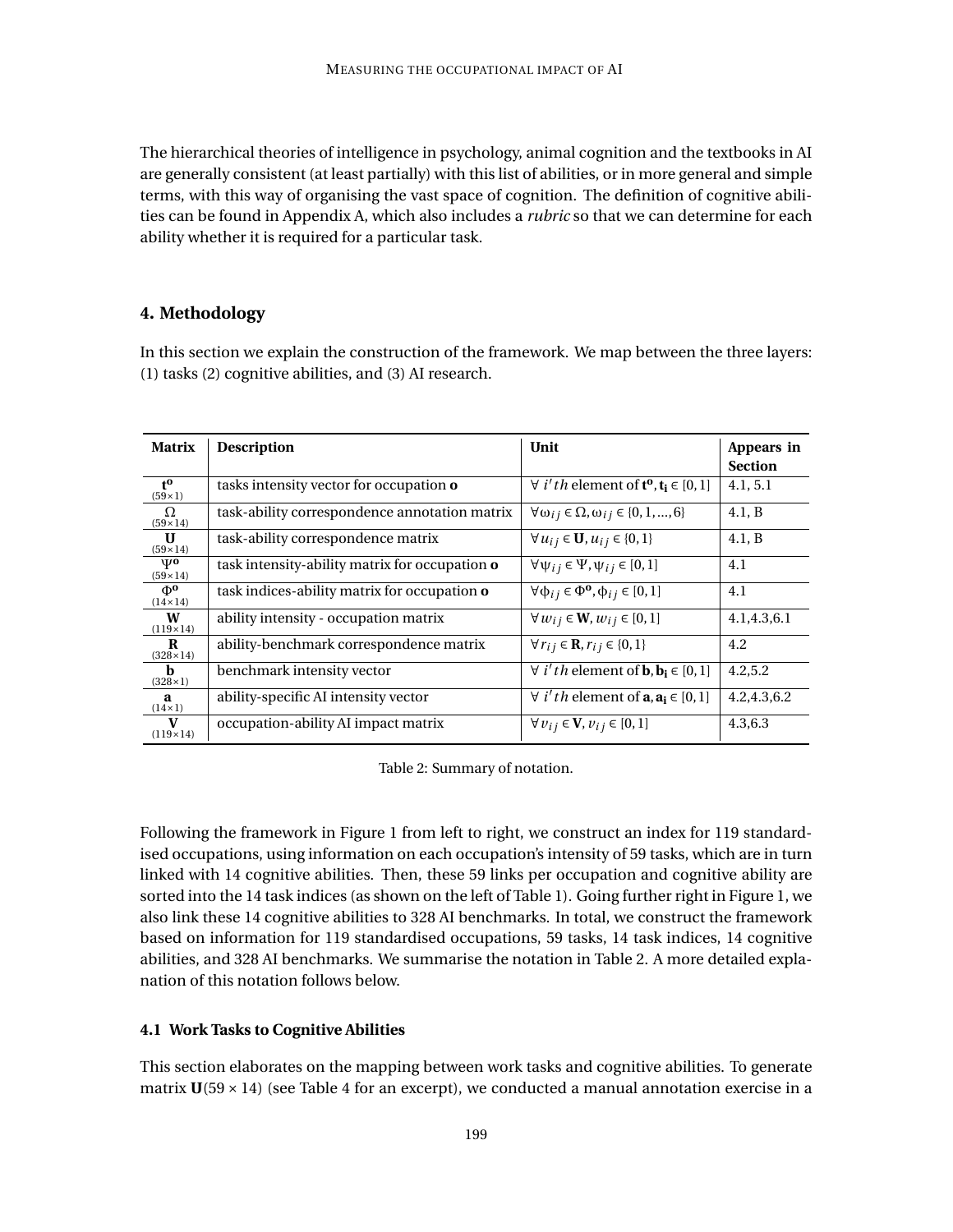multidisciplinary $^7$  $^7$  group of seven researchers of which six were annotators for each variable of the task database. More precisely, starting with matrix  $\Omega(59 \times 14)$  (see Table [3](#page-9-2) for an excerpt), the number of task variables (see Appendix [C](#page-32-1) for the list of tasks) is the row dimension and the number of cognitive abilities (see Appendix [A](#page-27-0) for list and definition of cognitive abilities) is the dimension in the columns. Each annotator was asked to put a 1 in a cell if an ability is inherently required, i.e., absolutely necessary to perform the respective task. In order to increase robustness in the annotations, we followed a *Delphi Method* approach [\(Dalkey and Helmer, 1963\)](#page-42-7)<sup>[8](#page-9-3)</sup>. In other words, manual annotations were conducted independently and iteratively in two rounds. In the second round the annotation exercise was repeated but in light of the results and discussions of the first round. To increase robustness in the assignment of abilities to tasks (and to obtain the curated Boolean matrix  $U(59 \times 14)$ , we defined an ability as assigned to a task if at least two annotators assigned this ability. This makes the assignment less sensitive to outlier assignments of individual annotators. Thus  $U[\omega_{ii} \ge 2]$ .

Note that the annotations of the second round were neither random nor independent. Thus, matrix  $\Omega$  is the result of an iterative process (the Delphi method) that is directed at converging to a unified matrix of annotations. We abbreviate this process by implementing the above mentioned rule ( $U[\omega_{ii} \ge 2]$ ) to obtain matrix U. However, to allow for uncertainty (i.e., to consider the fact that at each task-ability cell an annotator may have opted for a different annotation), we perturb the values of Ω by one standard deviation (per column) upwards and downwards.

<span id="page-9-2"></span>

| <b>Task</b>                              | МP |   |            | AP       | AS | PA       | CЕ         | CO. | EC | <b>NV</b> | СL       | OL.      | мs | MС         |
|------------------------------------------|----|---|------------|----------|----|----------|------------|-----|----|-----------|----------|----------|----|------------|
| Carrying or moving heavy loads           |    |   |            |          |    |          | $^{\circ}$ |     |    | h         |          |          |    | $^{\circ}$ |
| Standing                                 |    |   | $_{0}$     |          |    |          | $^{(1)}$   |     |    |           | 0        | $^{(1)}$ |    | $\Omega$   |
| Write letters, memos or e-mails          |    |   | $^{\circ}$ |          |    |          | 6          | 6   |    |           | $^{(1)}$ | $^{(1)}$ |    | $^{\circ}$ |
| Calculate prices, costs or budgets       |    |   | $^{\circ}$ |          |    | $^{(1)}$ | $^{(1)}$   | 0   |    |           | 0        | h        |    |            |
| Use more advanced maths or statistics    | ∍  |   |            |          | 6  |          | 2          |     |    |           |          | 6        |    | $\Omega$   |
| Resolving conflicts and negotiating      |    |   | $\Omega$   |          |    |          | 5          | 6   | 6  |           |          |          |    | 4          |
| Instructing, training or teaching people |    | 0 | $\Omega$   | $\Omega$ |    |          | 6          | 6   |    |           |          |          |    |            |

Table 3: Excerpt of Matrix Ω.

<span id="page-9-0"></span>

| <b>Task</b>                              | МP       | <b>SI</b> | vр         | AF       | AS       | PА | CЕ       | -CO      | EC       | <b>NV</b>  | СL       | <b>OL</b>  | мs         | MС       |
|------------------------------------------|----------|-----------|------------|----------|----------|----|----------|----------|----------|------------|----------|------------|------------|----------|
| Carrying or moving heavy loads           | 0        |           |            | $\Omega$ |          |    | $\theta$ |          |          |            |          |            | 0          | $\Omega$ |
| Standing                                 | $\Omega$ | 0         | $^{\circ}$ | $\Omega$ | $^{(1)}$ | 0  | $^{0}$   | $\Omega$ | $\Omega$ | $^{\circ}$ | $\Omega$ | $^{\circ}$ | $^{\circ}$ | $^{(1)}$ |
| Write letters, memos or e-mails          | $\Omega$ | 0         | $_{0}$     | $\Omega$ | 0        |    |          |          |          | $^{\circ}$ | $\Omega$ | 0          | $^{\circ}$ | $\Omega$ |
| Calculate prices, costs or budgets       | $\Omega$ |           | 0          | $\Omega$ |          | 0  | $\Omega$ | $\theta$ | $\Omega$ |            |          |            |            | $\Omega$ |
| Use more advanced maths or statistics    |          |           | 0          | $\Omega$ |          |    |          |          |          | $^{\circ}$ | $\Omega$ |            |            | $\Omega$ |
| Resolving conflicts and negotiating      | $\theta$ | 0         | $^{\circ}$ | $\Omega$ |          |    |          |          |          |            | $\Omega$ |            |            |          |
| Instructing, training or teaching people |          | 0         | $^{\circ}$ | $\Omega$ | $^{(1)}$ | 0  |          |          |          | $^{\circ}$ | $\Omega$ | $^{(1)}$   |            | $\Omega$ |

#### Table 4: Excerpt of Matrix **U**.

<span id="page-9-1"></span><sup>7.</sup> The disciplines represented were sociology and occupational research, cognitive psychology, computer science and economics.

<span id="page-9-3"></span><sup>8.</sup> See Appendix [B](#page-31-0) for a more detailed description of the annotation exercise, including indicators on consensus and assignment behaviour among annotators.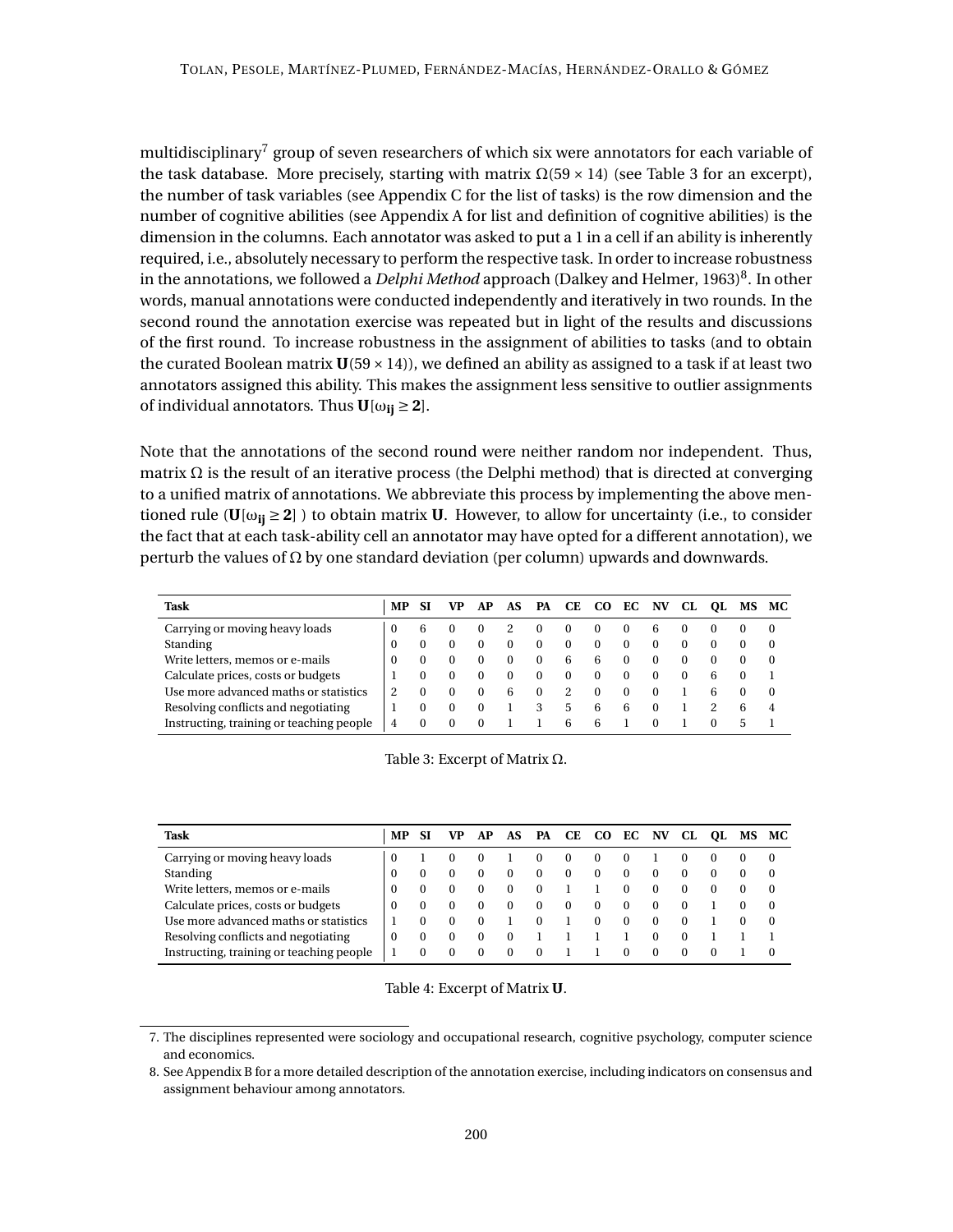To obtain matrices Ψ*<sup>o</sup>* , the task intensity-ability matrices for every occupation **o**, we take the Hadamard product of every vector **t <sup>o</sup>** with the correspondence matrix **U**:

$$
\mathbf{U} \circ \mathbf{t}^{\mathbf{0}} = (u_{i,j} \cdot t_i^o) = \begin{pmatrix} u_{1,1} \cdot t_1^o & \cdots & u_{1,14} \cdot t_1^o \\ \vdots & \ddots & \vdots \\ u_{59,1} \cdot t_{59}^o & \cdots & u_{59,14} \cdot t_{59}^o \end{pmatrix} = \Psi^o
$$
 (1)

Note that these 59 tasks are used to generate the left side of the task framework presented in [Fernandez-Macias and Bisello](#page-42-5) [\(2020\)](#page-42-5) that consists of 14 task indices. That is, different sets of  $t^o$ contribute to the same concept of tasks which in turn require similar sets of abilities. To avoid that the ability scores are driven by data availability of tasks, we orthogonalise task information by averaging over task sets (rows of matrices Ψ**<sup>o</sup>** (59×14)) that are assigned to the same task index. For each occupation **o** this reduces the rows of matrices Ψ**<sup>o</sup>** (59 × 14) from 59 (number of tasks) to 14 (number of task indices) which yields the task indices-ability matrix Φ<sup>o</sup>(14 × 14).

In order to take into account the number of task indices that a cognitive ability is assigned to, we sum over all task indices linked to the same cognitive ability for each occupation. In addition, we take into account the additional complexity of combining multiple abilities in one occupation by normalising the ability-specific task intensities such that the sum of scores within each occupation is equal to one:

$$
\frac{\sum_{i} \Phi_{i,j}^{o}}{\sum_{i} \sum_{j} \Phi_{i,j}^{o}} = \mathbf{w}^{o}
$$
\n(2)

<span id="page-10-0"></span>Stacking each vector **w<sup>o</sup>** yields matrix **W**(119 × 14) which indicates the relative required intensity of each of the 14 cognitive abilities in each of the 119 occupations.

Note that the differences in the total intensities across different cognitive abilities are not linear, since the score of each cognitive ability derives from variables with highly varying scales. However, these scores take into account the number of tasks for which an ability is required weighted by the intensity of each task in each occupation. This allows for a ranking of the relevance of each ability within an occupation. Similarly, the scores for the same cognitive ability across different occupations are measured on the same scale, which allows for a ranking of occupations along the relevance of that cognitive ability for the occupation.

For the computation of an AI impact score, we want the ability-specific scores to take into account the additional energy that needs to be spent on coordination if multiple abilities need to be combined in one occupation at equally high intensity levels. That is, two very different occupations can have the same degree of intensity of one ability but can still be affected in very different ways by AI research intensity of this ability if the corresponding tasks require a different number of abilities at the same time. For instance, visual processing may be a very relevant ability for a person classifying offensive online content. Similarly, visual processing may be equally relevant for surgeons but also in combination with sensorimotor interaction. If we considered the intensity of each cognitive ability separately this would suggest that high AI intensity in visual processing but relatively low intensity in sensorimotor interaction would affect both occupations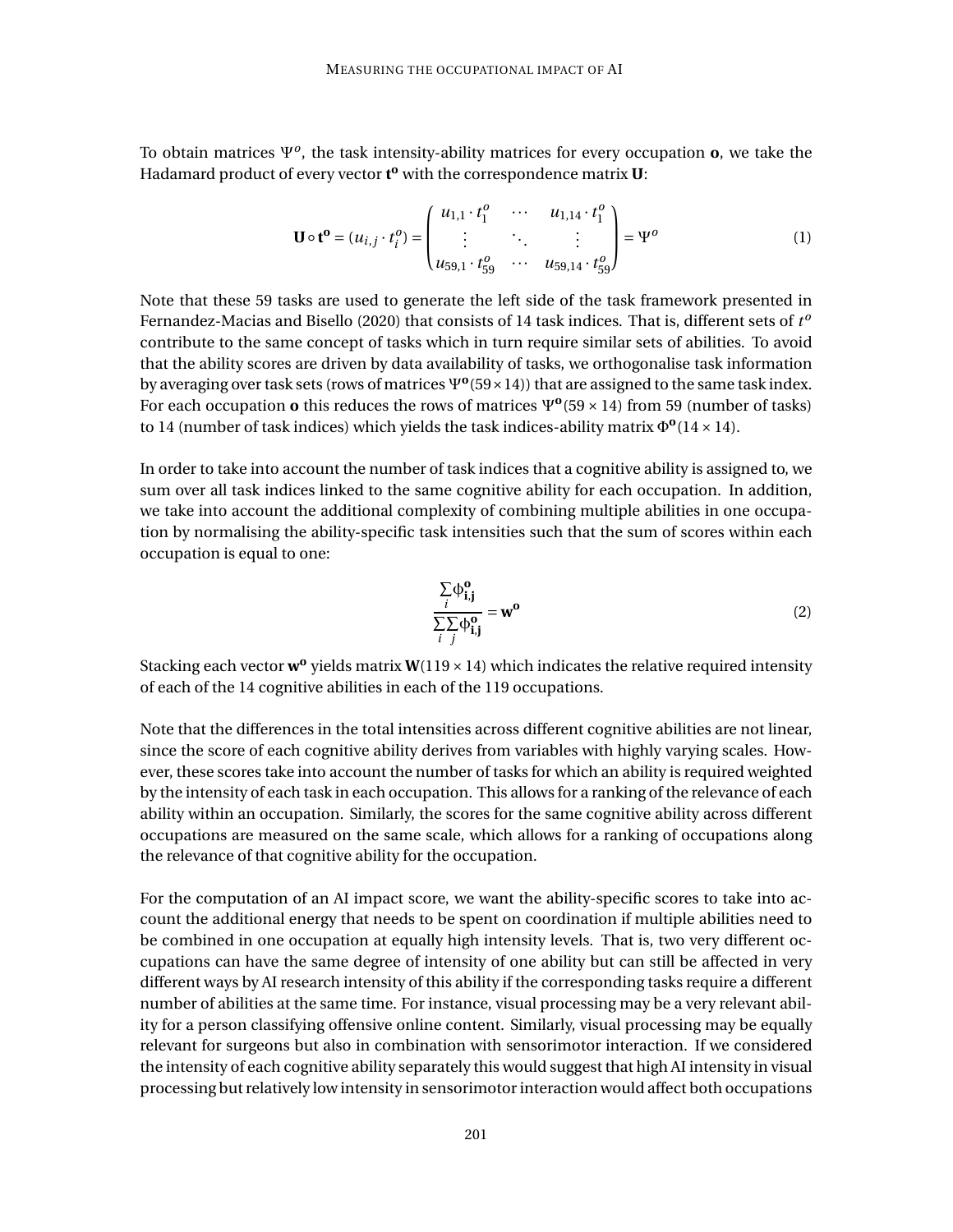equally. However, in reality the surgeon would be affected less than the person classifying online content because performing visual processing would have to be combined with strong sensorimotor interaction. Therefore, we employ the normalisation by each occupation in Equation [2.](#page-10-0) More specifically, this lowers the ability-specific scores for occupations with many high total ability-specific scores, such as medical doctors, but increases the ability-specific scores for occupations that only have high scores for one or two abilities.

#### <span id="page-11-2"></span>**4.2 AI Benchmarks to Cognitive Abilities**

Similar to the mapping between cognitive abilities and tasks, we link these 14 cognitive abilities to the data on AI benchmarks (see Section [5.2\)](#page-13-0). Specifically, a group of AI-specialised researchers was asked to consider how each AI benchmark is related to each cognitive ability: in a crosstabulation of the vector of benchmarks **b** of length  $|{\bf{b}}| = 328$  and the 14 cognitive abilities, a 1 is put in an ability-benchmark correspondence (or mapping) matrix  $\bf{R}$  (14  $\times$  328) if an ability is inherently required, i.e., absolutely necessary to solve the respective benchmark.

From here we can calculate the vector of relevance for each cognitive ability from the correspondence matrix **R** as  $\sum_j \mathbf{r}_{ij}$  as row. We normalise the relevance by the total number of documents to obtain the ability-specific AI intensity vector **a**:

$$
\frac{\sum \mathbf{r}_{i,j}}{\sum \sum \mathbf{r}_{i,j}} = \mathbf{a}
$$
 (3)

#### <span id="page-11-1"></span>**4.3 Combining Occupations and AI Through Abilities**

We combine AI benchmarks (see Section [4.2\)](#page-11-2) to labour market information using the common link to cognitive abilities. For this purpose we take the Hadamard product of matrix **W** (see Section [4.1\)](#page-8-1) with the respective AI research intensity vector **a**:

$$
\mathbf{W}^{\mathsf{T}} \circ \mathbf{a} = (w_{i,j} \cdot a_i) = \begin{pmatrix} w_{1,1} \cdot a_1 & \cdots & w_{1,119} \cdot a_1 \\ \vdots & \ddots & \vdots \\ w_{14,1} \cdot a_{14} & \cdots & w_{14,119} \cdot a_{14} \end{pmatrix} = \mathbf{V}^{\mathsf{T}}
$$
(4)

We obtain a single AI exposure score for each occupation by taking the sum over the rows of matrix **V**, i.e.  $\sum_j \mathbf{v}_{ij}$ . The final score indicates which of the studied occupations are relatively more likely to be affected by AI research intensity (i.e. which occupations are more exposed to AI progress) in the analysed cognitive abilities. For illustrative purposes we normalise this score, which we call AI exposure score, to a [0, 1] scale.

## <span id="page-11-0"></span>**5. Data**

This section describes the data preparation process $^9$  $^9$ . We rely on different sources of data that provide information on task intensity in occupations (**t o** (59 × 1) for each occupation **o**), i.e., the

<span id="page-11-3"></span><sup>9.</sup> All the data, code and results can be found in <https://github.com/nandomp/AIlabour>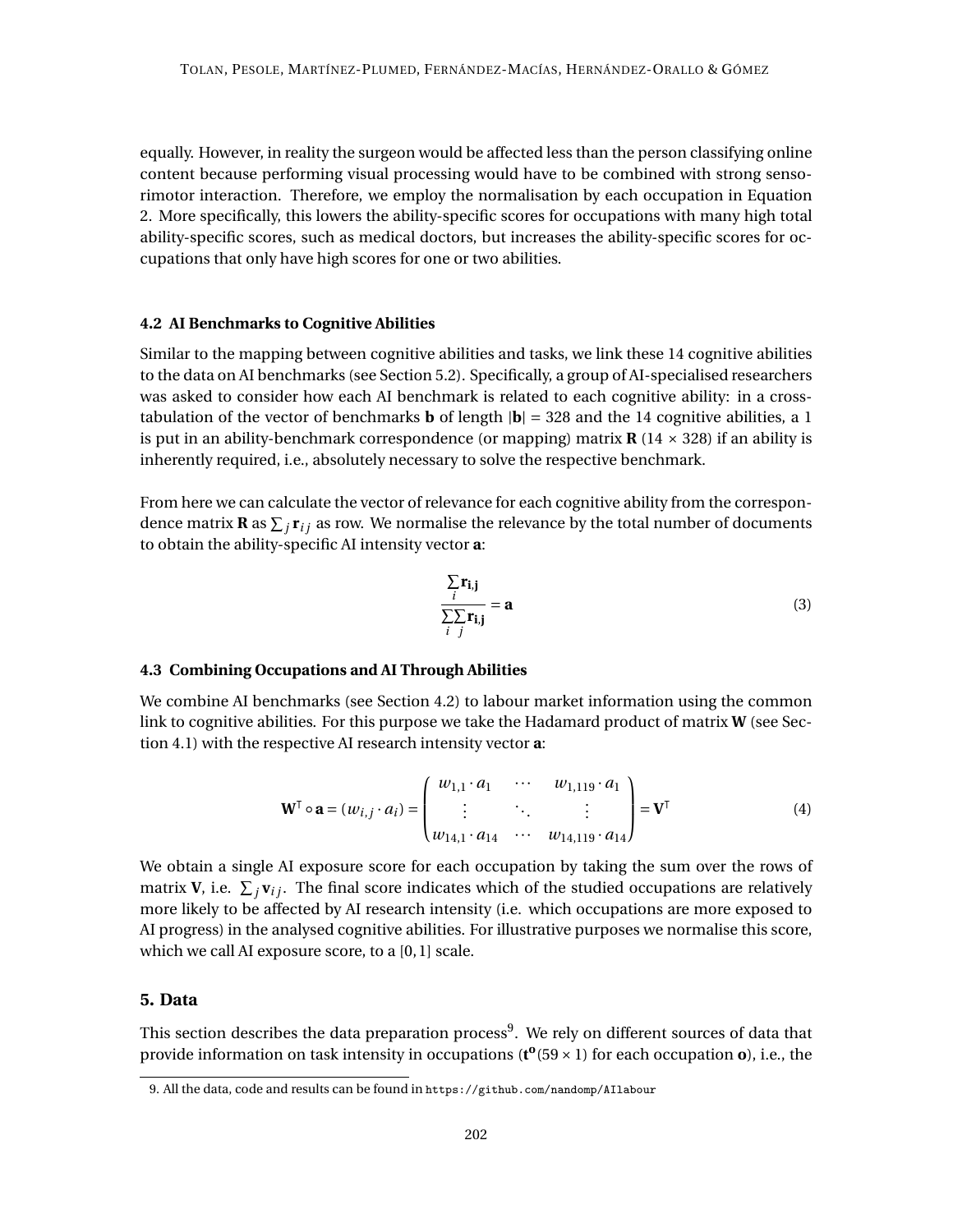relevance of and time spent on that task, on the one side, and on AI research intensity ( $\mathbf{b}(328\times1)$ ) on the other side, where neither side is based on one dataset only. We first describe how we generate the task dataset from the combination of existing occupational databases. Next, we describe the data gathering process deployed to generate the relevant AI benchmarks.

## <span id="page-12-0"></span>**5.1 Tasks: Work Intensity**

For the task dataset (t<sup>o</sup>(59 × 1)), we draw from the framework developed by [Fernandez-Macias](#page-42-5) [and Bisello](#page-42-5) [\(2020\)](#page-42-5). This data entails a list of tasks (presented in Table [6](#page-32-0) in Appendix [C\)](#page-32-1) and their respective intensity (i.e., relevance and time spent) across occupations. In the following we provide a summary of the construction of this dataset.

We classify occupations according to the 3-digit International Standard Classification of Occupa-tions (ISCO-3)<sup>[10](#page-12-1)</sup>. Since there is no international data source that unifies information on all tasks required, we combine data from three different sources: two worker surveys: (1) the European Working Conditions Survey  $(EWCS)^{11}$  $(EWCS)^{11}$  $(EWCS)^{11}$  and (2) the OECD Survey of Adult Skills (PIAAC)<sup>[12](#page-12-3)</sup> as well as the Occupational Information Network  $(\rm O^*\rm NET)^{13}.$  $(\rm O^*\rm NET)^{13}.$  $(\rm O^*\rm NET)^{13}.$ 

The data in the worker surveys are measured at the individual worker level based on replies to questions on what they do at work. Task intensity is derived as a measure of time spent on specific tasks. For instance, in the EWCS we derive the task *"Lifting or moving people"* from the survey question *q*24*b "Does your main paid job involve lifting or moving people?"* and the corresponding 7-point scale answers ranging from *"All of the time"* to *"Never"*. Analogously, in the PIAAC we derive the task *"Read letters, memos or e-mails"* from the survey question G\_Q01*b "[In your main paid job] Do you read letters, memos or e-mails?"* and the corresponding 5-point scale answers ranging from *"Every day"* to *"Never"*. Due to the nature of survey data, we need to be aware of issues such as measurement error, high variation in responses across individuals and biased responses.

Similarly, the occupational database, O\*NET is based on multiple waves of individual worker surveys but also on employer job postings, expert research and other sources. The data is curated by occupational experts and provided on a standardised occupational level. In this case, task intensity is derived from a variable that measures the extent to which the task is required to perform a job. For instance, the task *"Oral Comprehension"* is derived from the same variable and the corresponding level defined on a 7-point scale.

The O\*NET is widely used in the literature on labour markets and technological change [\(Ace](#page-40-12)[moglu and Autor, 2011;](#page-40-12) [Frey and Osborne, 2017;](#page-42-3) [Goos et al., 2009\)](#page-42-8). Moreover, it covers a large share of the task list that we construct. However, the occupational level of the data precludes a further analysis into variation in task content within occupations. Moreover, much like the EWCS for Europe, the O\*NET is based on US data only. Therefore, likely differences in the task content of occupations across countries due to institutional as well as socio-economic differences can-

<span id="page-12-1"></span><sup>10.</sup> <https://www.ilo.org/public/english/bureau/stat/isco/>

<span id="page-12-2"></span><sup>11.</sup> <https://www.eurofound.europa.eu/surveys/european-working-conditions-surveys>

<span id="page-12-3"></span><sup>12.</sup> <https://www.oecd.org/skills/piaac/>

<span id="page-12-4"></span><sup>13.</sup> <https://www.onetonline.org/>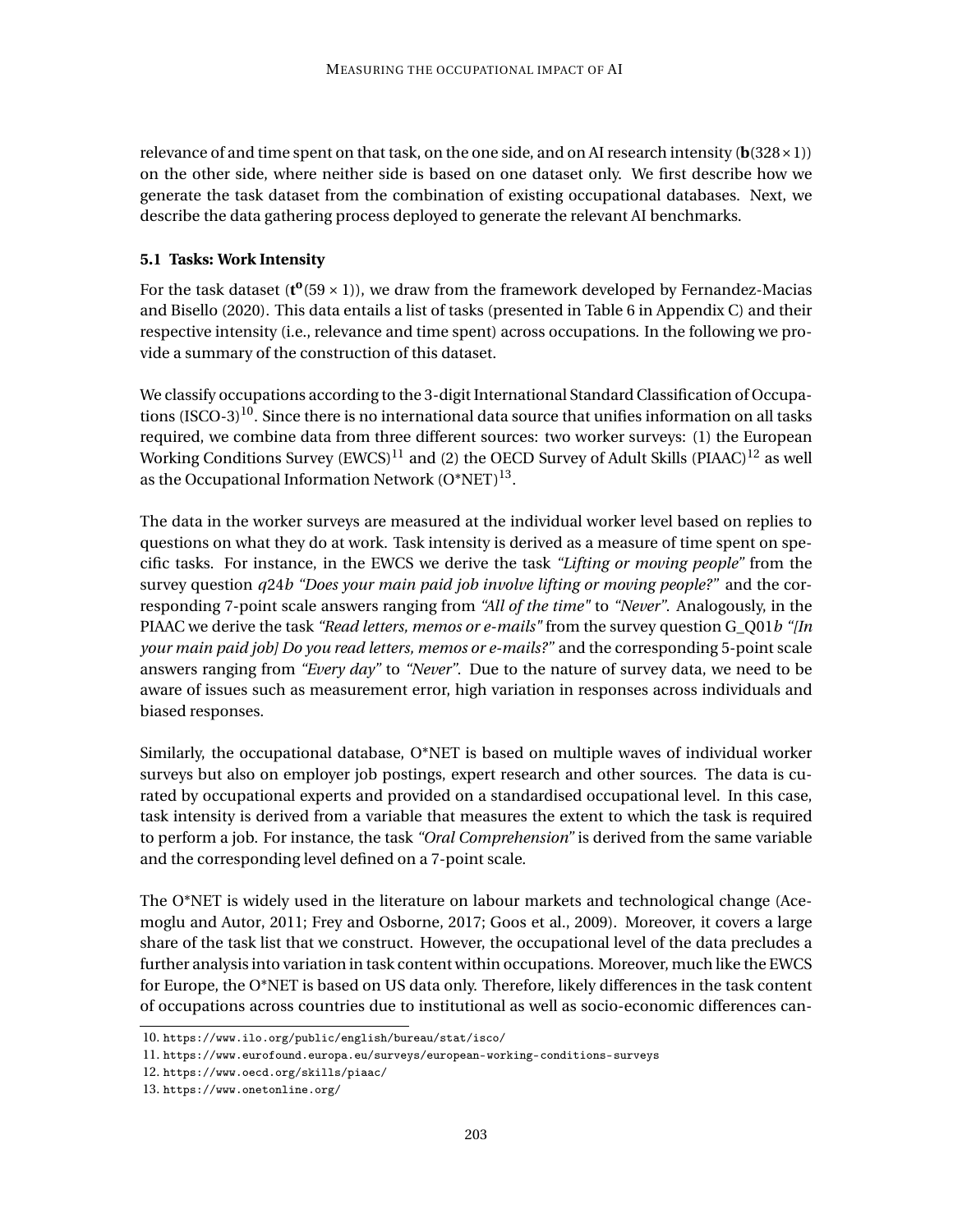not be considered in the present analysis $^{14}$  $^{14}$  $^{14}$ .

Finally, in order to make the measures of task intensity comparable across all three data sources, we equalise scales and levels of all variables. For this purpose, we rescale the variables to a [0,1] scale with 0 representing the lowest possible intensity and 1 representing the highest possible intensity of each variable. Moreover, we average scores measured on an individual level (i.e. all variables from PIAAC and EWCS) to the unified level of standardised 3-digit occupation classifications. The final database contains the intensity of 59 tasks across 119 different occupations which is equivalent to the task-intensity vectors **t o** for each occupation **o**.

To test the consistency of the variables that are derived from multiple datasources, [Fernandez-](#page-42-5)[Macias and Bisello](#page-42-5) [\(2020\)](#page-42-5) look at pairwise correlations and Cronbach's Alpha for multiple variables that measure similar concepts. Reassuringly, all tests yield high correlations and Cronbach's Alpha values of between 0.8 and 0.9, suggesting consistency in the measurement of task intensity across the different data sources. However, it is reasonable to doubt the comprehensiveness of the task framework. In fact, continuing research on this topic has led to the addition of some further indicators in the task framework (more specifically the left side of Table [1\)](#page-6-0). Since the collection of data on these additional task categories is yet to be conducted, the results of this paper will not include them. However, the impact of these in our results should be marginal<sup>[15](#page-13-2)</sup>.

## <span id="page-13-0"></span>**5.2 Benchmarks: AI Intensity**

For the present framework we generate a comprehensive repository of AI benchmarks [\(Martínez-](#page-44-4)[Plumed et al., 2020a](#page-44-4)[,b\)](#page-44-5) based on our previous compilation, analysis and annotation of AI papers and benchmarking results [\(Hernández-Orallo, 2017a;](#page-43-4) [Martínez-Plumed et al., 2018;](#page-44-10) [Martinez-](#page-44-11)[Plumed and Hernandez-Orallo, 2018;](#page-44-11) [Martínez-Plumed et al., 2020a](#page-44-4)[,b\)](#page-44-5) as well as open resources such as *Papers With Code*[16](#page-13-3) (the largest, up to date, free and open repository of machine learning code and results), which includes data from several AI-related repositories (e.g.,  $EFF^{17}$  $EFF^{17}$  $EFF^{17}$ , NLP-progress<sup>[18](#page-13-5)</sup>, SQuAD<sup>[19](#page-13-6)</sup>, RedditSota<sup>[20](#page-13-7)</sup>, etc.). All these repositories draw on data from multiple (verified) sources, including academic literature, review articles and code platforms focused on machine learning and AI.

For the purposes of this study, from the aforementioned sources we track the reported evaluation results (when available or sufficient data is provided) on different metrics of AI performance across separate AI benchmarks (e.g., datasets, competitions, challenges, awards, etc.) from a

<span id="page-13-1"></span><sup>14.</sup> However, according to the analysis of [\(Fernández-Macías et al., 2016\)](#page-42-9) the cross-country variation in task contents within occupations tends to be quite small. In fact, most of the variations are observed in work organisation and use of technology, which we do not consider in this paper.

<span id="page-13-2"></span><sup>15.</sup> The following task indices were added to the framework: 1.(Within Physical tasks) Navigation: moving objects or oneself in unstructured and changing spaces 2.(Within Intellectual - Information processing tasks) Visual and/or auditory processing of uncodified and unstructured information 3.(Within Intellectual - Problem Solving tasks) Information search and retrieval 4.(Within Intellectual - Problem Solving tasks) Planning

<span id="page-13-3"></span><sup>16.</sup> <https://paperswithcode.com/>

<span id="page-13-4"></span><sup>17.</sup> <https://www.eff.org/es/ai/metrics>

<span id="page-13-5"></span><sup>18.</sup> <https://github.com/sebastianruder/NLP-progress>

<span id="page-13-6"></span><sup>19.</sup> <https://rajpurkar.github.io/SQuAD-explorer/>

<span id="page-13-7"></span><sup>20.</sup> <https://github.com/RedditSota/state-of-the-art-result-for-machine-learning-problems>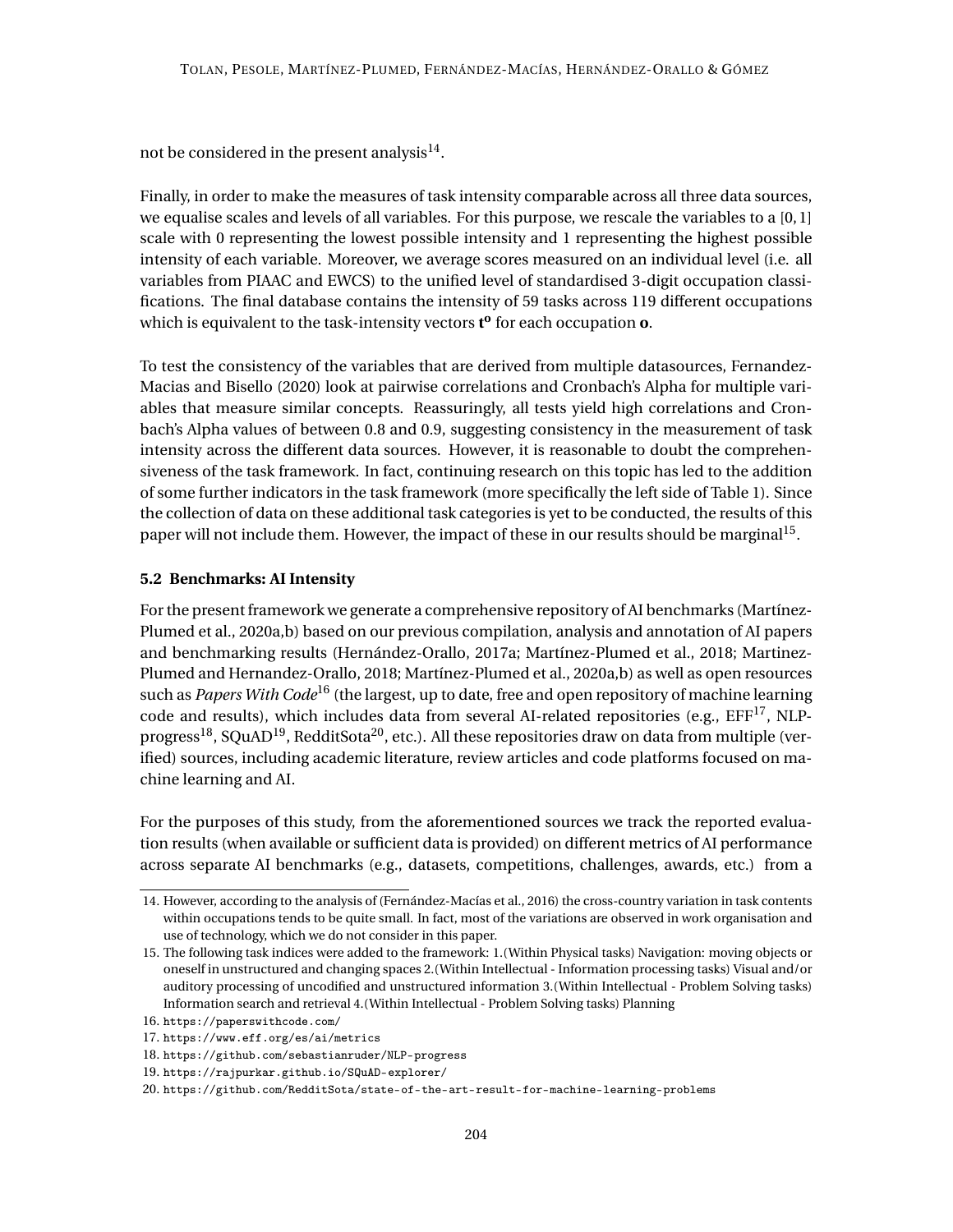number of AI domains, including (among others) computer vision, speech recognition, music analysis, machine translation, text summarisation, information retrieval, robotic navigation and interaction, automated vehicles, game playing, prediction, estimation, planning, automated deduction, etc. This ensures a broad coverage of AI tasks, also providing insight into AI performance in cognitive abilities that go beyond perception, such as the ability to plan and perform actions on such plans. Note that most of these benchmarks we are addressing are *specific*, implying that their goals are clear and concise, and that researchers can focus on developing specialised AI systems for solving these tasks. This does not mean researchers are not allowed to use more general-purpose components and techniques to solve many of these problems, but it may be easier or most cost-effective for the researchers to build a strongly specialised system for the task at hand.

Our framework uses data from 328 different AI benchmarks for which there is enough information available to measure their progress for different evaluation metrics. Table [7](#page-33-0) in Appendix [D](#page-33-1) contains the details from the benchmarks used in our analysis.

When aiming at evaluating the progress in a specific (AI) discipline, we need to focus on objective evaluation tools to measure the elements and objects of study, assess the prototypes and artefacts that are being built and examine the discipline as a whole [\(Hernández-Orallo, 2017a\)](#page-43-4). Depending on the discipline and task, there is usually a loose set of criteria about how a system is to be evaluated. See for instance Figure [3](#page-15-0) showing the progress for various evaluation metrics of object recognition in the COCO benchmark (*Common Objects in COntext*) [\(Lin et al., 2014\)](#page-43-9). Several questions might arise regarding the latter: How can we compare results or progress between different metrics? How to compare between different benchmarks for the same task (e.g., COCO vs. MNIST [\(Bottou et al., 1994\)](#page-41-6) vs. ImageNet [\(Deng et al., 2009\)](#page-42-0)) or different tasks for the same benchmark? Or, even more challenging, how can we compare results from different tasks in the same domain or different domains? Actually, although there might be a general perception of progress due to the increasing trends of the metrics (or decreasing in case of error-based measures), it would be misleading to consider that the progress in AI should be analysed by the progress of specific systems solving specific tasks, while there may be a complete lack of understanding of the relationships between different tasks. What does it mean, for instance, that one AI system demonstrates impressive (e.g., super-human) performance for a natural language processing task and another demonstrates impressive performance for a perception task (with respect to some evaluation metrics) if both developments cannot be integrated easily into a single agent in order to display more general perceptual or linguistic capabilities, at the same time [\(Brundage, 2016\)](#page-41-7)? On the other hand, it is also hard to tell in many domains whether progress comes from better hardware, data, computing, software, and other resources, or better AI methods [\(Martínez-Plumed et al., 2018\)](#page-44-10). Furthermore, the specialisation of many metrics to the domain, the evaluation overfitting [\(Whiteson et al., 2011\)](#page-45-8), and the lack of continuity in some evaluation procedures can also be recognised as limitations and constraints [\(Hernández-Orallo, 2017a\)](#page-43-4) when evaluating the progress of AI.

Given the above difficulties, instead of using the rate of progress, what we can analyse is the activity level around a specific benchmark, indicating the research intensity in a specific task in terms of the production (e.g., outputs such as research publications, news, blog-entries, etc.)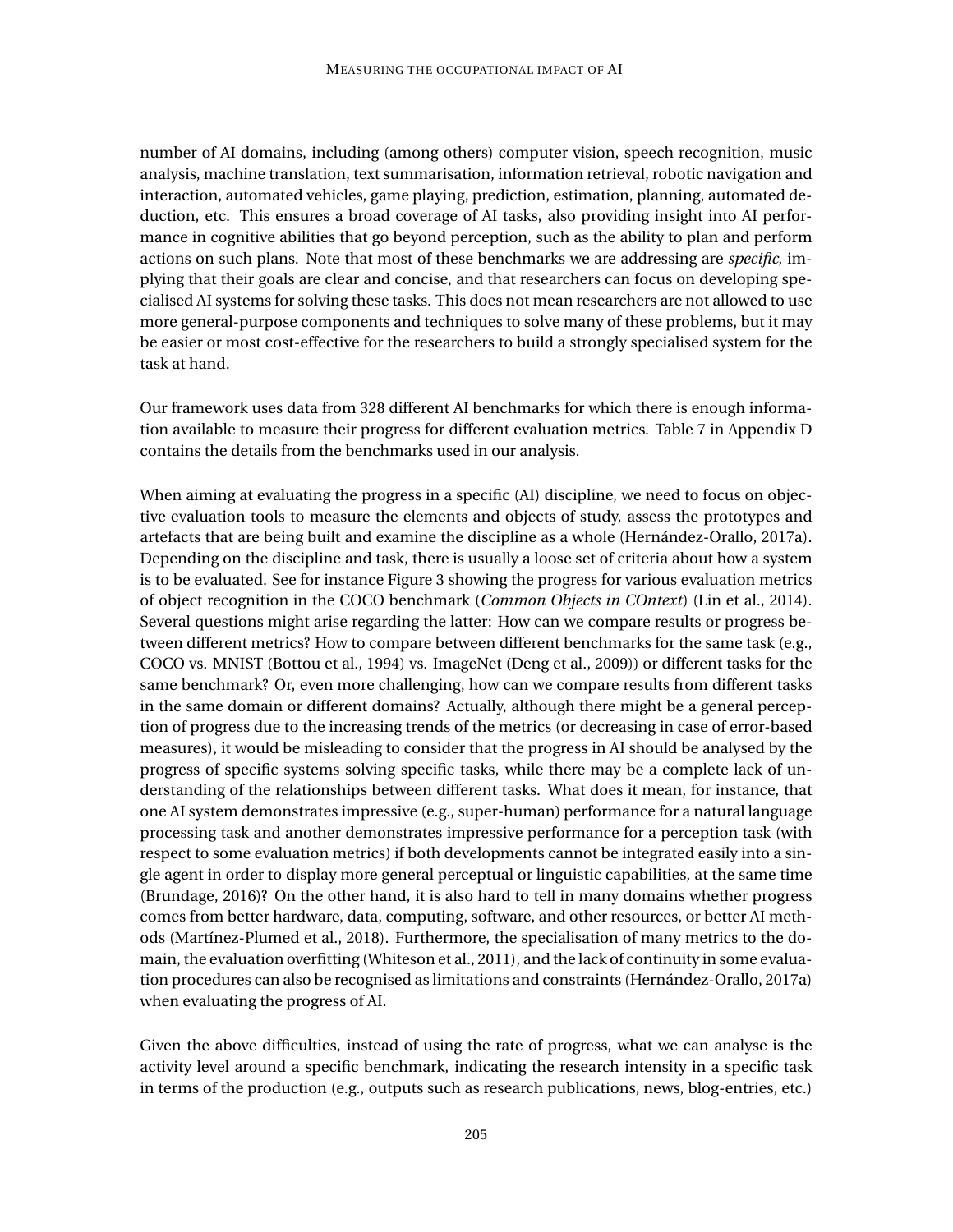<span id="page-15-0"></span>

Figure 3: Progress (trends represented with dashed coloured lines) across different evaluation metrics for COCO object recognition benchmark [\(Krizhevsky et al., 2009\)](#page-43-1).

from the AI community related to the above AI benchmarks. Benchmarks that have an increasing trend in their production rates indicate that more AI researchers and practitioners are working on them (i.e., there is a clear research effort and intensity). Note that this is not an indication of progress, although, presumably, effort may lead to some progress eventually. For instance, this has happened in areas such as machine translation and object recognition, where the research intensity has been very high in the past years and the progress and applications are undeniable. It is also worth considering that areas that usually gather more intensity are those where there is a general perception that breakthroughs are being made or about to be made. For instance, those problems that are already solved, where progress is expected to be minimal or those that are too challenging for the state of the art usually capture less attention.

We can derive the activity level or *intensity* using some proxies. In particular, we performed a quantitative analysis using data obtained from *AI topics*[21](#page-15-1), an archive kept by the Association for the Advancement of Artificial Intelligence  $(AA A I)^{22}$  $(AA A I)^{22}$  $(AA A I)^{22}$ . This platform contains a myriad of AI-related documents (e.g., news, blog entries, conferences, journals and other repositories from 1905 to 2019) that are collected automatically with NewsFinder [\(Buchanan et al., 2013\)](#page-41-8). In this regard, in order to calculate the intensity for each particular benchmark, we average the normalised<sup>[23](#page-15-3)</sup> number of hits (e.g., documents) obtained from *AI topics* per benchmark and year over a specific period of time (e.g, last year, lustrum or decade). This way we obtain the benchmark intensity vector  $\mathbf{b}$ (328 × 1) with values in [0,1], as they are counts divided by the total number of documents. Figure [4](#page-16-2) presents the calculated relative intensity for a set of illustrative AI benchmarks over the last decade. Note that we make the assumption that a high relative intensity corresponds to breakthroughs or significant progress that can be translated to real applications in the short term.

<span id="page-15-1"></span><sup>21.</sup> <https://aitopics.org>

<span id="page-15-2"></span><sup>22.</sup> <https://www.aaai.org/>

<span id="page-15-3"></span><sup>23.</sup> Document counts are normalised to sum up to 100% per year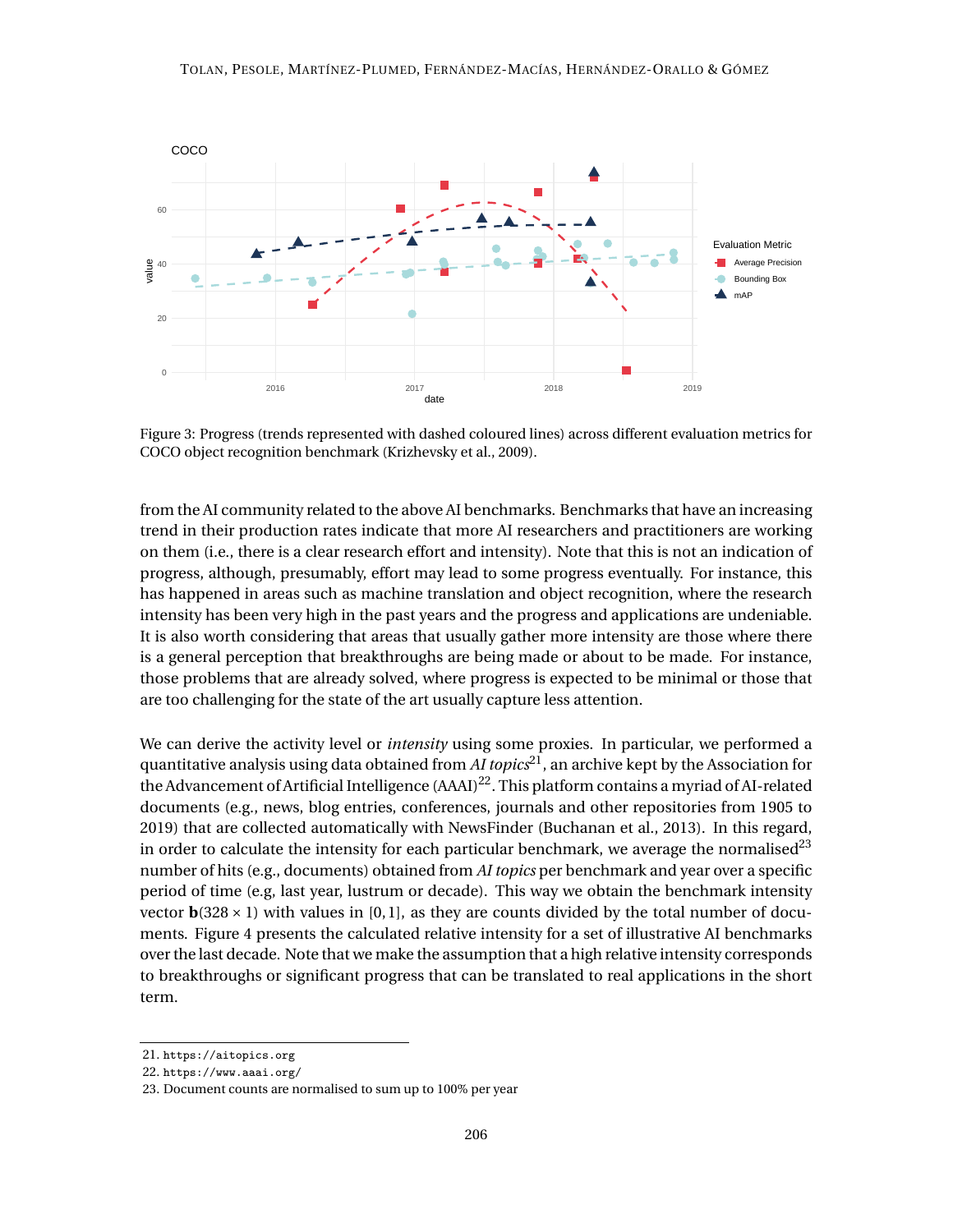<span id="page-16-2"></span>

Figure 4: Average rate of activity level or intensity (dark blue dashed line) and linear fit (red dashed line) for a set of illustrative AI benchmarks over the period 2008-2018.

## <span id="page-16-0"></span>**6. Results**

Before presenting the results of the AI exposure score, we illustrate the process of the development of the framework through intermediate results of the mapping of abilities to tasks and the mapping of AI benchmarks to abilities. More detailed results of the annotation exercise for the assignment of abilities to tasks are shown in Appendix [B.](#page-31-0)

## <span id="page-16-1"></span>**6.1 Tasks and Cognitive Abilities**

The ability-specific intensity matrix **W**(119×14) shows for every occupation the relevance of each cognitive ability against the remaining cognitive abilities. For instance, although it does not show whether the ability *communication* (CO) is in absolute terms more required in one occupation over another, it can tell us whether *communication* (CO) is more relevant relative to other cognitive abilities in one occupation over the other occupations. Thus, it informs about which occupation can be more affected by increased research intensity in *communication* (CO) or any other of the 14 cognitive abilities.

Note that we take the part of the framework that specifies work contents in terms of task from the task framework presented in [Fernandez-Macias and Bisello](#page-42-5) [\(2020\)](#page-42-5), according to which tasks are, at the highest level of abstraction, classified according to the type of object upon which they can operate: 1) social relations, 2) ideas or information, and 3) physical objects (see Section [3.1\)](#page-5-2). The cognitive abilities approach comes from a very different perspective, but can be very complementary using the mapping that we present in this paper. This is mostly because any kind of human activity (including work and tasks) requires the use of some cognitive ability. There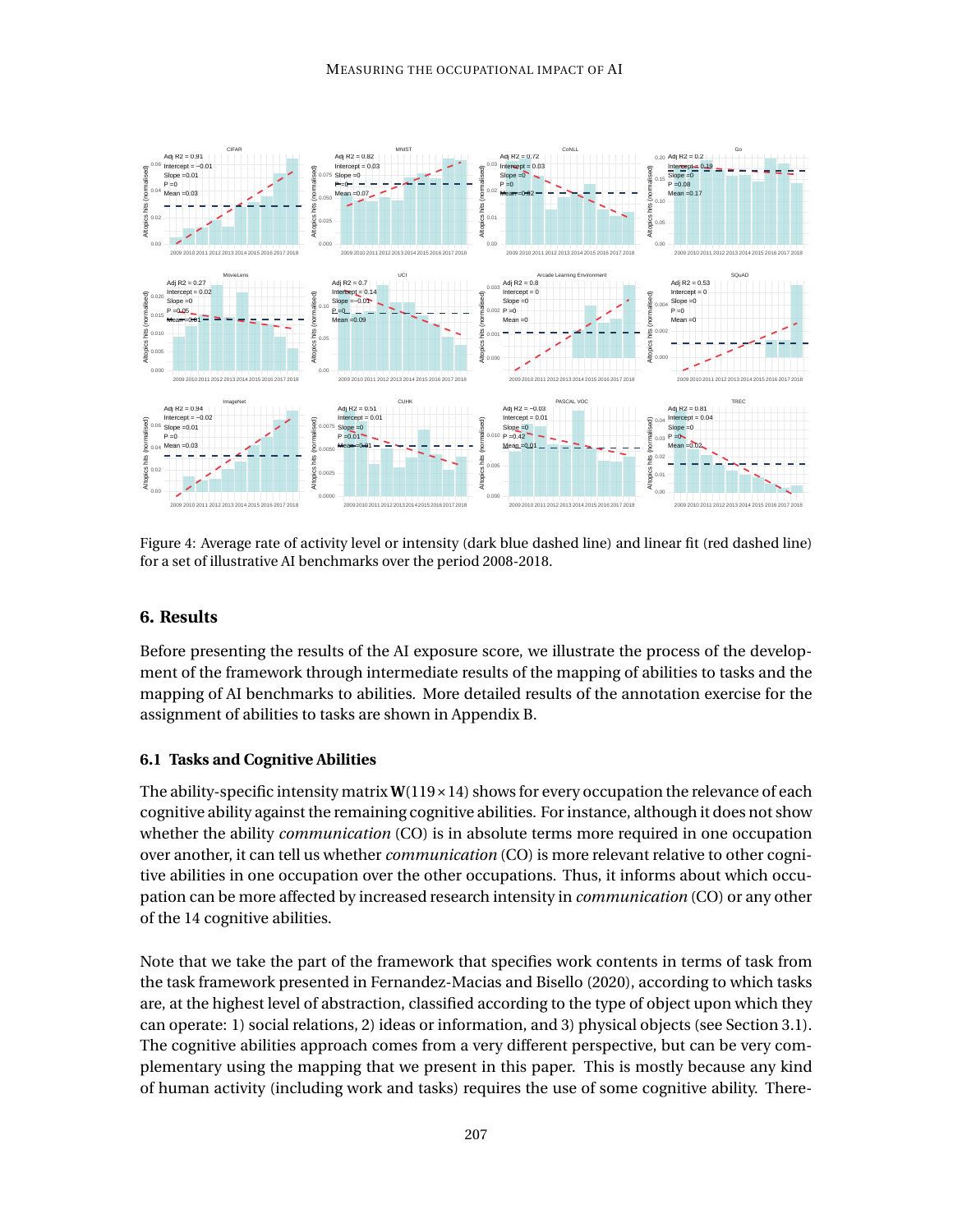fore, we translate the high level categorisation of work tasks to cognitive abilities by sorting each ability according to the objects that they operate on into one of the following three categories: (1) dealing with **people**: emotion and self-control (**EC**), mind modelling and social interaction (**MS**), metacognition and confidence assessment (**MC**), mind modelling and social interaction (**MS**); (2) dealing with **ideas** or information: comprehension and expression (**CE**), planning, sequential decision-making and acting (**PA**), memory and processes (**MP**), attention and search (**AS**), conceptualisation, learning and abstraction (**CL**), quantitative and logical reasoning (**QL**); and (3) dealing with (physical or virtual) objects or**things**: sensorimotor interaction (**SI**), navigation (**NV**), visual processing (**VP**), auditory processing (**AP**). In the following we abbreviate these categories to (1) *people*, (2) *ideas*, and (3) *things*.

<span id="page-17-0"></span>

Figure 5: Distribution of ability-specific scores across occupations.

Figure  $5^{24}$  $5^{24}$  $5^{24}$ , which plots the elements in matrix **W**(119 × 14), reveals two aspects about the relevance of cognitive abilities across occupations: variation and level. In terms of variations, the length of the bands reveal which abilities *vary* most in terms of their relevance across occupations. Many abilities have similar relevance variation where *quantitative reasoning* (QL), and *sensorimotor interaction* (SI) depict clear exceptions. Moreover, the variation in relevance for *communication* (CO) as well as *comprehension* (CE) is also noteworthy. This means that, from the perspective of work content, high AI research intensity in QL, SI, CO or CE exhibits the largest differences in terms of likelihood of AI impact across occupations, while AI research intensity in the other abilities could potentially affect most occupations equally. Hence, the higher variations in the relevance of *people* or *ideas* abilities imply that any AI that performs well on these types of cognitive abilities yields higher variation in occupational exposure.

In terms of relevance levels, the figure shows that for most occupations, abilities of the categories *people* and *ideas* are more relevant at the workplace than *things* abilities.<sup>[25](#page-17-2)</sup> More specifically,

<span id="page-17-1"></span><sup>24.</sup> For a more detailed view on the distribution of these ability-specific scores within occupations, we present in Figure [9](#page-37-0) - Appendix [F](#page-36-0) the same scores of matrix **W**(119×14) for nine selected ISCO-3 occupations.

<span id="page-17-2"></span><sup>25.</sup> There are some reasons (related to work contents and the mapping from cognitive abilities to tasks) to assume why the present framework does not capture well the occupational relevance of the *things* abilities NV, VP, SI. First,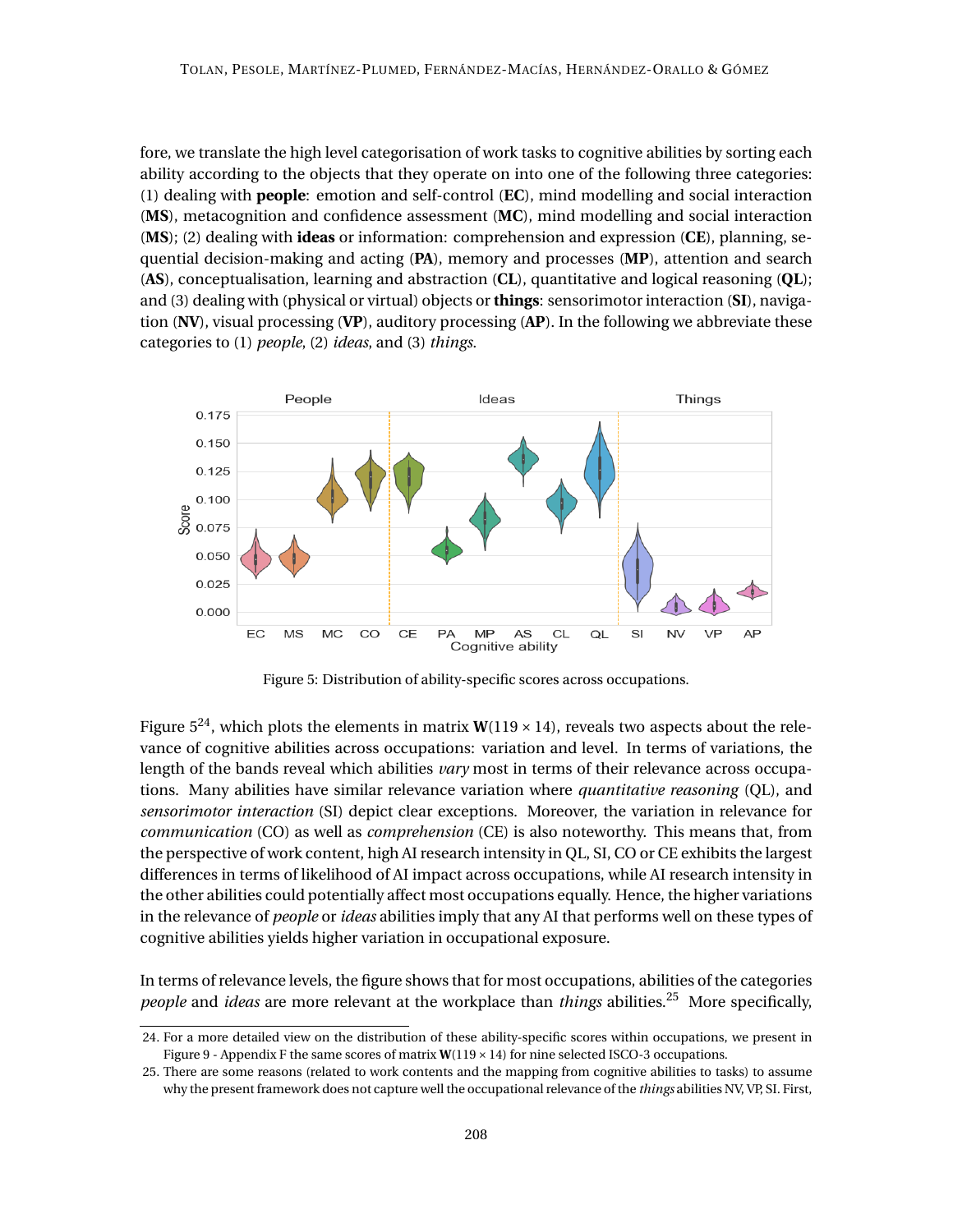the most relevant abilities are *quantitative reasoning* (QL), *comprehension* (CE), *communication* (CO), *attention and search* (AS) as well as *metacognition* (MC). Furthermore, we find that *conceptualisation* (CL) and *memory processing* (MP) present high relevance levels for most occupations. In contrast, of the abilities that deal with *things* only *sensorimotor interaction* (SI) has high relevance levels for a large share of occupations, whereas other abilities of that category do not appear relevant except for a small minority of occupations. Thus, the higher occupational relevance of *ideas* and *people* abilities compared to *things* abilities implies that any AI that performs well on *ideas* or *people* abilities yields more occupational exposure than an AI that performs well on *things* abilities.

#### <span id="page-18-0"></span>**6.2 AI Research Intensity in Cognitive Abilities**

Vector  $a(14 \times 1)$  indicates for each cognitive ability the relative AI research intensity. We illustrate this vector in Figure [6.](#page-19-1) We see that most AI research activity can be attributed to *visual processing* (VP), *attention and search* (AS), *comprehension, compositional expression* (CE), *conceptualisation, learning and abstraction* (CL) and *quantitative and logical reasoning* (QL).

Figure [6](#page-19-1) shows the computed AI research intensity for each cognitive ability for every two-year period from 2008 to 2018. The figure shows that AI is currently having a larger relative intensity on those cognitive abilities that rely on memorisation, perception, planning and search, understanding, learning and problem solving, and even communication; smaller influence on those more ambient-related abilities belonging to the *things* category introduced above, namely, navigation and interaction with the environment. Since "intensity" depends on the level of activity on *AI topics*, this would mean that there is a lower amount of documents related to those benchmarks dealing with (physical or virtual) objects or things, but also, although to a lesser extent, due to a more limited number of robotics benchmarks, which are usually more difficult to build and maintain. Note that the focus of this paper is AI, which includes some areas in robotics (such as *cognitive robotics*) but not others.

note that the framework from which we draw information on work contents (see Table [1\)](#page-6-0) was only later updated to contain the indices "navigation" and "processing of uncodified information". Considering these updates to the task framework would potentially yield more annotations (and consequently higher relevance scores) for NV, VP and SI. However, AI research intensity is comparatively low for navigation (see Figure [6\)](#page-19-1). So higher occupational relevance scores for NV would not have had a strong impact on the final AI exposure score. Secondly, when mapping abilities to tasks, abilities were only assigned to tasks when absolutely necessary. In many cases, assigning VP or AP was circumvented by assigning SI.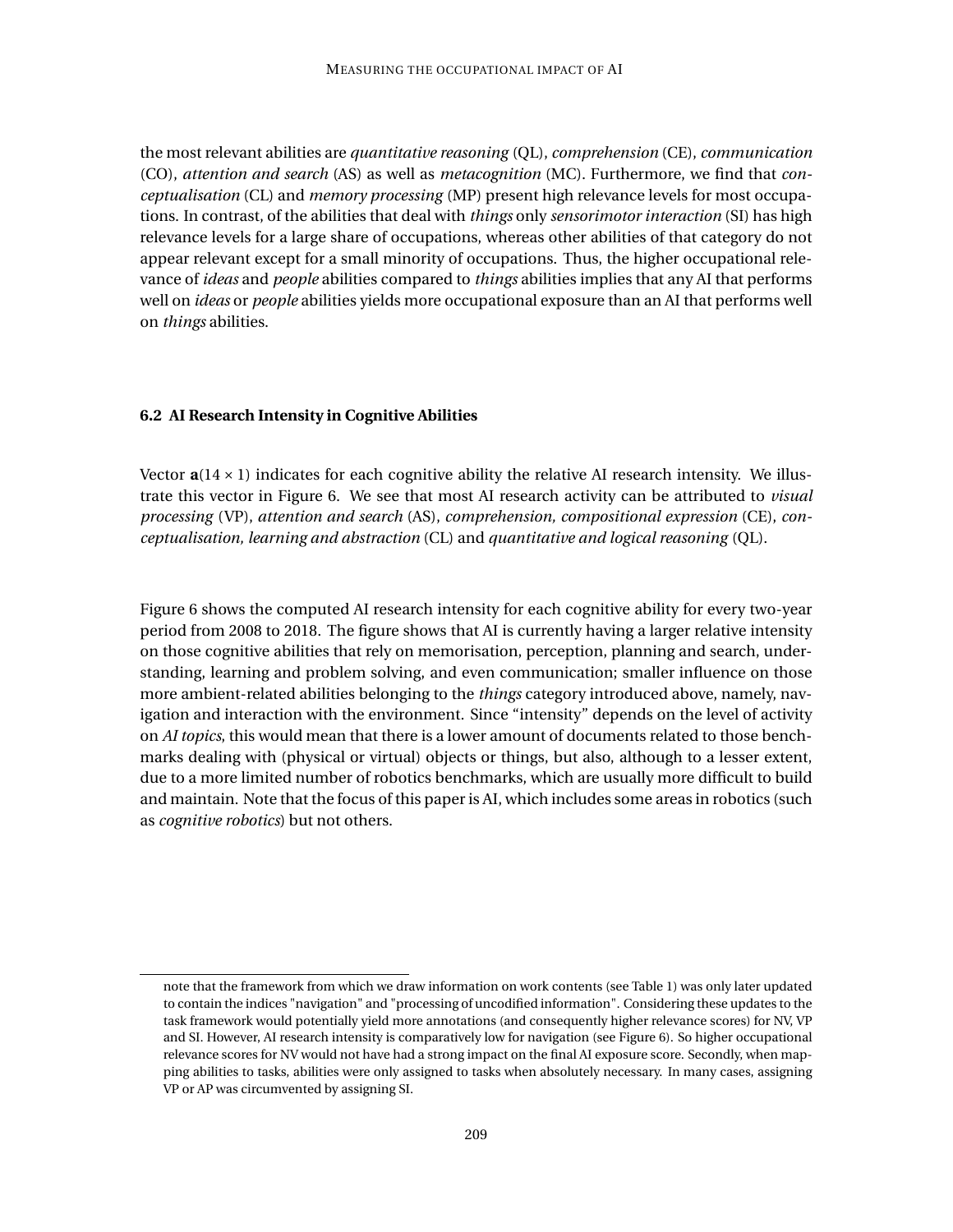<span id="page-19-1"></span>

Figure 6: Relevance per cognitive ability weighted by (average) rate intensity for different periods of years over the last decade (2008-2018).

We also see almost no research intensity on those abilities related to the development of *social interaction* (MS) and *metacognition* (MC). This may be due to the lack of suitable benchmarks to evaluate the interactions of agents (human and virtual) in social contexts; as well as the challenge (today) of developing agents able to properly perform in social contexts with other agents having beliefs, desires and intentions, coordination, leadership, etc. as well as being aware of their own capacities and limits.

Note that Figure [6](#page-19-1) also shows trends over the years for each cognitive ability. There is a clear increasing trend in *visual processing* (VP) and *attention and search* (AS), while other abilities remain more or less constant (MP, SI, AP, CO, CL and MS) or have a small progressive decline (PA, CE, EC and QL). Note that these values are relative. For instance, PA, CE or QL have decreased in proportion to the rest. In absolute numbers, with an investment in AI research that is doubling every 1-2 years [\(Shoham et al., 2018\)](#page-45-0), all of them are actually growing. Thus the figure shows that imbalances are becoming more extreme.

#### <span id="page-19-0"></span>**6.3 AI Exposure Score**

This section describes the results from the combination of all three layers of the framework: (1) tasks, (2) cognitive abilities, and (3) AI benchmarks in terms of occupations (see Section [4.3](#page-11-1) for the corresponding methodology). Using the AI research intensity scores from 2018, we compute matrix  $V(119 \times 14)$ , the ability-specific matrix of AI exposure scores. As mentioned in Section [4.3](#page-11-1) this score indicates which of the studied occupations are relatively more likely to be affected by AI research intensity through which cognitive ability. Again, we focus on the nine selected occupations specified above (but slightly abbreviate the occupational titles for readability).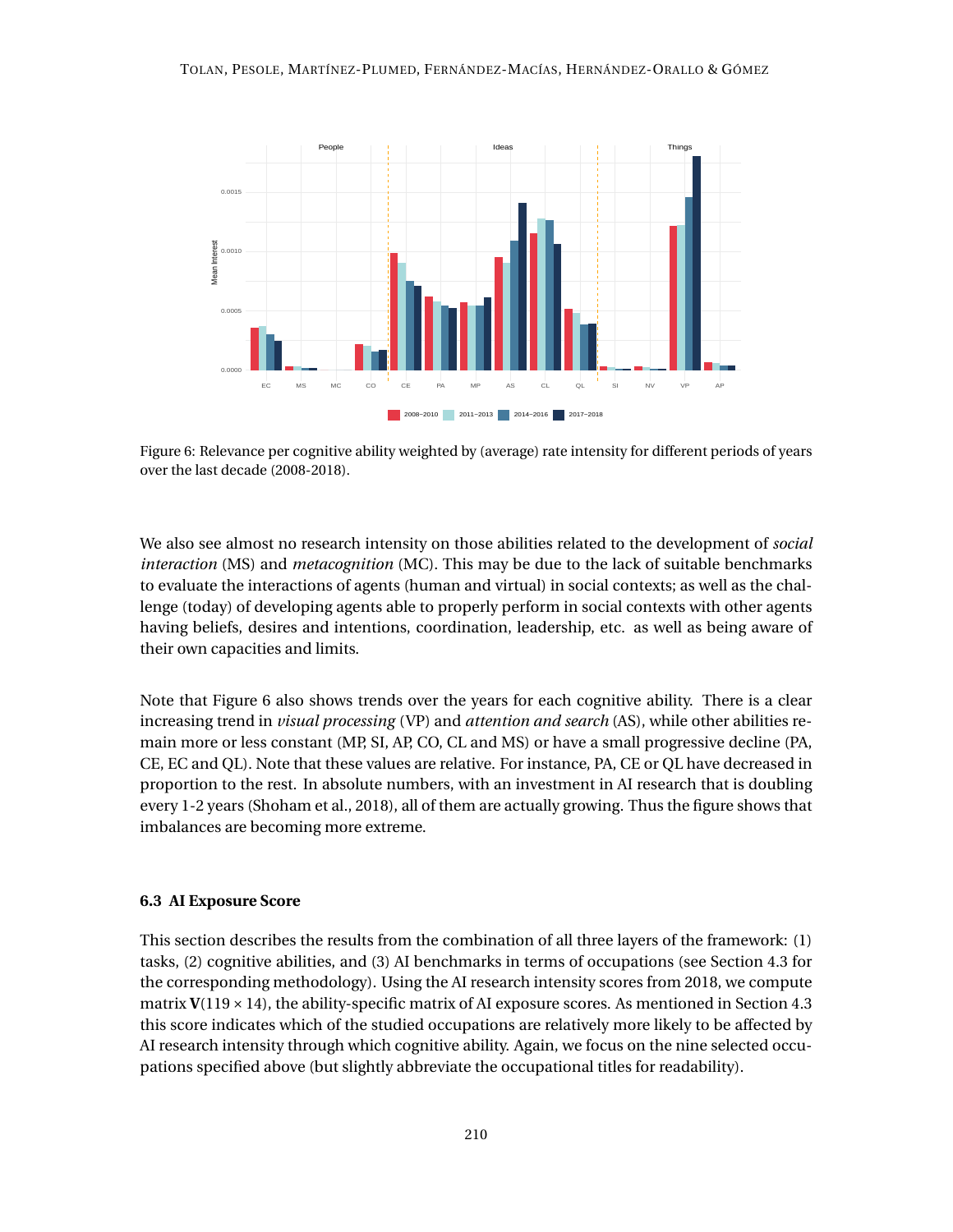<span id="page-20-0"></span>

Figure 7: Ability-specific AI exposure scores for selected occupations. Left: grouped by people, ideas or things abilities. Right: detailed for the 14 abilities.

Figure [7](#page-20-0) depicts the computed AI exposure score differentiated by cognitive ability categories on the left and by cognitive abilities on the right for nine selected ISCO-3 occupations (see also matrix  $V(119 \times 14)$ : general office clerks, shop salespersons, cleaners and helpers, medical doctors, personal care workers in health services, primary school and early childhood teachers, heavy truck and bus drivers, waiters and bartenders, building and related trades in construction. We sort the occupations left to right from lowest to highest AI exposure score. First, the figure shows that general office clerks, medical doctors and teachers are more exposed to AI research intensity than occupations that require comparatively lower skills such as cleaners, waiters or shop salespersons. Second, Figure [7](#page-20-0) shows that most of AI exposure is driven by its impact on tasks that require abilities that deal with *ideas*, such as *comprehension* (CE), *attention and search* (AS) as well as *conceptualisation* (CL). This is not because we assign more cognitive abilities (6) to the *ideas* category than to the other categories (each 4), since the smallest exposure score from the *ideas* abilities (in most cases *planning and action* (PA)) is still often higher than the highest exposure score from the *people* category (*communication*). Compared to this, the exposure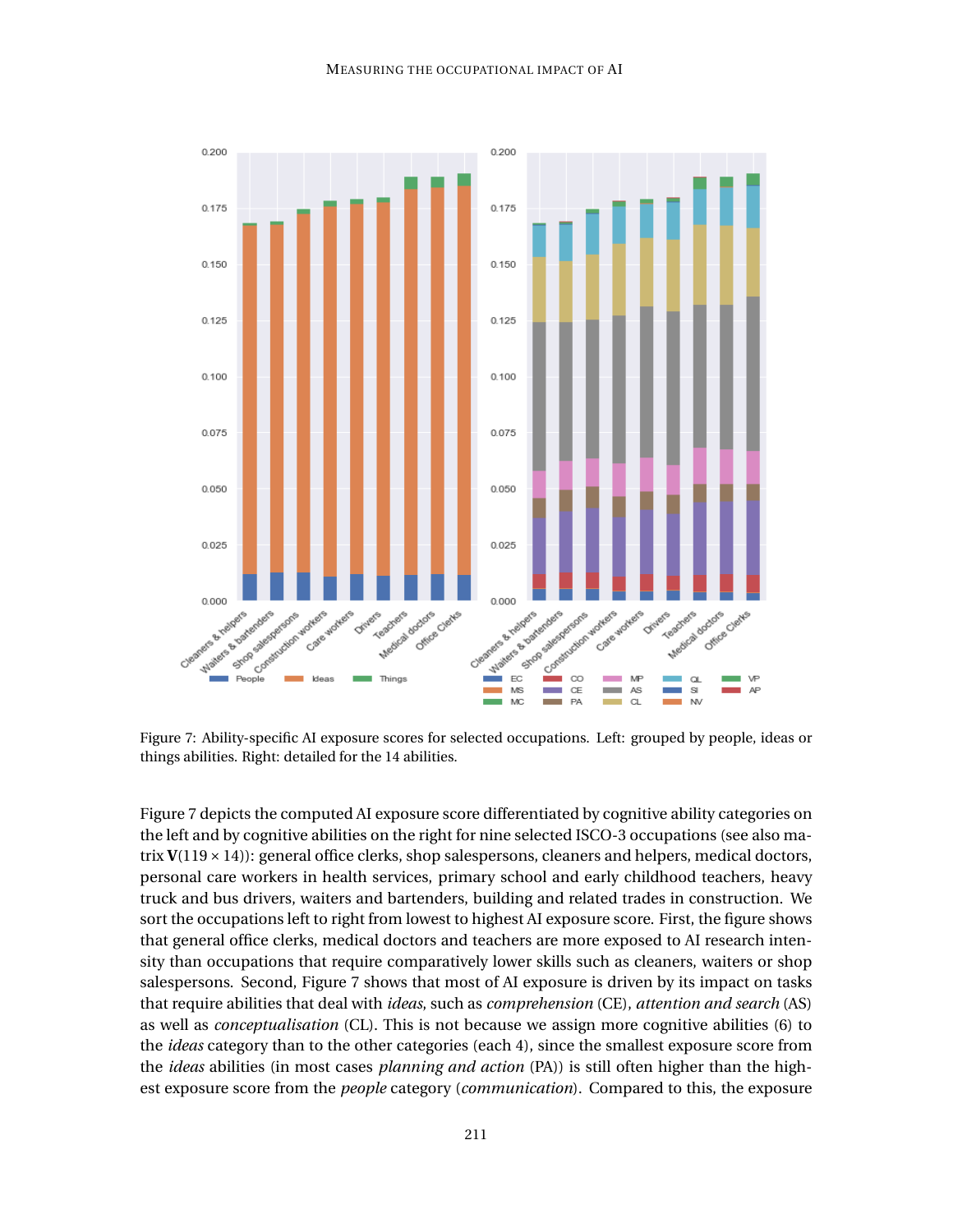scores in the *things* category are negligibly small. That is, not much AI exposure can be expected through basic processing abilities, such as *visual processing* (VP) or *auditory processing* (AP), nor through *mind modelling and social interaction* (MS). Although some exposure also occurs through AI research intensity in *communication* (CO). However, our findings based on the tasks and occupation data indicate a relatively high need for *people* abilities in most occupations and a relatively low need for abilities dealing with *things*. Equivalently, the findings on AI research intensity suggest high activity in AI areas that contribute to abilities dealing with *things* but also to the abilities with the highest exposure score mentioned above, and low activity for abilities dealing with *people*.

<span id="page-21-0"></span>

Figure 8: Scatterplot and best fit line, AI exposure score (percentiles) against wage percentiles Source: Structure of Earnings Survey 2014

Finally, to compute a single AI exposure score for each occupation, we take the sum over the columns of matrix  $V(119 \times 14)$  and take the percentiles of this sum. This score is presented in Table [8](#page-34-0) of Appendix [E.](#page-34-1) Note that this score does not represent a percentage but it can be used to infer a ranking between occupations in terms of AI exposure. To show how some uncertainty in the annotation of abilities to tasks might translate in the computation of the final AI exposure score, the table also presents values based on the upwards and downwards perturbation of the values of matrix  $Ω$ . As already seen in Figure [7,](#page-20-0) the table suggests higher impact for occupations, such as medical doctors, school teachers, or electrotechnology engineers. This may be surprising, because these are occupations that were less affected by previous waves of automation. However, we would like to emphasise that our analysis does not focus on the automation potential of AI, but on what kinds of task content and occupations are more likely to be affected by current developments of AI. Although we do not explicitly discuss this in this paper, it is likely that the effect we are talking about is one of labour complementarity rather than substitution: after all, we are speaking about applications of AI that expand human cognitive abilities in key areas such as comprehension, attention and search, and conceptualisation.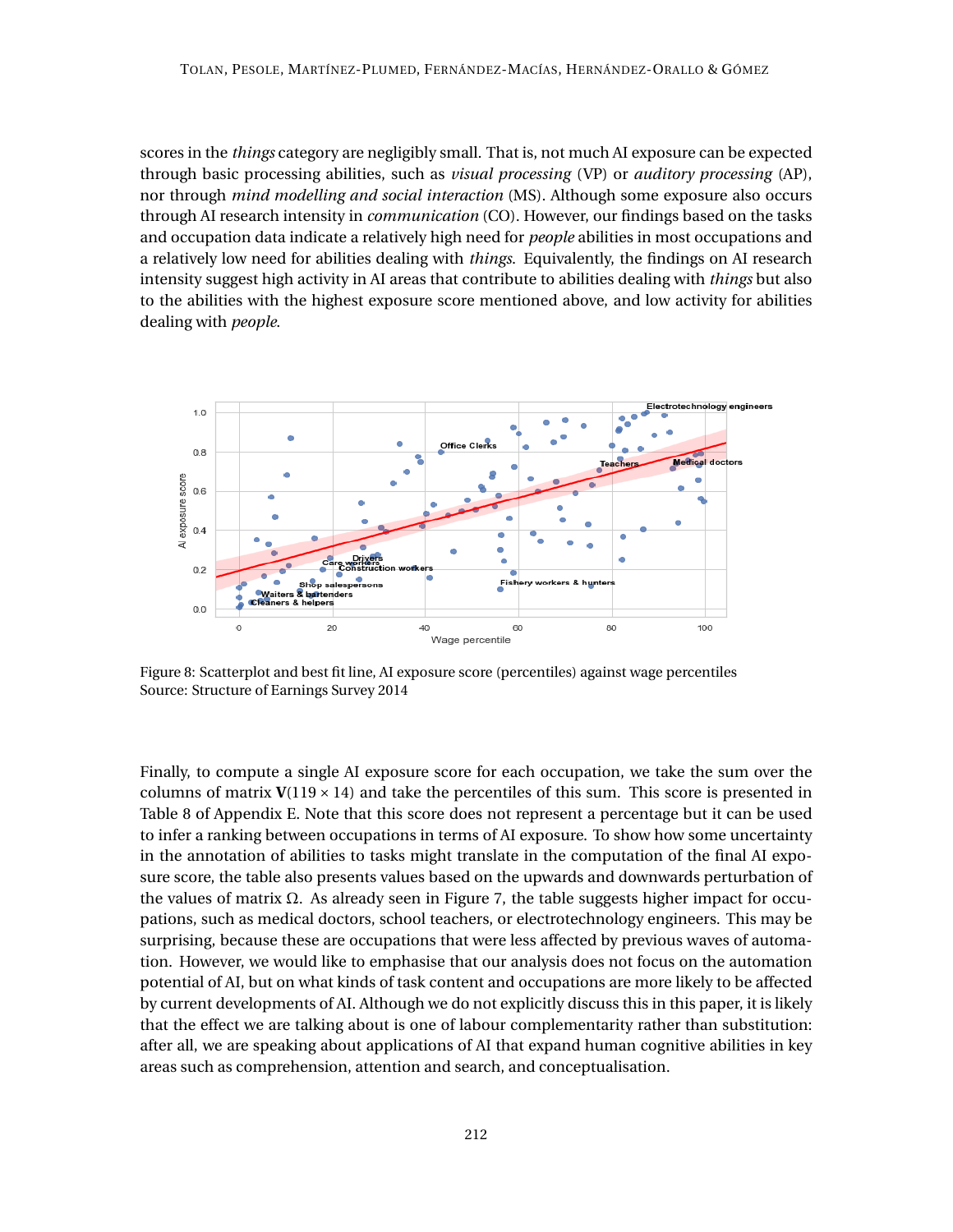Furthermore, in Figure [8](#page-21-0) we plot the AI exposure score (in percentiles) against average wage per-centiles of each studied occupation.<sup>[26](#page-22-0)</sup> The figure shows a positive relationship between wages and AI exposure. That is, high-income occupations seem more likely to be affected by AI research intensity, than low-income occupations. It is well possible that some very basic skills that are taken for granted for every human, such as naive physics (moving around and manipulating objects), language fundamentals (using language at the basic level, following orders) and naive psychology (understanding agency in other people), which are usually captured under the term common sense in AI [\(Davis and Marcus, 2015\)](#page-42-10), are not fully represented in the descriptions that are used by the work intensities. But these may be required by all occupations and cover things, ideas and people. We further discuss the implications of these results in Section [7.](#page-24-0)

#### **6.4 Validation**

Despite the wide agreement that the latest advances in AI will have disruptive repercussions on the labour market, there is very little evidence for actual integration of AI in the labour market. [Brynjolfsson et al.](#page-41-0) [\(2018\)](#page-41-0) call this the modern productivity paradox: We see AI achieving superhuman abilities in some tasks, and companies that heavily invest in AI among the highest valued in the world<sup>[27](#page-22-1)</sup> but we do not measure it in relevant productivity statistics. In fact, we are currently measuring the impact of AI on labour markets before the necessary investments to enable the implementation and diffusion of AI in the labour market may have occurred [\(Brynjolfsson](#page-41-9) [et al., 2021\)](#page-41-9). Therefore, this framework can be considered as a glimpse of how the occupational impact of AI may potentially look like, although based on data-supported assumptions on AI progress and work content. Thus, we have to resort to alternative measures providing evidence to validate the present framework.

A potential alternative measure for the occupational impact of AI may be the creation rate of new job titles in occupations that are most affected by AI. Indeed, based on US data, [Acemoglu and](#page-40-2) [Restrepo](#page-40-2) [\(2018\)](#page-40-2) find that around 60 percent of newly created jobs between 1980 and 2015 are associated with faster employment growth in occupations with new job titles. However, there are many other reasons than the creation of new tasks (and consequently new or restructured work content) that drive changes in job titles, such as regulations, cultural change and social convention [\(Fernández-Macías et al., 2018\)](#page-42-2).

Other measures of the occupational impact of AI may relate to investments in research and development or the count of AI related patents since over the past decades such measures have been used by the economic literature as proxy for the level of innovation [\(Coad and Rao, 2011;](#page-42-11) [Bogliacino et al., 2012\)](#page-41-10). Although there is significant evidence that innovative firms hire more workers, there is not yet evidence on how the investment of firms on innovation activities affects the level of total employment. At firm level, it exists a clear distinction between the effects of product innovation and process innovation, the former being much stronger than the latter, particularly for high-tech industries [\(Calvino and Virgillito, 2018\)](#page-41-11). The potential disruption of AI in the organisation of work evidently rely upon process innovation. Making a parallel between

<span id="page-22-0"></span><sup>26.</sup> We obtain data on wage percentiles of 12 EU member states at ISCO-3 level from the structure of earnings survey 2014: <https://ec.europa.eu/eurostat/web/microdata/structure-of-earnings-survey>

<span id="page-22-1"></span><sup>27.</sup> See <https://www.statista.com/topics/4213/google-apple-facebook-amazon-and-microsoft-gafam/>, last access: December 6, 2020.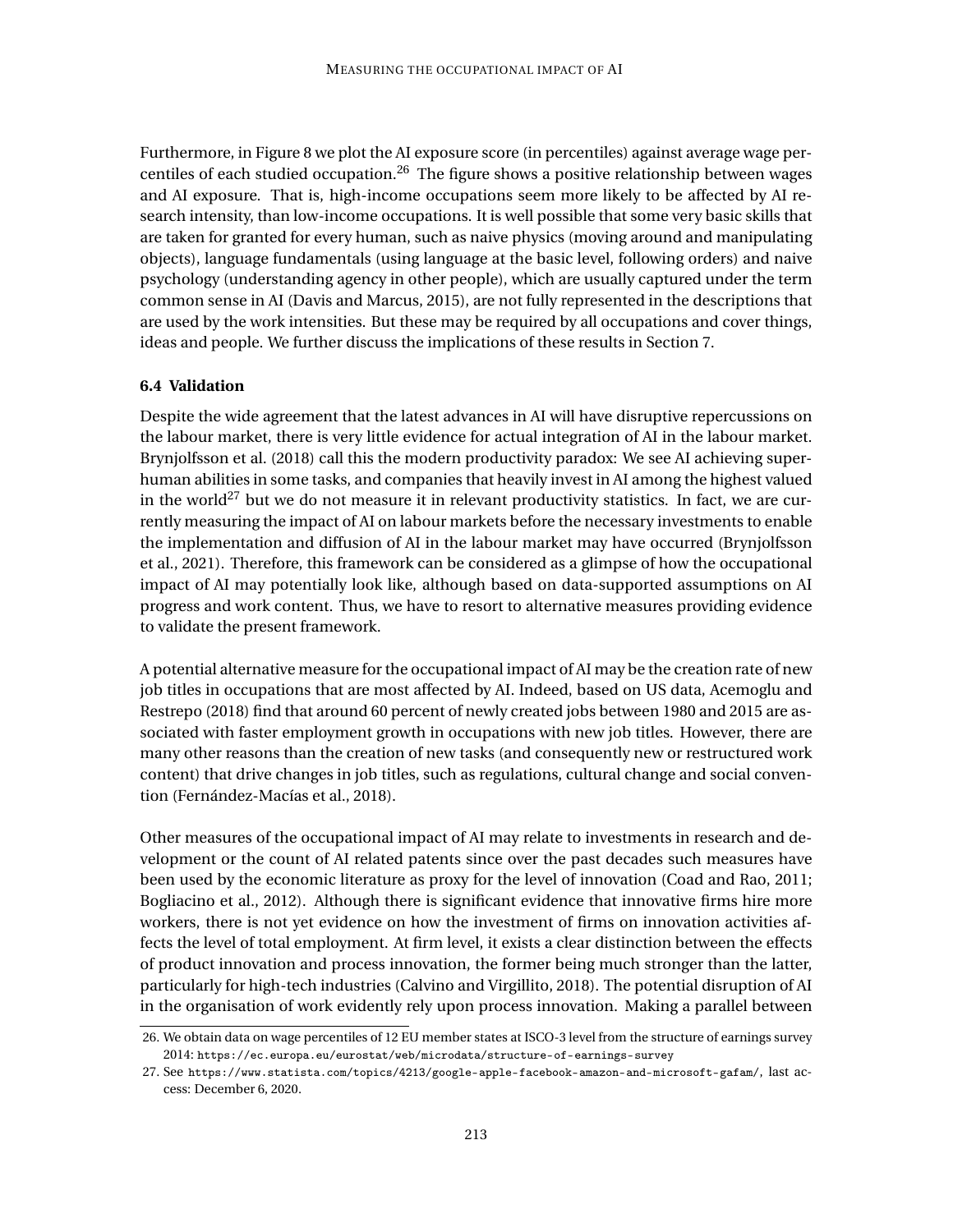the process innovation introduced by AI and industrial robots, for the latter [Acemoglu and Re](#page-40-2)[strepo](#page-40-2) [\(2018\)](#page-40-2) look at the effect on US local labour markets; if anything they find a reduction of employment, suggesting that while process innovation could be beneficial at firm level, its effect is less clear-cut for the general labour market. Similarly, such ambiguity remains when using patenting activity to measure the effect of product innovation from the firm to the labour market [\(Ciarli et al., 2018\)](#page-41-12). Additionally, the use of raw patent counts, although broadly used in the economic literature, is subject to longstanding debate about its shortcoming and several sources of bias [\(Archibugi, 1992;](#page-40-13) [Dosi, 1988;](#page-42-12) [Griliches, 1998\)](#page-43-10). As for example, different sectors and countries have different patenting behaviours as well as big companies and small firms. Furthermore, the simple raw count of patents does not give any indications about their quality, as patenting processes do not involve any quality assessment. Patent citations have been used in order to correct for the lack of implicit quality judgement in raw counts of patents. However, the use of patent citations as an indicator also presents several limitations [\(Jaffe and de Rassenfosse, 2017\)](#page-43-11).

In order to validate the information gathered from AI topics as a measure of research intensity, as opposed to the use of patents or investment in research and development, we have performed the same quantitative analysis using data obtained from Google Trends<sup>[28](#page-23-0)</sup>. Google Trends provides a normalised measure of search volume (i.e., popularity) for a given search term over a selected period of time. Google Trends has more technical constraints compared to AI Topics: all searches are scaled to the highest volume topic in your query and there is a limit of five topics per query. This can be solved by using a control topic in each search (two different queries are comparable if they have the same largest topic). Despite these issues, Google Trends is easily accessible, freely available, and broadly used in the literature to analyse interest in a keyword or topic over time (see e.g., [Preis et al.](#page-44-12) [\(2013\)](#page-44-12); [Nuti et al.](#page-44-13) [\(2014\)](#page-44-13)). We extract the aggregated trends per benchmark in the same way and for the same period as we did for AI topics. We calculate Spearman's correlation between both, giving a result of 0.43. This implies a moderate correlation between the results from AI topics and Google Trends. However, it should be noted that more than 80% of the benchmarks got a relative search interest equal or close to 0, representing a very low significance. If we limit our correlation analysis to those benchmarks with non-zero interest according to Google Trends, the correlation increases to 0.68, a stronger correlation, supporting the methodology. The above results suggest that Google Trends may be considered as an alternative to AI topics, although AI topics is a more comprehensive source of data.

For a qualitative validation of the computed AI exposure score, we compare this score to three other occupational AI exposure scores in the literature: (1) [Brynjolfsson et al.](#page-41-1) [\(2018\)](#page-41-1) (BMR)<sup>[29](#page-23-1)</sup>, (2) [Webb](#page-45-5) [\(2020\)](#page-45-5)<sup>[30](#page-23-2)</sup>, and (3) [Felten et al.](#page-42-4) [\(2018\)](#page-42-4) (FRS)<sup>[31](#page-23-3)</sup>. Note that the main difference between these approaches and the one taken in this paper is their reliance mainly on US task data (O\*NET) and their direct link between a measure of AI capabilities and task descriptions. Besides, each framework uses a different source for measuring AI capabilities. While [Brynjolfsson et al.](#page-41-1) [\(2018\)](#page-41-1) rely on a rubric that determines the suitability of a task for machine learning, [Webb](#page-45-5) [\(2020\)](#page-45-5) assesses overlap between AI-related task and patent descriptions. The approach taken by [Felten](#page-42-4)

<span id="page-23-0"></span><sup>28.</sup> [https://trends.google.com/](#page-42-4)

<span id="page-23-1"></span><sup>29.</sup> Source of material for scores: [https://www.aeaweb.org/articles?id=10.1257/pandp.20181019](#page-42-4)

<span id="page-23-2"></span><sup>30.</sup> Source of material for scores [https://www.michaelwebb.co/](#page-42-4)

<span id="page-23-3"></span><sup>31.</sup> Source of material for scores [https://www.aeaweb.org/articles?id=10.1257/pandp.20181021](#page-42-4)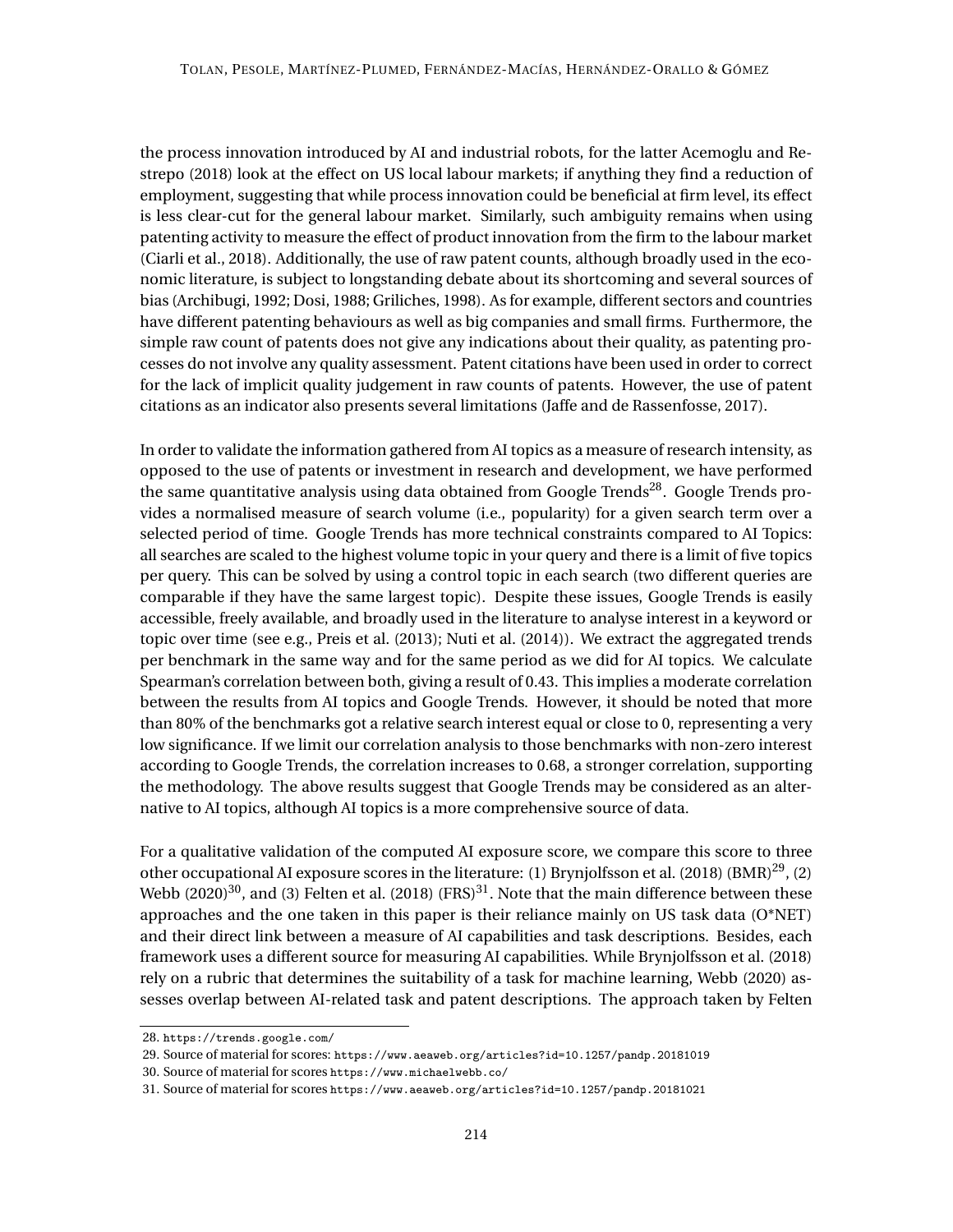[et al.](#page-42-4) [\(2018\)](#page-42-4) is closest to ours as their measure derives from an AI benchmarking platform (see Section [2](#page-3-1) for a discussion of the differences in the approaches) and they link these benchmarks to work-related capabilities. Since all three scores are encoded in O\*NET's occupational classifi-cation (SOC), we first apply a crosswalk<sup>[32](#page-24-1)</sup> to obtain the scores at the 4-digit ISCO level. Next, we average each score to 3-digit ISCO level and transform the scores to percentiles.

We finally analyse the Spearman rank correlations between the percentiles of the AI exposure score in this study and the percentiles of the other AI exposure scores. We find that each score coming from the three studies is significantly correlated (with p-values  $\leq 0.001$ ) with the AI exposure score in our study. Although the correlations are at relatively low levels with ρ values below 0.5 in all cases, some occupations have relatively similar values in all approaches. Moreover, our score has the highest correlation with the FRS score, which is based on an approach closest to the one taken in this paper (scatter plots and more detailed analysis around Figure [10](#page-39-0) in Appendix [F\)](#page-36-0).

## <span id="page-24-0"></span>**7. Discussion**

The societal perception of innovation and technological progress has always been ambiguous [\(Mokyr et al., 2015\)](#page-44-14). While there is wide agreement that AI will change the way we work and the structure of our labour markets, there is a lot of uncertainty about the direction that these changes will take [\(Shoham et al., 2018\)](#page-45-0). Those who perceive such disruption in a negative light project a future where human labour will be mostly replaced by robots, and technology will shape the rules of society in a dystopia of technological determinism. Others have a more positive perception according to which technological progress, as it has done in the past, will mostly enhance human labour and create new and better jobs [\(Cockburn et al., 2018\)](#page-42-13). It has become clear that there are many effects to consider that determine the outcome of these economic (and consequently societal) processes [\(Brynjolfsson and Mitchell, 2017\)](#page-41-13).

The present analysis is limited to the technical potential of AI (i.e., the things that AI could potentially do at work). We can use this approach to highlight occupations and abilities involved where AI could play a role. However, there are other factors that affect AI diffusion that are not covered by our framework. For instance, some complementary conditions and restructuring of business processes may be necessary to enable the integration of AI in the workplace [\(Brynjolfsson et al.,](#page-41-0) [2018;](#page-41-0) [Brynjolfsson and Mitchell, 2017\)](#page-41-13). Another important factor is the relative cost of labour vs. AI. For instance, replacing labour by AI would only be economically feasible if the effective costs of performing the task with machines are lower [\(Acemoglu and Restrepo, 2018\)](#page-40-2). This relates to the elasticity of substitution between AI and labour, and correspondingly the role of aggregate demand in the diffusion of AI. Productivity enhancing technologies (such as AI) could result in an increase in employment if price effects cause increased demand [\(Bessen, 2019\)](#page-40-7). However, AI does not guarantee demand growth. [Gries and Naudé](#page-43-12) [\(2020\)](#page-43-12) show this by incorporating the task-based approach into an endogenous growth model. In fact, a high elasticity of substitution between AI and labour decreases the GDP share of labour income (and increases the share of AI providers) and consequently reduces aggregate demand causing a deceleration in AI diffusion. Thus, it is not given that technological feasibility of AI will automatically cause AI diffusion; our

<span id="page-24-1"></span><sup>32.</sup> Source: [https://ibs.org.pl/app/uploads/2016/04/onetsoc\\_to\\_isco\\_cws\\_ibs\\_en1.pdf](https://ibs.org.pl/app/uploads/2016/04/onetsoc_to_isco_cws_ibs_en1.pdf)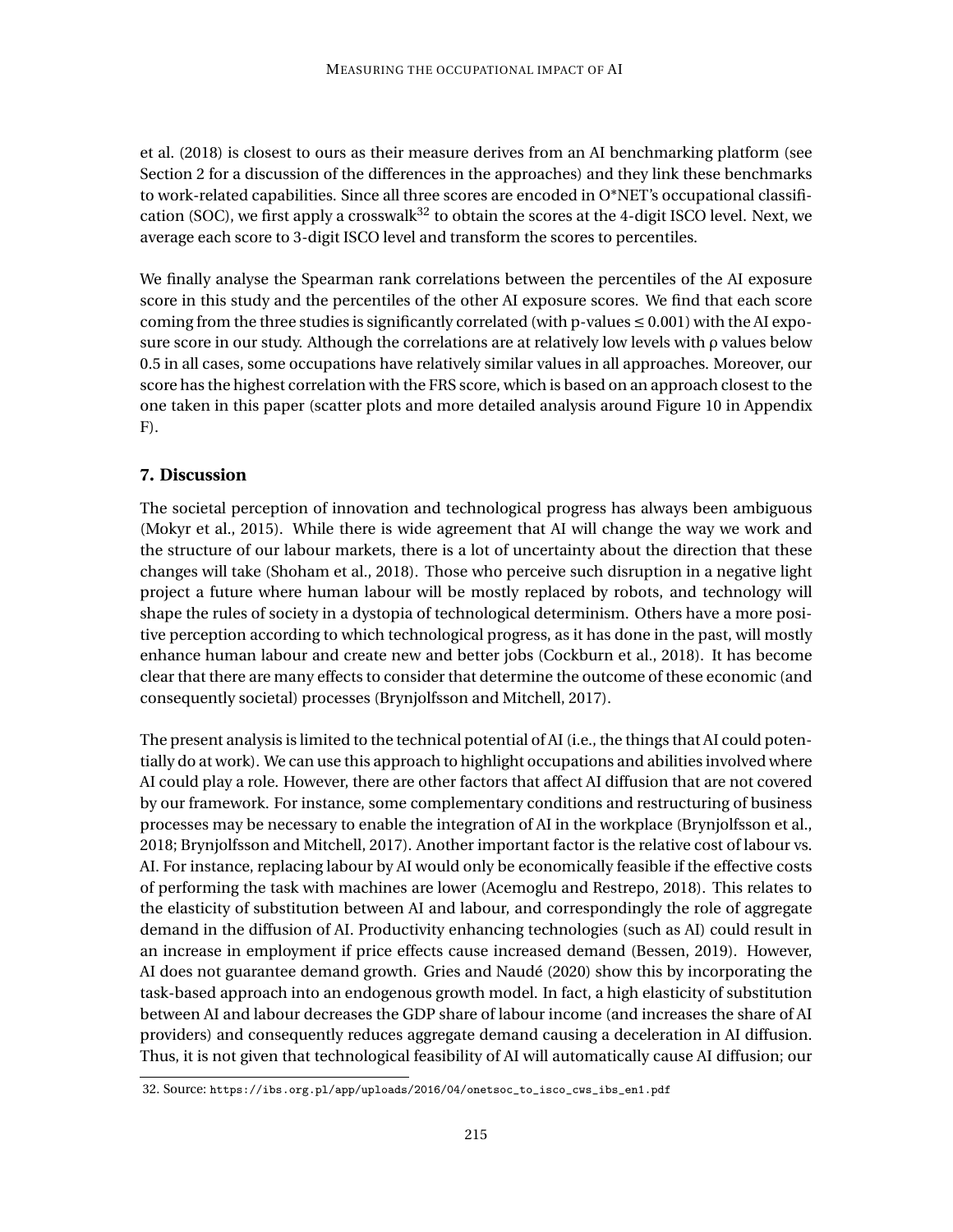results have to be interpreted in light of this limitation. Nevertheless, based on the assumption that the present AI exposure score and AI diffusion are correlated at the occupational level, we can use the results of this study to shed light on some aspects of the relationship between AI research intensity and labour markets.

These findings suggest that AI (as an emerging technology) will probably not have the type of labour market polarisation effects that some people associate with the recent wave of computerisation. According to some studies, previous waves of technological progress led to a polarisation on the labour market where the automation of middle-skill occupations pushed middle-skill workers to either low- or high-skill occupations [\(Autor et al., 2003;](#page-40-5) [Goos et al., 2014\)](#page-42-14). In this line of research, the classification into high-/middle-/low-skill occupations is done on the basis of wage percentiles or educational levels, where this puts medical doctors and engineers into the high-, sales and office clerks into the middle-, and drivers or cleaners into the low-skill occupations. In contrast, our findings (according to Figure [8\)](#page-21-0) suggest relatively high AI exposure for high-skill occupations but relatively low AI exposure for low-skill occupations such as drivers or cleaners, while there seems to be no clear pattern for middle-skill occupations (e.g. high exposure for general office clerks but low exposure for fishery workers and hunters). This is in line with findings by [Brynjolfsson et al.](#page-41-1) [\(2018\)](#page-41-1) and [Webb](#page-45-5) [\(2020\)](#page-45-5) (see also Figure [10\)](#page-39-0).

This can have different implications for occupational change (and consequently inequality) depending on whether AI exposure is labour replacing, or labour enhancing. If this effect is in fact a labour-replacement one, it could potentially lead to unpolarising effects and a reduction in income inequality [\(Webb, 2020\)](#page-45-5). If this effect is a labour-enhancing one, it could imply a significant expansion of productivity for high-skilled occupations, potentially leading to occupational upgrading effects and an expansion of income inequality (very much like the traditional hypothesis of skills-biased technological change [\(Acemoglu, 2002\)](#page-40-14)).

Furthermore, because we break down the effect of AI research intensity into 14 different abilities, our findings show that AI progress could affect how specific skills are rewarded (e.g., in terms of wages and working conditions) on the labour market.<sup>[33](#page-25-0)</sup> The finding of low exposure through *people* abilities versus high exposure through *ideas* abilities is parallel to [Deming](#page-42-15) [\(2017\)](#page-42-15), who explores the relationship in the labour market returns to social skills and, what he calls, *cognitive skills* to which here we refer to as *analytic skills*. [34](#page-25-1) In a way, [Deming](#page-42-15) [\(2017\)](#page-42-15)'s social and analytic skills are equivalent to the *people* and *things* abilities in the present paper. More specifically, we use social skills to interact with people and we use abilities that deal with ideas (such as *conceptualisation* (CL), *quantitative reasoning* (QL) or *comprehension* (CE)) in areas that require analytic skills. [Deming](#page-42-15) [\(2017\)](#page-42-15) finds that social and analytic skills are complements rather than substitutes. That is, an increased labour demand for analytic skills, which increases wages for people with analytic skills, leads to an increased labour demand for people that, in addition to analytic skills, also have strong social skills. In addition, we find that many labour market tasks require high levels of *people* as well as *ideas* abilities but AI exposure occurs mostly through

<span id="page-25-0"></span><sup>33.</sup> Note that we define cognitive abilities and skills as two distinct properties. However, since cognitive abilities explain a part of skills we focus here on comparing the parallels of both properties.

<span id="page-25-1"></span><sup>34.</sup> In [\(Deming, 2017\)](#page-42-15) *cognitive skills* are skills in the areas of maths, statistics, engineering and science. To avoid this being confused with this study's term "cognitive abilities", we change the name to analytic skills.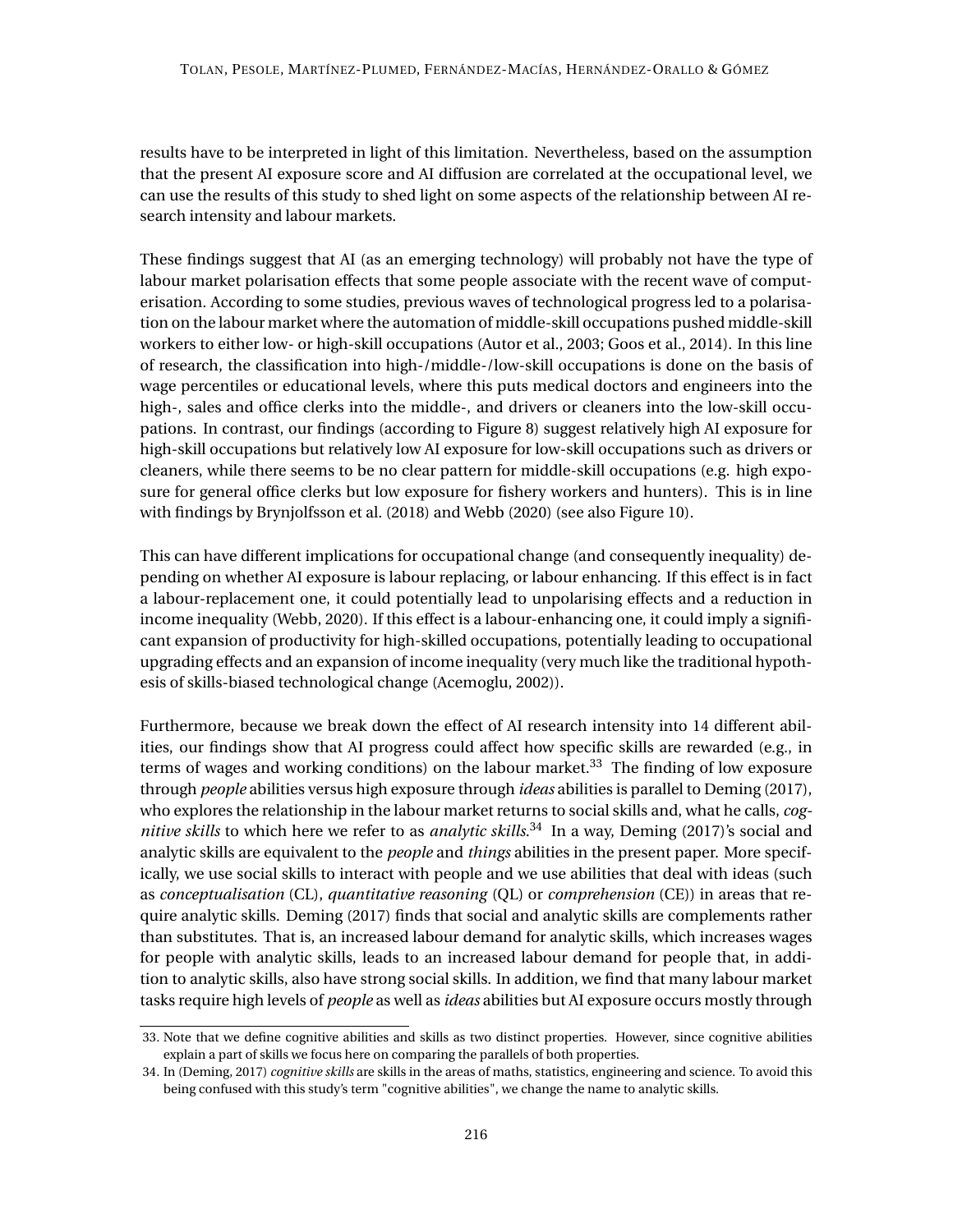*ideas* abilities only. That is, if the higher AI exposure eventually causes increases in the efficiency of tasks that require *ideas* abilities, prices for the products of these tasks may decrease, causing increased demand for these products and consequentially increased labour demand for these tasks [\(Bessen, 2019\)](#page-40-7). If these tasks also contain a high need for *people* abilities, of which we find that they are not likely to be affected by AI in the near future, we can expect an increase in the wages for workers that combine their strong *ideas* abilities with strong *people* abilities.

A combination of increased wages for some occupations and tasks can lead to some AI technologies being more valuable, and more investment in research and computation being justified for them. For instance, the recent progress in massive language models in AI (see e.g., [Brown et al.](#page-41-4) [\(2020\)](#page-41-4); [Hendrycks et al.](#page-43-13) [\(2020\)](#page-43-13)), which relies on expensive computation, is at the core strategy of major AI laboratories and their alliance with tech giants (e.g., OpenAI with Microsoft). They are producing more effective presentations as cognitive services that may end up having new effect on abilities such as CO and CE, if they increase the productivity of these high-wages occupations related to ideas and people.

## <span id="page-26-0"></span>**8. Conclusion**

In this paper we developed a framework that allows for the analysis of the impact of artificial intelligence on the labour market. The framework combines occupations and tasks from the labour market with AI research intensity through an intermediate layer of cognitive abilities. This approach allows to accurately assess the technological potential of AI in work-related tasks and corresponding occupations. We use the framework to rank selected occupations by potential AI impact and to show the abilities that are most likely exposed to AI progress. We find that some jobs that were traditionally less affected by previous waves of automation may now be subject to relatively higher AI exposure. Moreover, we find that most of the AI exposure occurs through abilities that we use to deal with ideas. In light of the digital transformation and the rise of AI, these findings can help policymakers in directing their response in the form of education and (re-)training policies, and inform individuals in their career choice. In addition, breaking down the occupational effect to tasks and cognitive abilities can inform employers in the restructuring of occupations and tasks as the framework also informs about the particular capacities (abilities) within a task that may be supported by AI.

The focus on abilities, rather than task characteristics, goes beyond measuring the substitution effect of AI. Most AI applications are built to perform certain abilities, rather than execute full work-related tasks and most tasks will require multiple abilities to be executed. Identifying the specific abilities that can be performed by AI gives a broader understanding of the impact of AI. Relying on AI field benchmarks that are used as orientation by AI researchers and other AI industry players makes the framework adoptable to future developments in AI research. As mentioned above, AI exposure does not necessarily mean automation. So, our findings do not imply that all tasks that mostly require abilities to deal with ideas will be automated, as AI exposure can also mean that the way a task is being performed is just restructured.

Moreover, we find that most occupations map to abilities that deal with people very relevantly, while AI progress has a stronger effect on abilities that deal with ideas. Corresponding labour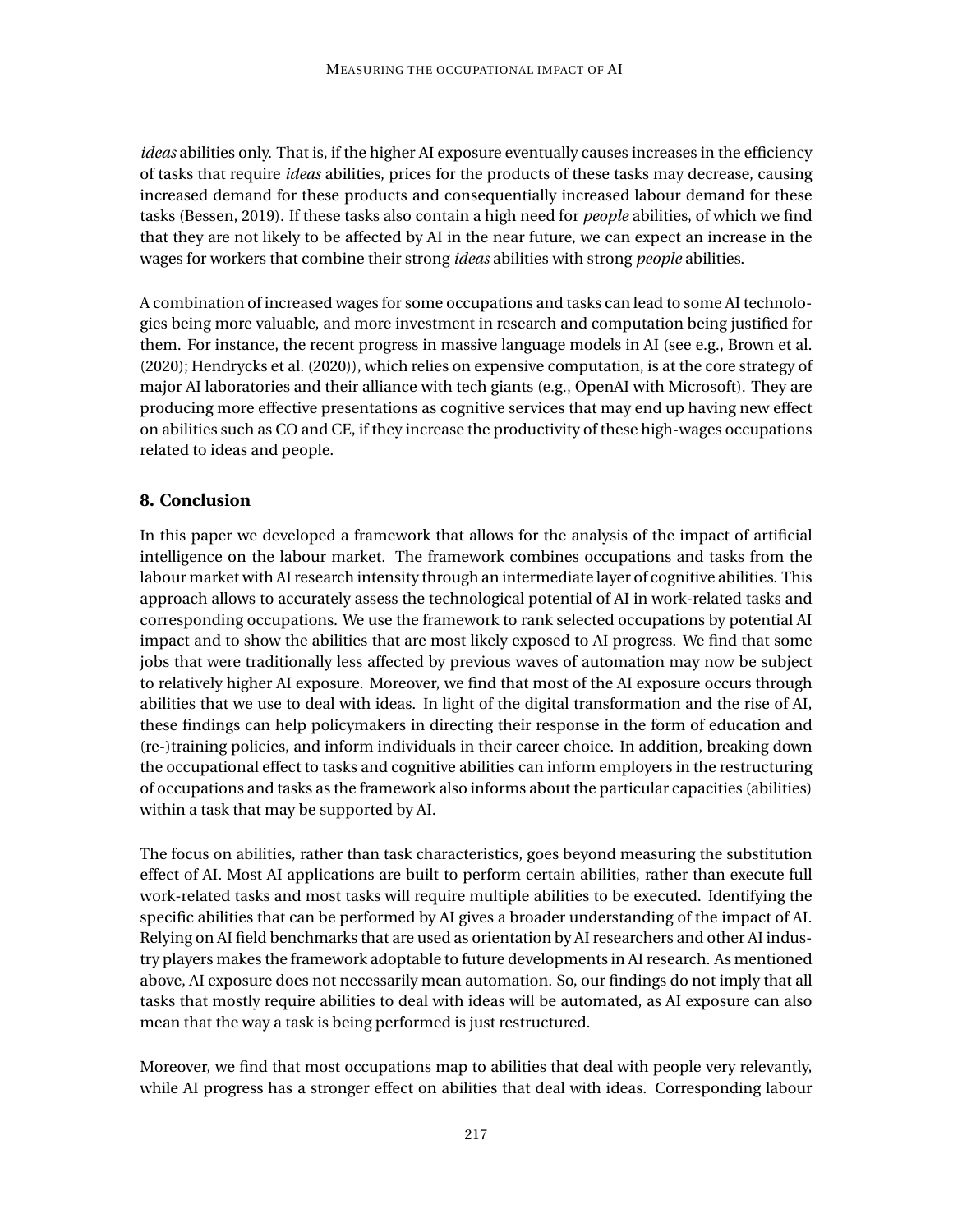market processes could potentially increase the demand for workers with strong *people* abilities. Overall, we can be much more certain about the capacity of AI to transform jobs than about its capacity to destroy them.

This framework can also be used for counterfactual simulations of changes in AI research activity. For instance, the framework can be used to uncover the AI benchmarks that contribute to people-related abilities in order to simulate an AI exposure score with more research activity in benchmarks that contribute to *people* abilities. In addition, this framework is useful if in the future new occupations are created that require different/new tasks and consequently require different/new cognitive ability profiles. In this case the framework can be used to reveal the benchmarks for which more research activity is needed to address these changing requirements.

There are many aspects about the future that escape this work, as happens with many other studies about AI and the future of work. For instance, while the results in scaling laws [\(Henighan](#page-43-14) [et al., 2020\)](#page-43-14) seem to be pushing that progress can continue with more massive deep learning architectures in several domains using more computation and resources, there are opposing factors such as their impact on the sustainability of AI, the public opinion about automation and an increasing sense of distrust in AI, which may affect some professions more than others, and fewer jobs may really be exposed if that societal and regulatory effect takes place in the future.

In future work, other task characteristics such as work organisation could be integrated into the framework. This will allow us to measure and distinguish the impact of AI through newly acquired technical capabilities and the automation potential of tasks. Moreover, the measurement can be refined as more data on the relevance of specific work-related tasks as well as new benchmarks on AI progress arise. Overall, this framework can help bridge the gap between research in labour and AI.

## <span id="page-27-0"></span>**Appendix A. Cognitive Abilities Rubric**

As described in the main text, the following cognitive abilities are integrated from different sources in psychology, animal cognition and artificial intelligence. We include the description of the ability and a rubric to help map task to abilities.

**MP: Memory processes**: part of the information that is processed is stored in an appropriate medium to be recovered at will according to some keys, queries or mnemonics. This covers long-term memory and episodic memory, possibly using external devices such as books, spreadsheets, logs, databases, annotations, agendas and any other kind of analogical or digital recording and retrieval of data.

- Rubric question: Do all instances of this task inherently require that a robot or a human stores new memories to be recovered at a future time?
- Note: the ability is about creating new memories, not only recovering them. We exclude short-term and working memory, as almost any cognitive task requires them.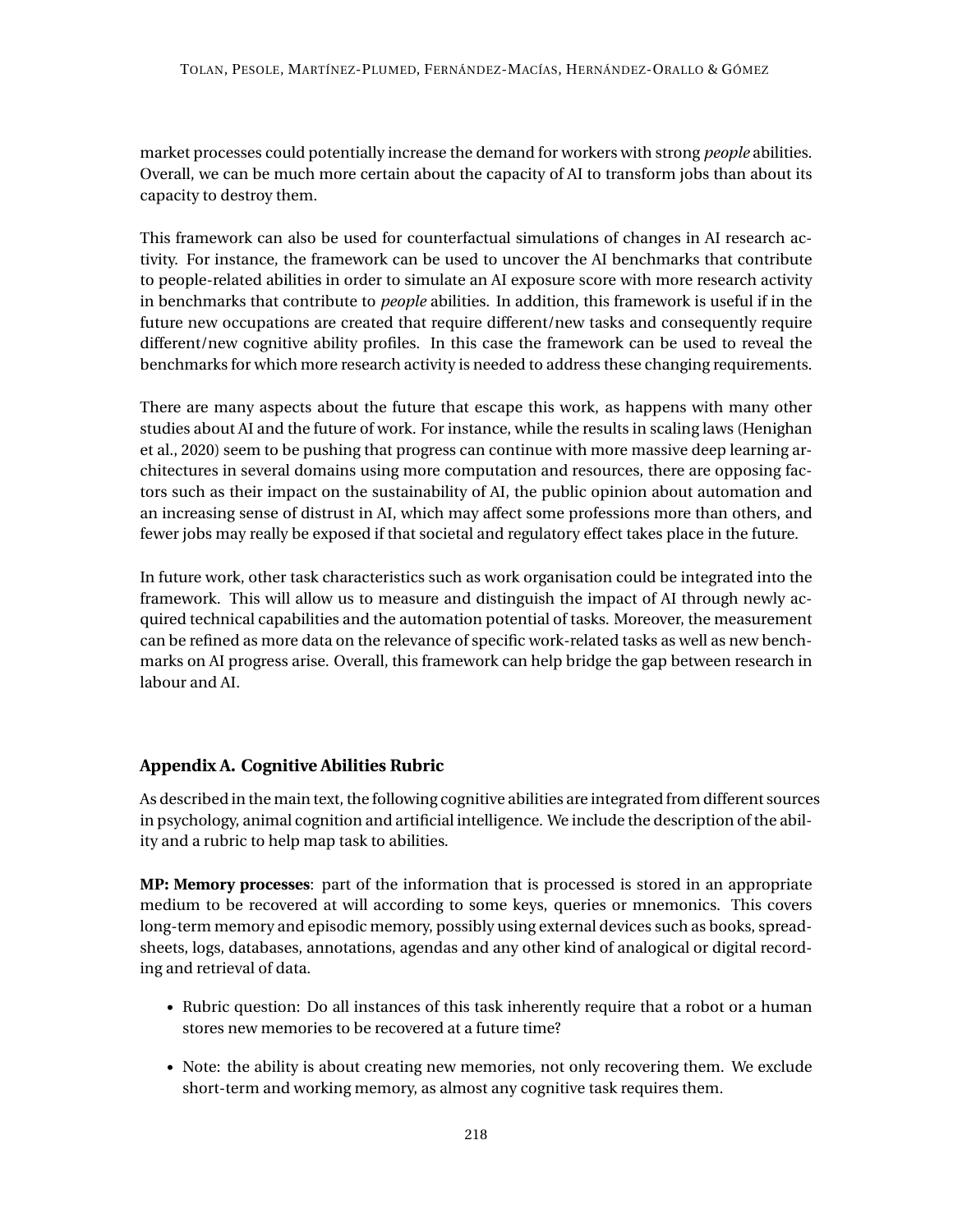**SI: Sensorimotor interaction**: this deals with the perception of things, recognising patterns in different ways and manipulating them in physical or virtual environments with parts of the body (limbs) or other physical or virtual actuators, not only through various sensory and actuator modalities but in terms of mixing representations.

- Rubric question: Do all instances of this task inherently require that a robot or a human perceives the surrounding physical or virtual world, the body and the manipulation of objects with the physical properties of these objects?
- Note: this may be done through different modalities, e.g., blind people can do this well or a bat/robot using a radar.

**VP: Visual processing**: this deals with the processing of visual information, recognising objects and symbols in images and videos, movement and content in the image, with robustness to noise and different angles and transformations.

- Rubric question: Do all instances of this task inherently require that a robot or a human recognises static or moving elements in images or videos?
- Note: this processing excludes the assessment of the consistence of what is seen.

**AP: Auditory processing**: this deals with the processing of auditory information, such as speech and music, in noise environments and at different frequencies.

- Rubric question: Do all instances of this task inherently require that a robot or a human recognises specific sounds, signals, alarms, speech, melodies, rhythm, etc.?
- Note: in the case of speech, we exclude the full understanding of sentences or the subjective perception of harmony in music.

**AS: Attention and search**: this deals with focusing attention on the relevant parts of a stream of information in any kind of modality, by ignoring irrelevant objects, parts, patterns, etc. Similarly, it is the ability of seeking those elements that meet some criteria in the incoming information.

- Rubric question: Do all instances of this task inherently require that a robot or a human identifies, tracks or focuses on elements that meet some criteria, especially when surrounded by other elements not meeting the criteria?
- Note: criteria may be about any perceptual modality, and they can also be categories: for instance, focusing on the trajectory of straws in a stream of water or instruments in a symphony.

**PA: Planning, sequential decision-making and acting**: this deals with anticipating the consequences of actions, understanding causality and calculating the best course of actions given a situation.

• Rubric question: Do all instances of this task inherently require that a robot or a human evaluates the effects of different sequences of events, plan various courses of actions and make a decision accordingly?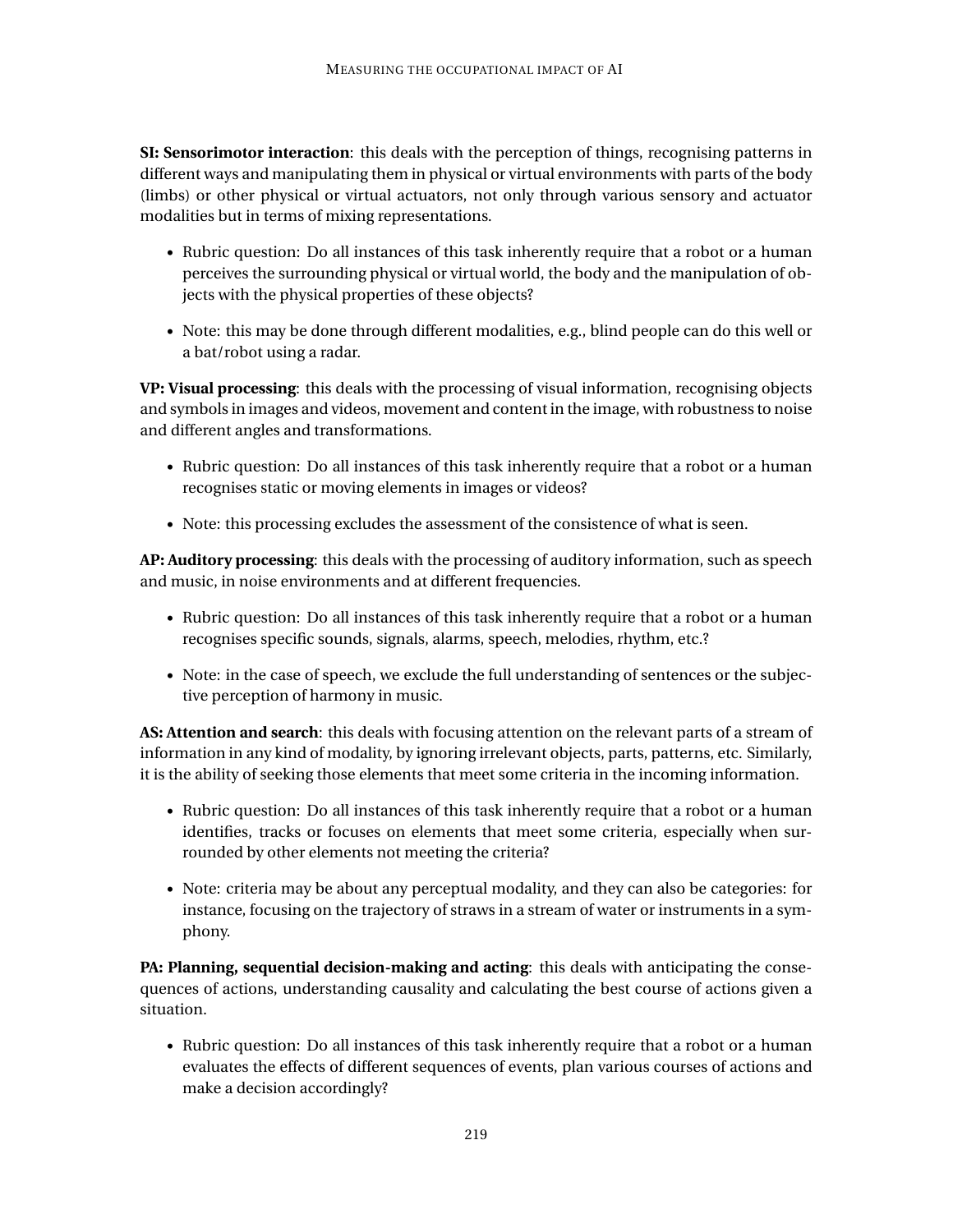• Note: this excludes complex reasoning processes about the world and assumes planning under mostly consistent information. Note also that we are not referring to simple actions or decisions, as almost any cognitive system makes actions; the task must involve sequences, time or other dependencies to be considered under planning.

**CE: Comprehension and expression**: this deals with understanding natural language, other kinds of semantic representations in different modalities, extracting or summarising their meaning, as well as generating and expressing ideas, stories and positions.

- Rubric question: Do all instances of this task inherently require that a robot or a human understands text, stories and other representations of ideas in different formats, and the composition or transformation of similar texts, stories or narratives, summarising or expressing ideas?
- Note: this may be done through different modalities: text, auditory, drawings, etc. Note also that we are not referring to the processing of simple and predefined phrases or symbols; the task must involve the understanding or compositional use of elements that make a whole: sentences, stories, summaries, etc..

**CO: Communication**: this deals with exchanging information with peers, understanding what the content of the message must be in order to obtain a given effect, following different protocols and channels of informal and formal communication.

- Rubric question: Do all instances of this task inherently require that a robot or a human communicates information between peers or units, using different kinds of protocols and channels, at different registers, ensuring that the messages are sent, received and processed appropriately by all the interested peers?
- Note: this excludes the narratives that the messages may contain, focusing on the effective channels of information.

**EC: Emotion and self-control**: this deals with understanding the emotions of other agents, how they affect their behaviour and also recognising the own emotions and controlling them and other basic impulses depending on the situation.

- Rubric question: Do all instances of this task inherently require that a robot or a human understands emotions of others/themselves, when they are true or fake, expressing the right emotional reactions, controlling and using them in the appropriate context?
- Note: this excludes the complexities of social modelling and anticipation.

**NV: Navigation**: this deals with being able to move objects or oneself between different positions, through appropriate, safe routes and in the presence of other objects or agents, and changes in the routes.

• Rubric question: Do all instances of this task inherently require that a robot or a human transfers objects and oneself from one place to another at different scales (rooms, buildings, towns, landscape, roads, etc.), using basic concepts for locations and directions?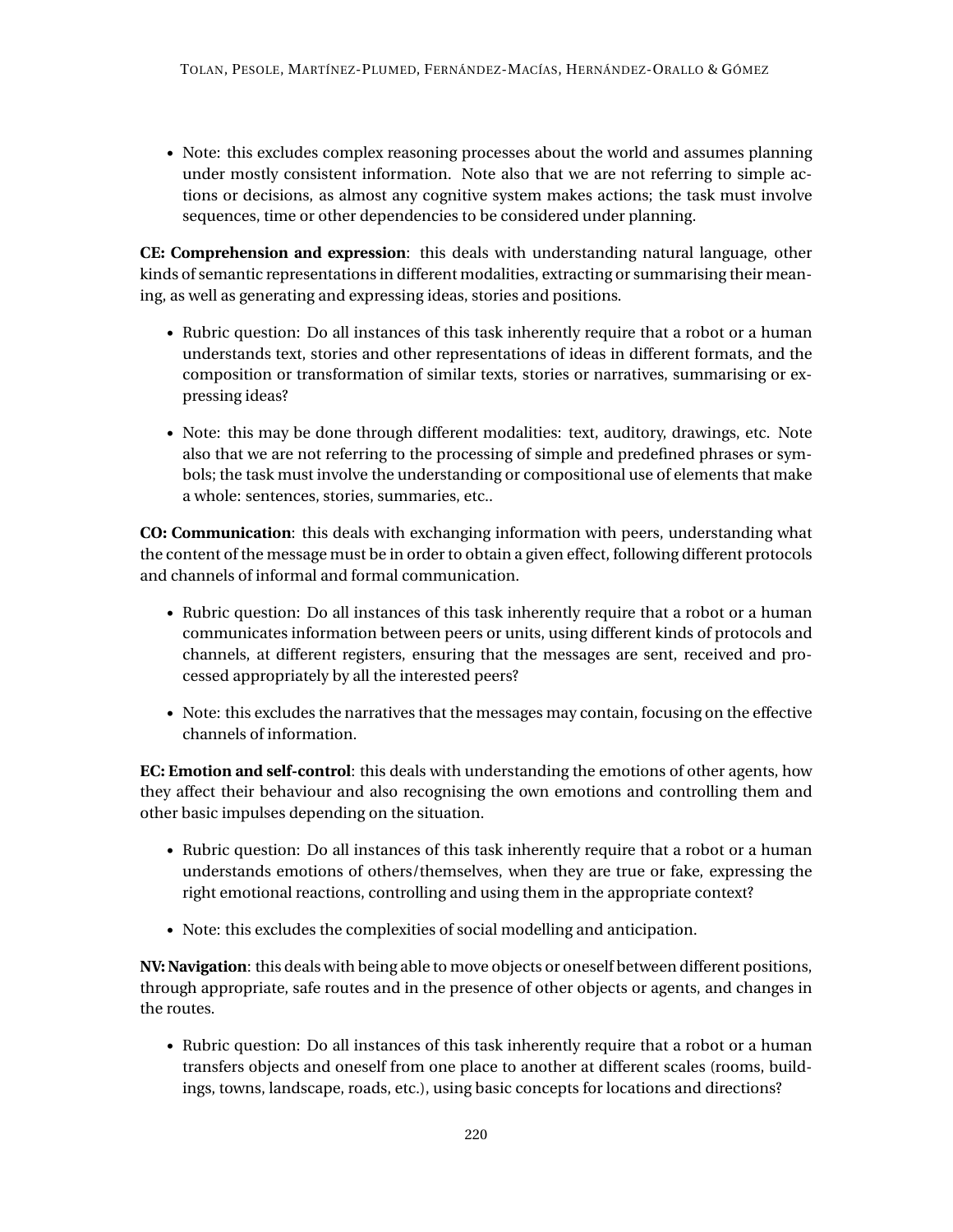• Note: this may be done through different modalities, and approaches such as landmarking, geolocations, etc..

**CL: Conceptualisation, learning and abstraction**: this deals with being able to generalise from examples, receive instructions, learn from demonstrations, and accumulate knowledge at different levels of abstraction.

- Rubric question: Do all instances of this task inherently require that a robot or a human generate different levels of abstractions, provided by peers or self-generated, acquiring knowledge incrementally built upon previously acquired knowledge?
- Note: this ability to learn or to abstract must be present and happen to complete the task; in other words, the task is not limited to the use of abstractions or concepts or operations learnt in the past.

**QL: Quantitative and logical reasoning**: this deals with the representation of quantitative or logical information that is intrinsic to the task, and the inference of new information from them that solves the task, including probabilities, counterfactuals and other kinds of analytical reasoning.

- Rubric question: Do all instances of this task inherently require that a robot or a human produces new conclusions or facts from quantities, logical facts or rules given as inputs, detecting inconsistencies and fallacies?
- Note: this goes beyond the simple combination of rules or instructions, such as ordering a deck of cards. Note also that we are not referring to the internal processing of symbols or numbers that are not part of the task, such as the potentials of a neuron, the instructions of a programming language or the arithmetic of a CPU/GPU.

**MS: Mind modelling and social interaction**: this deals with the creation of models of other agents, so that their beliefs, desires and intentions can be understood, and anticipate the actions and interests of other agents.

- Rubric question: Do all instances of this task inherently require that a robot or a human successfully interacts in social contexts with other agents having beliefs, desires and intentions, the understanding of group dynamics, leadership and coordination?
- Note: this is not about sociability or agreeableness, i.e., how willing an agent is to social situations.

**MC: Metacognition and confidence assessment**: this deals with the evaluation of the own capabilities, reliability and limitations, self-assessing the probability of success, the effort and risks of own actions.

- Rubric question: Do all instances of this task inherently require that a robot or a human recognises accurately their own capabilities and limitations, when to assume responsibilities and when to delegate tasks and risks according to competences?
- Note: this goes beyond those cases covered by planning when considering the outcomes of several actions or no action. Note also that we are not referring to the mere selection of the action with highest probability or utility, as this is necessary for almost any task. This ability is about estimating and using the confidence of actions appropriately.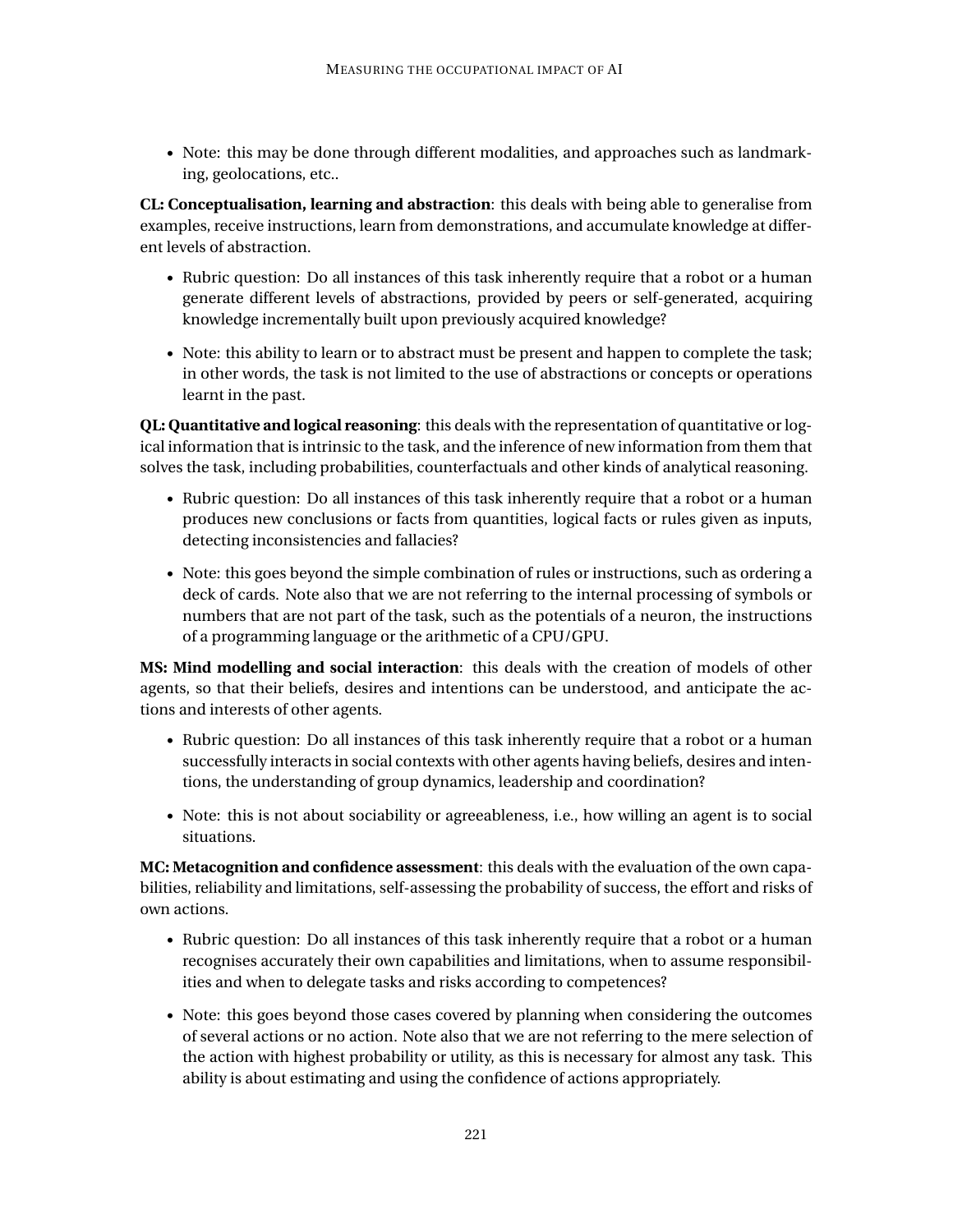## <span id="page-31-0"></span>**Appendix B. Mapping Abilities to Tasks**

In this section we summarise the results of the annotation of abilities to tasks. The annotations of each round are put together in a Matrix Ω(59×14) for 59 tasks (*t* ∈ T) and 14 cognitive abilities  $(a \in A)$ , where each cell in  $\Omega(\omega_{t,a})$  represents the sum over all annotations of a respective round. On the task level we describe our results by number of assigned abilities and consensus. An ability is assigned to a task if at least two annotators assigned a 1 for a respective task-ability cell. That is, for each task *t*, we define the number of assigned abilities as:

$$
S(t) = \sum_{a} \left[ \omega_{t,a} \ge 2 \right]
$$

where [P] are the *Iverson brackets* : [P] is defined to be 1 if P is true, and 0 if it is false.

We also compute the level of consensus among respondents using a geometry-based disagreement measure following on from the work of [Saari](#page-45-9) [\(2008\)](#page-45-9); [Claveria et al.](#page-41-14) [\(2019\)](#page-41-14). Here, the authors define a framework to proxy economic uncertainty or to determine the likelihood of discrepancy among respondents. In our setting, we assume a dichotomous questionnaire with  $N = 2$  reply options (e.g., ability is assigned or not to a task), and R*i*,*<sup>a</sup>* denoting the aggregate percentage of responses in category  $i \in \{1,0\}$  for a specific ability  $a \in A$ . As the sum of R adds to 100, a natural representation of the vector containing all the information from the respondents for a given ability *a* is as a point on a 1-dimensional (2 vertexes) simplex [\(Coxeter, 1961\)](#page-42-16). Note that, while each of the N vertexes corresponds to a point of maximum consensus, if the point is near the barycenter, there would be a maximum discrepancy among the respondents. We can then compute the consensus between respondents as the relative weight of the distance of each point to the barycenter, formalised as:

$$
C_a = \sqrt{\frac{\sum_{i=1}^{N} (R_{i,a} - \frac{100}{N})^2}{\frac{(N-1)}{N}}}
$$

As can be seen in Table [5,](#page-31-1) we find that the annotators become stricter with their assignments of cognitive abilities to tasks in the second round. In addition, consensus in assignments increases from on average 80.65% to 87.6% from one round to the next.

<span id="page-31-1"></span>

|            | round 1 | round 2  | diff.   | round 1 | round 2 | diff.      |
|------------|---------|----------|---------|---------|---------|------------|
| Average    | 6.03    | 5.34     | $-0.69$ | 80.65%  | 87.7%   | $7.05$ p.p |
| Min        |         | $\theta$ |         | 57.14%  | 69.05%  | 11.91 p.p  |
| <b>Max</b> | 13      | 10       | -3      | 100.00% | 100.00% |            |

Table 5: Difference in annotations between round 1 and round 2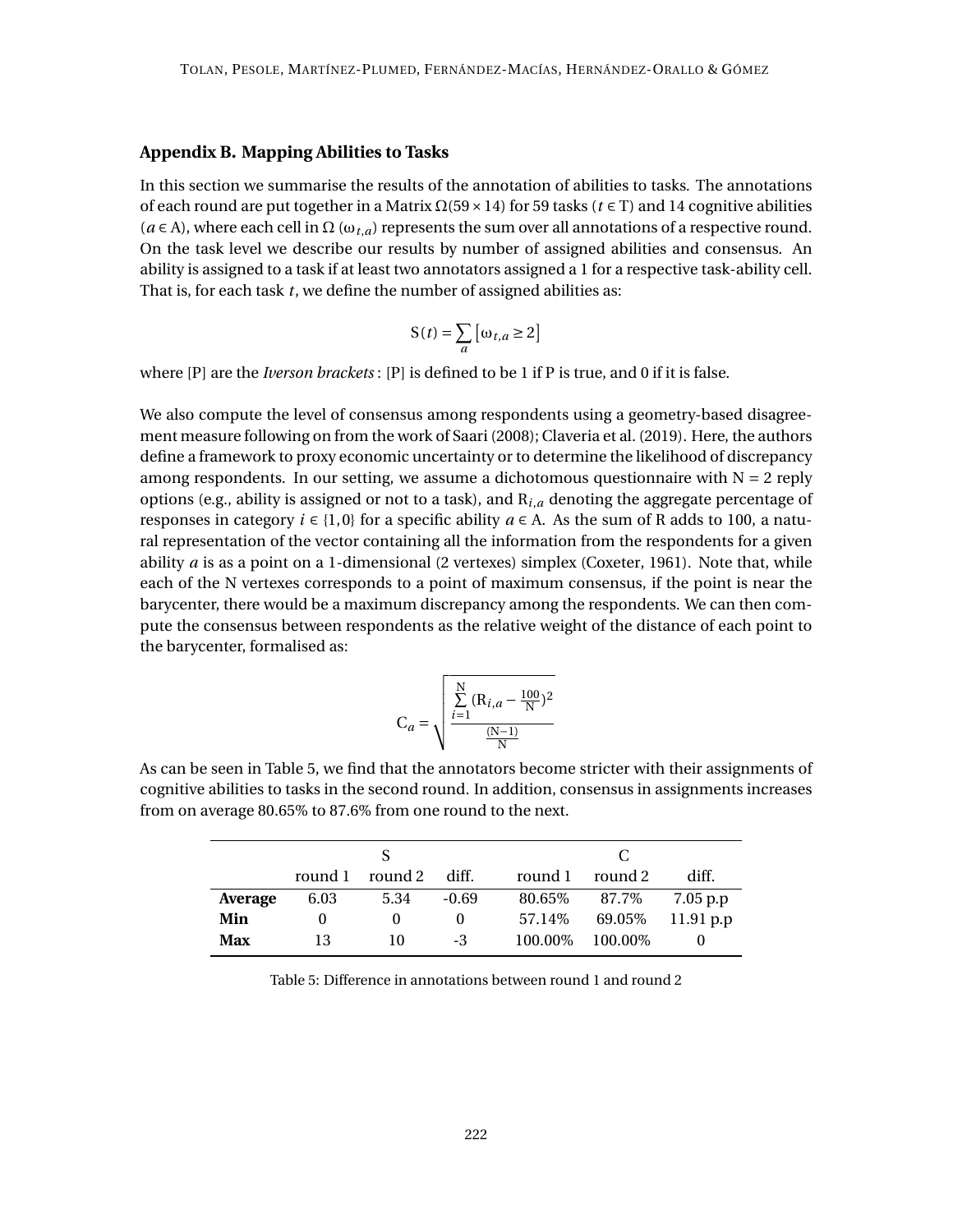## <span id="page-32-1"></span><span id="page-32-0"></span>**Appendix C. List of Tasks**

- 1 Task involving tiring or painful positions<br>2 Lifting or moving people
- Lifting or moving people
- 3 Carrying or moving heavy loads
- 4 Standing<br>5 Static Stre
- 5 Static Strength<br>6 Dynamic Strength
- 6 Dynamic Strength
- 7 Trunk Strength
- 8 Arm-Hand Steadiness<br>9 Manual Dexterity Manual Dexterity
- 10 Finger Dexterity
- 
- 11 Oral Comprehension
- 12 Written Comprehension 13 Oral Expression
- 14 Written Expression
- 15 Read letters, memos or e-mails
- 16 Read bills, invoices, bank statements or other financial statements
- 17 Write letters, memos or e-mails
- 18 Read directions or instructions in your job
- 19 Read manuals or reference materials?
- 20 Read diagrams, maps or schematic in your job
- 21 Have to write reports 22 Have to fill in forms
- 23 Read articles in newspapers, magazines or newsletters
- 24 Read articles in professional journals or scholarly publications
- 25 Read books
- 26 Write articles for newspapers, magazines or newsletters
- 27 Mathematical Reasoning
- 28 Number Facility
- 29 Calculate prices, costs or budgets
- 30 Use or calculate fractions, decimals or percentages
- 31 Use a calculator either hand-held or computer based
- 32 Prepare charts, graphs or tables
- 33 Use simple algebra or formulas
- 34 Use more advanced math or statistics
- 35 Learning new things
- 36 Deductive Reasoning
- 37 Inductive Reasoning
- 38 Information Ordering
- 39 Solving unforeseen problems on your own
- 40 Apply your own ideas in your work
- **Originality**
- 42 Performing for or Working Directly with the Public
- Selling a product or selling a service
- 44 Advising people
- 
- 45 Persuading or influencing people<br>46 Negotiating with people either ins 46 Negotiating with people either inside or outside your firm or organisation
- 47 Persuasion
- **Negotiation**
- 49 Selling or Influencing Others<br>50 Resolving Conflicts and Negot Resolving Conflicts and Negotiating with Others
- 
- 51 Instructing, training or teaching people<br>52 Making speeches or giving presentation 52 Making speeches or giving presentations in front of five or more people
- 53 Instructing
- 54 Training and Teaching Others
- 55 Coaching and Developing Others
- 56 Manage or supervise other employees<br>57 Planning the activities of others
- 57 Planning the activities of others
- 58 Coordinating the Work and Activities of Others<br>59 Guiding, Directing, and Motivating Subordinat
- 59 Guiding, Directing, and Motivating Subordinates

Table 6: Lists of Tasks used in Mapping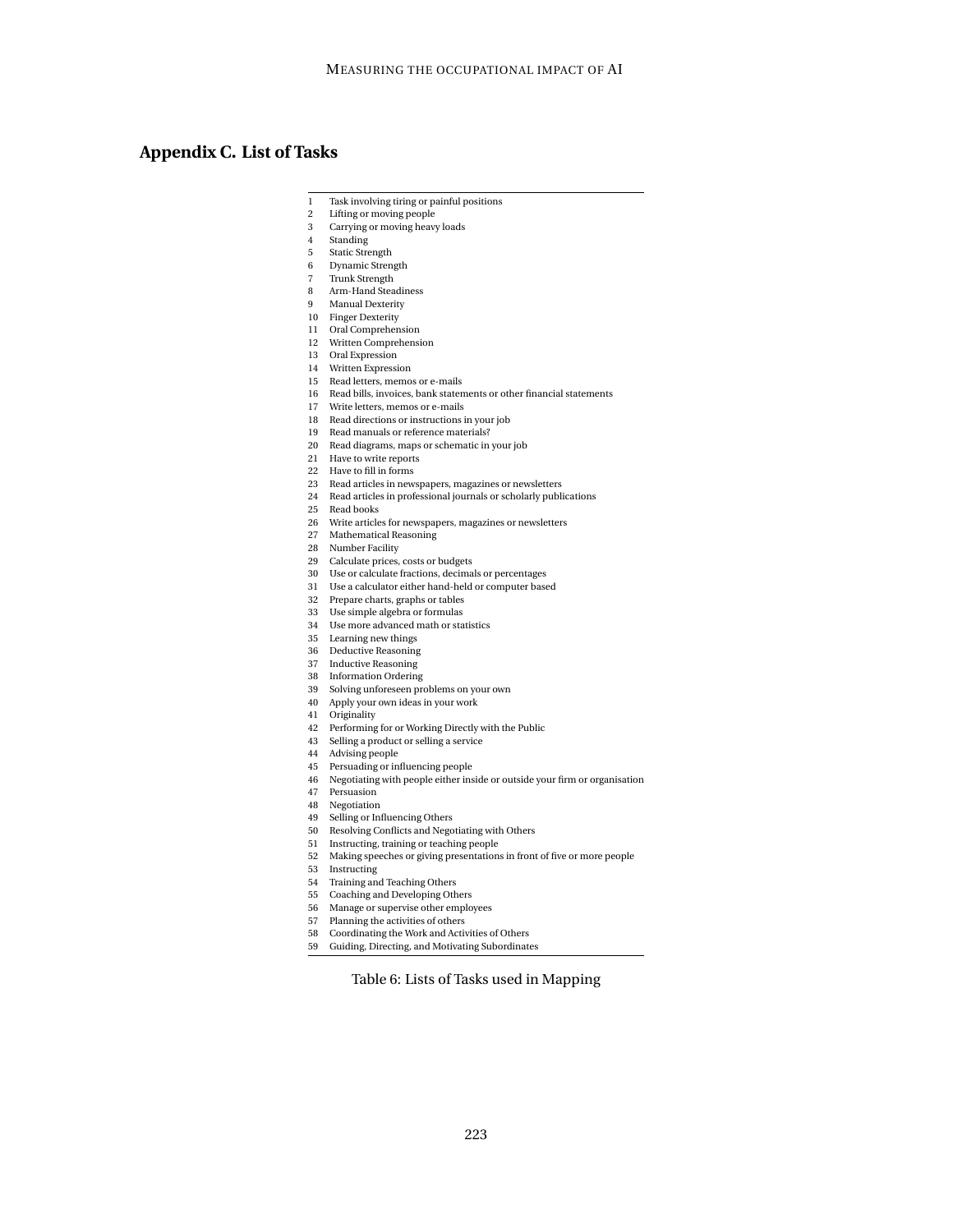<span id="page-33-1"></span><span id="page-33-0"></span>

| 0.00029975<br>0.00498666<br>Event <sub>2</sub> Mind<br>0.000004<br>$\overline{\text{MR}}$<br>0.042382<br>Shogi<br>MRR<br>SighanNER<br>300W<br>0.00064231<br>Fashion-MNIST<br>0.001135<br>0.004226<br>0.00000000<br>MS COCO<br><b>ACE 2004</b><br>0.00011392<br>FB15k<br>0.000759<br>0.001450<br>SimpleQuestions<br>0.00154478<br><b>ACE 2005</b><br>0.00063344<br>FB15k-237<br>0.000153<br>MS MARCO<br>0.000415<br>Sintel<br>0.00018307<br>ADE20K<br>0.00012735<br>FCE<br>0.000201<br><b>MSRA</b><br>0.002307<br><b>SK-LARGE</b><br>0.00000405<br>Aerial-to-Map<br>0.00000000<br><b>FDDB</b><br>0.000052<br>Multi-Domain Sentiment Dataset<br>0.000759<br><b>SLAM 2018</b><br>0.00000809<br>AEROBCOMP<br>0.00000000<br><b>FFHQ</b><br>0.000004<br>MultiMNIST<br>0.000124<br><b>SNLI</b><br>0.00047133<br>MultiNLI<br><b>AFAD</b><br>0.00000000<br><b>FGNET</b><br>0.000557<br>0.000150<br>Sogou News<br>0.00005982<br>0.00011200<br>FGVC Aircraft<br>0.000057<br>MultiRC<br>0.000008<br>spider<br><b>AFLW</b><br>0.00275807<br><b>AG News</b><br>0.00017801<br>fisher WER<br>0.000000<br>Mushroom<br>0.007158<br>SQuAD<br>0.00075022<br>SR11Deep<br>0.00000000<br>FLIC.<br>0.000180<br>Music domain<br>0.000850<br>0.00000000<br>AI2 Kaggle Dataset<br>Amazon Review<br>0.00094449<br>Flixster<br>0.000882<br>MIJV<br>0.000432<br><b>SST</b><br>0.00261894<br><b>ANGRY-BIRDS</b><br>0.00019157<br>Florence<br>0.003080<br>NABirds<br><b>Stanford Cars</b><br>0.000020<br>0.00006772<br>Annotated Faces in the Wild<br>0.00002672<br>Flowers-102<br>0.000252<br>NarrativeQA<br>0.000058<br><b>Stanford Dogs</b><br>0.00033553<br>Arcade Learning Environment<br>0.00088491<br><b>GENIA</b><br>0.001328<br>NELL.<br>0.002441<br><b>STARE</b><br>0.00037779<br>0.00004494<br>GigaWord<br>0.000357<br>${\sf NER}$<br>0.008085<br>Static Facial Expressions in the Wild<br>bAbi<br>0.00000000<br>0.00009736<br><b>GLUE</b><br>0.003006<br>Netflix<br>0.020838<br>STL-10<br>0.00191744<br><b>Bing News</b><br>BIWI<br>0.00008235<br>0.172822<br><b>New York Times Corpus</b><br>0.000721<br><b>Story Cloze Test</b><br>Go<br>0.00004344<br>0.00084899<br>BlogCatalog<br><b>Google Dataset</b><br>0.001131<br><b>NewsOA</b><br>0.000139<br><b>STS</b><br>0.00359873<br><b>Bosch Small Traffic Lights</b><br>0.00000405<br><b>Google Street Images</b><br>0.000034<br>North American English<br><b>SUBJ</b><br>0.000014<br>0.00524186<br>SUN-RGBD<br>0.00021779<br><b>GTAV</b><br>0.000045<br>Noun Phrase Canonicalization<br>0.000000<br><b>BotPrize</b><br>0.00009389<br><b>SVHN</b><br>BP4D<br>0.00005449<br><b>GTSRB</b><br>0.000375<br>NYU Depth v2<br>0.000311<br>0.00392847<br>0.00004494<br><b>GVGAI</b><br>SVNH-to-MNIST<br><b>BPI</b> challenge<br>0.000047<br>NYU Hands<br>0.000000<br>0.00000000<br>Occluded LINEMOD<br><b>BRATS</b><br>0.00013988<br><b>HANDS 2017</b><br>0.000000<br>0.000000<br><b>SWAG</b><br>0.00010718<br>0.00267574<br>Helpdesk<br>0.000621<br><b>OCCLUSION</b><br>0.015062<br>Switchboard<br><b>BSD*</b><br>0.00214692<br><b>BUCC</b><br>0.00003076<br>HIV dataset<br>0.000448<br>Ohsumed<br>0.003953<br><b>SYNTHIA</b><br>0.00011521<br><b>BUS 2017</b><br>0.00000000<br>HotpotOA<br>0.000000<br><b>OMNIGLOT</b><br>0.001333<br><b>T-LESS</b><br>0.00014327<br>0.00002522<br>Human3.6M<br>0.000198<br>One Billion Word<br>0.000602<br>TACRED<br>CACD<br>0.00001214<br><b>CACDVS</b><br>0.00001713<br><b>Hutter Prize</b><br>0.000429<br>OntoNotes<br>0.000543<br>TCIA Pancreas CT<br>0.00000000<br>CAFR<br>0.00003405<br><b>ICSI MRDA Corpus</b><br>0.000000<br>OpenML<br>0.000469<br>TempEval-3<br>0.00007928<br>Caltech<br>0.02095834<br>ICVL Hands<br>0.000000<br>Oxford 102 Flowers<br>0.000080<br>Text8<br>0.00151862<br>0.00022812<br><b>IDHP</b><br>0.000000<br>Oxford IIIT Pets<br>0.000008<br>The ARRAU Corpus<br>CamVid<br>0.00000959<br>Cats and Dogs<br>0.00148122<br><b>IEMOCAP</b><br>0.000122<br>PA-100K<br>0.000000<br>TimeBank<br>0.00053232<br>0.00002172<br>0.000530<br>Par <sub>6</sub> k<br>0.000000<br><b>TIMIT</b><br>CCGBank<br><b>IIB</b><br>0.00443222<br>CelebA<br>0.00244468<br><b>ILSVRC</b><br>0.006063<br>PASCAL VOC<br>0.008332<br>Tox21<br>0.00029954<br>0.00059309<br><b>IMAGECLEF</b><br>0.000839<br>ToxCast<br>ChaLearn<br>Pascal3D+<br>0.000069<br>0.00005048<br>PATHFINDMAZES<br>CHALL<br>0.00022490<br>ImageNet<br>0.028748<br>0.000000<br><b>Trading Agents Competition</b><br>0.00030921<br>0.00012210<br>Children's Book Test<br><b>IMDb</b><br>0.010094<br>0.000115<br>TREC.<br>0.01721892<br>Pavia University<br>CHiME<br>0.00015276<br>iNaturalist<br>0.000089<br><b>PCBA</b><br>0.000113<br>TrecOA<br>0.00135855<br>Chinese Poems<br>0.00006816<br>0.000211<br>Penn Treebank<br>TriviaQA<br><b>Indian Pines</b><br>0.009668<br>0.00012031<br><b>CIFAR</b><br>0.02494334<br>iPinYou<br>0.000018<br>PETA<br>0.000678<br>Tsinghua-Tencent<br>0.00010600<br>PhC-U373<br>CIHP<br>0.00000000<br>ISBI 2012 EM Segmentation<br>0.000078<br>0.000000<br><b>Turing Test</b><br>0.00261238<br>0.02500602<br>iSEG 2017 Challenge<br>0.000004<br>Photo Art 50<br>TuSimple<br>Citeseer<br>0.000000<br>0.00002172<br><b>PLANNINGCOMP</b><br>0.00069756<br>ISIC 2018<br>0.000016<br>0.000000<br><b>Twitter Dialogue</b><br>Cityscapes<br>0.00008427<br><b>Click-Through Rate Prediction</b><br>0.00097511<br><b>TTOP</b><br>0.000078<br>PROMISE 2012<br>0.000000<br><b>Ubuntu Dialogue</b><br>0.00028614<br>0.00000405<br><b>IWSLT</b><br>0.001082<br>0.006882<br>UCF CC 50<br>CliCR<br>Pubmed<br>0.00000809<br>0.00001363<br>UCI<br>CMU-SE<br><b>IFLEG</b><br>0.000016<br>QAngaroo<br>0.000016<br>0.09358595<br>UCI-KEEL<br>CNN / Daily Mail<br>0.00039284<br><b>IIGSAWS</b><br>0.000302<br>QASent<br>0.000017<br>0.00000809<br>0.00412190<br>Kaggle Skin Lesion Segmentation<br>COCO<br>0.000000<br>OM9<br>0.000186<br>UD<br>0.00818373<br>Urban100<br>Cohn-Kanade<br>0.00041558<br>KITTI<br>0.001659<br>OuAC<br>0.000016<br>0.00005708<br>UT Multi-view<br>CompCars<br>0.00003809<br>Labeled Faces in the Wild<br>0.001891<br>Ouasar<br>0.001982<br>0.00000000<br><b>COMPLEXQUESTIONS</b><br>0.00000000<br>0.000058<br><b>Ouora Ouestion Pairs</b><br>0.000104<br>Leeds Sports Poses<br><b>UTKFace</b><br>0.00000000<br>0.02031269<br>LexNorm<br>0.000000<br><b>R52</b><br>0.001746<br>V-SNLI<br>0.00000000<br>CoNLL<br>0.00001618<br>LibriSpeech<br>VggFace2<br>CoQA<br>0.000207<br><b>RR</b><br>0.014510<br>0.00001713<br>0.00826819<br>LineMOD<br>0.000027<br>RACE<br>0.019478<br>Vid4<br>0.00001363<br>Cora<br>0.03195242<br>CR<br>Loebner Prize<br>0.000045<br><b>RaFD</b><br>0.000014<br>Visual7W<br>0.00020654<br>Criteo<br>0.00067999<br>Long-tail emerging entities<br>0.000000<br>RAP<br>0.002529<br>VoxForge<br>0.00010058<br>CT-150<br>0.00000000<br>LSUN Bedroom 256 x 256<br>0.000000<br>Real-World Affective Faces<br>0.000008<br><b>WAF</b><br>0.00068041<br><b>CUB</b><br>0.00254865<br>LUNA<br>0.001589<br>RecipeQA<br>0.000000<br>WebFace<br>0.00010956<br>CUB-200-2011<br>0.00040947<br>MAFA<br>0.000071<br>RecSys<br>0.009449<br>WebNLG<br>0.00000809<br>Mandarin Chinese<br>0.000233<br>Reuters-21578<br>0.00005044<br>0.004667<br>WebOuestions<br><b>CUFS</b><br>0.00018390<br>CUFSF<br>0.00001214<br>Market 1501<br>0.000093<br>0.000499<br>Weibo NER<br>Reverb<br>0.00000000<br><b>RLCOMP</b><br>CUHK<br>0.00562678<br><b>MCTest</b><br>0.000448<br>0.000000<br>WikiBio<br>0.00000405<br>DailyDialog<br>0.00001618<br>MediaEval<br>0.000114<br>Robo chat challenge<br>0.000000<br>WikiHop<br>0.00002832<br>DARPAGC.<br>0.00000000<br>Medical domain<br>0.003382<br>Robocup<br>0.004842<br>Wikipedia<br>0.05339900<br><b>DARPARESAVE</b><br>0.00000000<br>MegaFace<br>0.000164<br>RotoWire<br>0.000000<br>WikiQA<br>0.00019131<br>METR-LA<br>RT-GENE<br><b>WikiSQL</b><br><b>DARPAUC</b><br>0.00000000<br>0.000008<br>0.000004<br>0.00005259<br>0.00824343<br>0.000122<br>RumourEval<br>WikiText-103<br>DBpedia<br>MHP<br>0.000008<br>0.00005409<br><b>DCASE</b><br><b>Million Song Dataset</b><br><b>RVL-CDIP</b><br>0.000000<br>0.00033334<br>0.001785<br>WikiText-2<br>0.00018803<br>DensePose-COCO<br>0.00000809<br>MIMIC-III<br>Winograd Schema Challenge<br>0.000607<br><b>SBD</b><br>0.000265<br>0.00037346<br>Mini-ImageNet<br>0.00014017<br>0.000245<br>Scan2CAD<br>0.000000<br>Wizard-of-Oz<br>Dianping<br>0.00066401<br>DIC HeLa<br>0.00000000<br><b>MIREX</b><br>0.000934<br>ScanNet<br>0.000042<br><b>WMT</b><br>0.00329137<br>0.00003736<br>MLDoc<br>0.000000<br>0.000040<br><b>WN18</b><br><b>DISFA</b><br>SciTail<br>0.00049114<br>Disguised Faces in the Wild<br>0.00000000<br>MMI<br>0.001267<br><b>SCUT-FBP</b><br>0.000017<br><b>WOS</b><br>0.00023507<br>0.00058997<br><b>MNIST</b><br>SearchOA<br>0.000114<br>Douban<br>0.063154<br>WSI<br>0.00565300<br><b>DRIVE</b><br>0.04997003<br>ModelNet40<br>0.000164<br>Second dialogue state tracking challenge<br>0.000008<br><b>XNLI</b><br>0.00001214<br><b>DUC 2004 Task 1</b><br>0.00000405<br>Monologue<br>0.000763<br>SemEval<br>0.004884<br>Yahoo! Answers<br>0.00375964<br>DukeMTMC-reID<br>0.00002427<br><b>MORPH</b><br>0.002163<br>SensEval<br>0.000159<br>YCB-Video<br>0.00000000<br>DuReader<br>0.00000405<br>MORPH Album2<br>0.000017<br>SentEval<br>0.000044<br>Yelp<br>0.00362348<br><b>ECCV HotOrNot</b><br>0.00000000<br>MOSI<br>0.000054<br>Sentihood<br>0.000004<br>YouTube Faces<br>0.00019026<br>Sequential MNIST<br><b>EMNLP 2017</b><br>0.00062733<br>MovieLens<br>0.014568<br>0.000247<br>enwiki8<br>0.00000000<br>MPII<br>0.000567<br>ShanghaiTech<br>0.000115<br>NULL<br><b>NULL</b><br>MPQA<br>0.002706<br>ShapeNet<br>0.000461 | Benchmark | Mean intensity Benchmark | Mean intensity Benchmark | Mean intensity Benchmark | Mean intensity |
|--------------------------------------------------------------------------------------------------------------------------------------------------------------------------------------------------------------------------------------------------------------------------------------------------------------------------------------------------------------------------------------------------------------------------------------------------------------------------------------------------------------------------------------------------------------------------------------------------------------------------------------------------------------------------------------------------------------------------------------------------------------------------------------------------------------------------------------------------------------------------------------------------------------------------------------------------------------------------------------------------------------------------------------------------------------------------------------------------------------------------------------------------------------------------------------------------------------------------------------------------------------------------------------------------------------------------------------------------------------------------------------------------------------------------------------------------------------------------------------------------------------------------------------------------------------------------------------------------------------------------------------------------------------------------------------------------------------------------------------------------------------------------------------------------------------------------------------------------------------------------------------------------------------------------------------------------------------------------------------------------------------------------------------------------------------------------------------------------------------------------------------------------------------------------------------------------------------------------------------------------------------------------------------------------------------------------------------------------------------------------------------------------------------------------------------------------------------------------------------------------------------------------------------------------------------------------------------------------------------------------------------------------------------------------------------------------------------------------------------------------------------------------------------------------------------------------------------------------------------------------------------------------------------------------------------------------------------------------------------------------------------------------------------------------------------------------------------------------------------------------------------------------------------------------------------------------------------------------------------------------------------------------------------------------------------------------------------------------------------------------------------------------------------------------------------------------------------------------------------------------------------------------------------------------------------------------------------------------------------------------------------------------------------------------------------------------------------------------------------------------------------------------------------------------------------------------------------------------------------------------------------------------------------------------------------------------------------------------------------------------------------------------------------------------------------------------------------------------------------------------------------------------------------------------------------------------------------------------------------------------------------------------------------------------------------------------------------------------------------------------------------------------------------------------------------------------------------------------------------------------------------------------------------------------------------------------------------------------------------------------------------------------------------------------------------------------------------------------------------------------------------------------------------------------------------------------------------------------------------------------------------------------------------------------------------------------------------------------------------------------------------------------------------------------------------------------------------------------------------------------------------------------------------------------------------------------------------------------------------------------------------------------------------------------------------------------------------------------------------------------------------------------------------------------------------------------------------------------------------------------------------------------------------------------------------------------------------------------------------------------------------------------------------------------------------------------------------------------------------------------------------------------------------------------------------------------------------------------------------------------------------------------------------------------------------------------------------------------------------------------------------------------------------------------------------------------------------------------------------------------------------------------------------------------------------------------------------------------------------------------------------------------------------------------------------------------------------------------------------------------------------------------------------------------------------------------------------------------------------------------------------------------------------------------------------------------------------------------------------------------------------------------------------------------------------------------------------------------------------------------------------------------------------------------------------------------------------------------------------------------------------------------------------------------------------------------------------------------------------------------------------------------------------------------------------------------------------------------------------------------------------------------------------------------------------------------------------------------------------------------------------------------------------------------------------------------------------------------------------------------------------------------------------------------------------------------------------------------------------------------------------------------------------------------------------------------------------------------------------------------------------------------------------------------------------------------------------------------------------------------------------------------------------------------------------------------------------------------------------------------------------------------------------------------------------------------------------------------------------------------------------------------------------------------------------------------------------------------------------------------------------------------------------------------------------------------------------------------------------------------------------------------------------------------------------------------------------------------------------------------------------------------------------------------------------------------------------------------------------------------------------------------------------------------------------------------------------------------------------------------------------------------------------------------------------------------------------------------------------------------------------------------------------------------------------------------------------------------------------------------------------------------------------------------------------------------------------------------------------------------------------------------------------------------------------------------------------------------------------------------------------------------------------------------------------------------------------------------------------------------------------------------------------------------------------------------------------------------------------------------------------------------------------------------------------------------------------------------------------------------------------------------------------------------------------------------------------------------------------------------------------------------------------------------------------------------------------------|-----------|--------------------------|--------------------------|--------------------------|----------------|
|                                                                                                                                                                                                                                                                                                                                                                                                                                                                                                                                                                                                                                                                                                                                                                                                                                                                                                                                                                                                                                                                                                                                                                                                                                                                                                                                                                                                                                                                                                                                                                                                                                                                                                                                                                                                                                                                                                                                                                                                                                                                                                                                                                                                                                                                                                                                                                                                                                                                                                                                                                                                                                                                                                                                                                                                                                                                                                                                                                                                                                                                                                                                                                                                                                                                                                                                                                                                                                                                                                                                                                                                                                                                                                                                                                                                                                                                                                                                                                                                                                                                                                                                                                                                                                                                                                                                                                                                                                                                                                                                                                                                                                                                                                                                                                                                                                                                                                                                                                                                                                                                                                                                                                                                                                                                                                                                                                                                                                                                                                                                                                                                                                                                                                                                                                                                                                                                                                                                                                                                                                                                                                                                                                                                                                                                                                                                                                                                                                                                                                                                                                                                                                                                                                                                                                                                                                                                                                                                                                                                                                                                                                                                                                                                                                                                                                                                                                                                                                                                                                                                                                                                                                                                                                                                                                                                                                                                                                                                                                                                                                                                                                                                                                                                                                                                                                                                                                                                                                                                                                                                                                                                                                                                                                                                                                                                                                                                                                                                                                                                                                                                                                                                                                                                                                                                                                                                                                                                                                                                                                                                                                                                                                                                                                                    | 20NEWS    |                          |                          |                          |                |
|                                                                                                                                                                                                                                                                                                                                                                                                                                                                                                                                                                                                                                                                                                                                                                                                                                                                                                                                                                                                                                                                                                                                                                                                                                                                                                                                                                                                                                                                                                                                                                                                                                                                                                                                                                                                                                                                                                                                                                                                                                                                                                                                                                                                                                                                                                                                                                                                                                                                                                                                                                                                                                                                                                                                                                                                                                                                                                                                                                                                                                                                                                                                                                                                                                                                                                                                                                                                                                                                                                                                                                                                                                                                                                                                                                                                                                                                                                                                                                                                                                                                                                                                                                                                                                                                                                                                                                                                                                                                                                                                                                                                                                                                                                                                                                                                                                                                                                                                                                                                                                                                                                                                                                                                                                                                                                                                                                                                                                                                                                                                                                                                                                                                                                                                                                                                                                                                                                                                                                                                                                                                                                                                                                                                                                                                                                                                                                                                                                                                                                                                                                                                                                                                                                                                                                                                                                                                                                                                                                                                                                                                                                                                                                                                                                                                                                                                                                                                                                                                                                                                                                                                                                                                                                                                                                                                                                                                                                                                                                                                                                                                                                                                                                                                                                                                                                                                                                                                                                                                                                                                                                                                                                                                                                                                                                                                                                                                                                                                                                                                                                                                                                                                                                                                                                                                                                                                                                                                                                                                                                                                                                                                                                                                                                                    |           |                          |                          |                          |                |
|                                                                                                                                                                                                                                                                                                                                                                                                                                                                                                                                                                                                                                                                                                                                                                                                                                                                                                                                                                                                                                                                                                                                                                                                                                                                                                                                                                                                                                                                                                                                                                                                                                                                                                                                                                                                                                                                                                                                                                                                                                                                                                                                                                                                                                                                                                                                                                                                                                                                                                                                                                                                                                                                                                                                                                                                                                                                                                                                                                                                                                                                                                                                                                                                                                                                                                                                                                                                                                                                                                                                                                                                                                                                                                                                                                                                                                                                                                                                                                                                                                                                                                                                                                                                                                                                                                                                                                                                                                                                                                                                                                                                                                                                                                                                                                                                                                                                                                                                                                                                                                                                                                                                                                                                                                                                                                                                                                                                                                                                                                                                                                                                                                                                                                                                                                                                                                                                                                                                                                                                                                                                                                                                                                                                                                                                                                                                                                                                                                                                                                                                                                                                                                                                                                                                                                                                                                                                                                                                                                                                                                                                                                                                                                                                                                                                                                                                                                                                                                                                                                                                                                                                                                                                                                                                                                                                                                                                                                                                                                                                                                                                                                                                                                                                                                                                                                                                                                                                                                                                                                                                                                                                                                                                                                                                                                                                                                                                                                                                                                                                                                                                                                                                                                                                                                                                                                                                                                                                                                                                                                                                                                                                                                                                                                                    |           |                          |                          |                          |                |
|                                                                                                                                                                                                                                                                                                                                                                                                                                                                                                                                                                                                                                                                                                                                                                                                                                                                                                                                                                                                                                                                                                                                                                                                                                                                                                                                                                                                                                                                                                                                                                                                                                                                                                                                                                                                                                                                                                                                                                                                                                                                                                                                                                                                                                                                                                                                                                                                                                                                                                                                                                                                                                                                                                                                                                                                                                                                                                                                                                                                                                                                                                                                                                                                                                                                                                                                                                                                                                                                                                                                                                                                                                                                                                                                                                                                                                                                                                                                                                                                                                                                                                                                                                                                                                                                                                                                                                                                                                                                                                                                                                                                                                                                                                                                                                                                                                                                                                                                                                                                                                                                                                                                                                                                                                                                                                                                                                                                                                                                                                                                                                                                                                                                                                                                                                                                                                                                                                                                                                                                                                                                                                                                                                                                                                                                                                                                                                                                                                                                                                                                                                                                                                                                                                                                                                                                                                                                                                                                                                                                                                                                                                                                                                                                                                                                                                                                                                                                                                                                                                                                                                                                                                                                                                                                                                                                                                                                                                                                                                                                                                                                                                                                                                                                                                                                                                                                                                                                                                                                                                                                                                                                                                                                                                                                                                                                                                                                                                                                                                                                                                                                                                                                                                                                                                                                                                                                                                                                                                                                                                                                                                                                                                                                                                                    |           |                          |                          |                          |                |
|                                                                                                                                                                                                                                                                                                                                                                                                                                                                                                                                                                                                                                                                                                                                                                                                                                                                                                                                                                                                                                                                                                                                                                                                                                                                                                                                                                                                                                                                                                                                                                                                                                                                                                                                                                                                                                                                                                                                                                                                                                                                                                                                                                                                                                                                                                                                                                                                                                                                                                                                                                                                                                                                                                                                                                                                                                                                                                                                                                                                                                                                                                                                                                                                                                                                                                                                                                                                                                                                                                                                                                                                                                                                                                                                                                                                                                                                                                                                                                                                                                                                                                                                                                                                                                                                                                                                                                                                                                                                                                                                                                                                                                                                                                                                                                                                                                                                                                                                                                                                                                                                                                                                                                                                                                                                                                                                                                                                                                                                                                                                                                                                                                                                                                                                                                                                                                                                                                                                                                                                                                                                                                                                                                                                                                                                                                                                                                                                                                                                                                                                                                                                                                                                                                                                                                                                                                                                                                                                                                                                                                                                                                                                                                                                                                                                                                                                                                                                                                                                                                                                                                                                                                                                                                                                                                                                                                                                                                                                                                                                                                                                                                                                                                                                                                                                                                                                                                                                                                                                                                                                                                                                                                                                                                                                                                                                                                                                                                                                                                                                                                                                                                                                                                                                                                                                                                                                                                                                                                                                                                                                                                                                                                                                                                                    |           |                          |                          |                          |                |
|                                                                                                                                                                                                                                                                                                                                                                                                                                                                                                                                                                                                                                                                                                                                                                                                                                                                                                                                                                                                                                                                                                                                                                                                                                                                                                                                                                                                                                                                                                                                                                                                                                                                                                                                                                                                                                                                                                                                                                                                                                                                                                                                                                                                                                                                                                                                                                                                                                                                                                                                                                                                                                                                                                                                                                                                                                                                                                                                                                                                                                                                                                                                                                                                                                                                                                                                                                                                                                                                                                                                                                                                                                                                                                                                                                                                                                                                                                                                                                                                                                                                                                                                                                                                                                                                                                                                                                                                                                                                                                                                                                                                                                                                                                                                                                                                                                                                                                                                                                                                                                                                                                                                                                                                                                                                                                                                                                                                                                                                                                                                                                                                                                                                                                                                                                                                                                                                                                                                                                                                                                                                                                                                                                                                                                                                                                                                                                                                                                                                                                                                                                                                                                                                                                                                                                                                                                                                                                                                                                                                                                                                                                                                                                                                                                                                                                                                                                                                                                                                                                                                                                                                                                                                                                                                                                                                                                                                                                                                                                                                                                                                                                                                                                                                                                                                                                                                                                                                                                                                                                                                                                                                                                                                                                                                                                                                                                                                                                                                                                                                                                                                                                                                                                                                                                                                                                                                                                                                                                                                                                                                                                                                                                                                                                                    |           |                          |                          |                          |                |
|                                                                                                                                                                                                                                                                                                                                                                                                                                                                                                                                                                                                                                                                                                                                                                                                                                                                                                                                                                                                                                                                                                                                                                                                                                                                                                                                                                                                                                                                                                                                                                                                                                                                                                                                                                                                                                                                                                                                                                                                                                                                                                                                                                                                                                                                                                                                                                                                                                                                                                                                                                                                                                                                                                                                                                                                                                                                                                                                                                                                                                                                                                                                                                                                                                                                                                                                                                                                                                                                                                                                                                                                                                                                                                                                                                                                                                                                                                                                                                                                                                                                                                                                                                                                                                                                                                                                                                                                                                                                                                                                                                                                                                                                                                                                                                                                                                                                                                                                                                                                                                                                                                                                                                                                                                                                                                                                                                                                                                                                                                                                                                                                                                                                                                                                                                                                                                                                                                                                                                                                                                                                                                                                                                                                                                                                                                                                                                                                                                                                                                                                                                                                                                                                                                                                                                                                                                                                                                                                                                                                                                                                                                                                                                                                                                                                                                                                                                                                                                                                                                                                                                                                                                                                                                                                                                                                                                                                                                                                                                                                                                                                                                                                                                                                                                                                                                                                                                                                                                                                                                                                                                                                                                                                                                                                                                                                                                                                                                                                                                                                                                                                                                                                                                                                                                                                                                                                                                                                                                                                                                                                                                                                                                                                                                                    |           |                          |                          |                          |                |
|                                                                                                                                                                                                                                                                                                                                                                                                                                                                                                                                                                                                                                                                                                                                                                                                                                                                                                                                                                                                                                                                                                                                                                                                                                                                                                                                                                                                                                                                                                                                                                                                                                                                                                                                                                                                                                                                                                                                                                                                                                                                                                                                                                                                                                                                                                                                                                                                                                                                                                                                                                                                                                                                                                                                                                                                                                                                                                                                                                                                                                                                                                                                                                                                                                                                                                                                                                                                                                                                                                                                                                                                                                                                                                                                                                                                                                                                                                                                                                                                                                                                                                                                                                                                                                                                                                                                                                                                                                                                                                                                                                                                                                                                                                                                                                                                                                                                                                                                                                                                                                                                                                                                                                                                                                                                                                                                                                                                                                                                                                                                                                                                                                                                                                                                                                                                                                                                                                                                                                                                                                                                                                                                                                                                                                                                                                                                                                                                                                                                                                                                                                                                                                                                                                                                                                                                                                                                                                                                                                                                                                                                                                                                                                                                                                                                                                                                                                                                                                                                                                                                                                                                                                                                                                                                                                                                                                                                                                                                                                                                                                                                                                                                                                                                                                                                                                                                                                                                                                                                                                                                                                                                                                                                                                                                                                                                                                                                                                                                                                                                                                                                                                                                                                                                                                                                                                                                                                                                                                                                                                                                                                                                                                                                                                                    |           |                          |                          |                          |                |
|                                                                                                                                                                                                                                                                                                                                                                                                                                                                                                                                                                                                                                                                                                                                                                                                                                                                                                                                                                                                                                                                                                                                                                                                                                                                                                                                                                                                                                                                                                                                                                                                                                                                                                                                                                                                                                                                                                                                                                                                                                                                                                                                                                                                                                                                                                                                                                                                                                                                                                                                                                                                                                                                                                                                                                                                                                                                                                                                                                                                                                                                                                                                                                                                                                                                                                                                                                                                                                                                                                                                                                                                                                                                                                                                                                                                                                                                                                                                                                                                                                                                                                                                                                                                                                                                                                                                                                                                                                                                                                                                                                                                                                                                                                                                                                                                                                                                                                                                                                                                                                                                                                                                                                                                                                                                                                                                                                                                                                                                                                                                                                                                                                                                                                                                                                                                                                                                                                                                                                                                                                                                                                                                                                                                                                                                                                                                                                                                                                                                                                                                                                                                                                                                                                                                                                                                                                                                                                                                                                                                                                                                                                                                                                                                                                                                                                                                                                                                                                                                                                                                                                                                                                                                                                                                                                                                                                                                                                                                                                                                                                                                                                                                                                                                                                                                                                                                                                                                                                                                                                                                                                                                                                                                                                                                                                                                                                                                                                                                                                                                                                                                                                                                                                                                                                                                                                                                                                                                                                                                                                                                                                                                                                                                                                                    |           |                          |                          |                          |                |
|                                                                                                                                                                                                                                                                                                                                                                                                                                                                                                                                                                                                                                                                                                                                                                                                                                                                                                                                                                                                                                                                                                                                                                                                                                                                                                                                                                                                                                                                                                                                                                                                                                                                                                                                                                                                                                                                                                                                                                                                                                                                                                                                                                                                                                                                                                                                                                                                                                                                                                                                                                                                                                                                                                                                                                                                                                                                                                                                                                                                                                                                                                                                                                                                                                                                                                                                                                                                                                                                                                                                                                                                                                                                                                                                                                                                                                                                                                                                                                                                                                                                                                                                                                                                                                                                                                                                                                                                                                                                                                                                                                                                                                                                                                                                                                                                                                                                                                                                                                                                                                                                                                                                                                                                                                                                                                                                                                                                                                                                                                                                                                                                                                                                                                                                                                                                                                                                                                                                                                                                                                                                                                                                                                                                                                                                                                                                                                                                                                                                                                                                                                                                                                                                                                                                                                                                                                                                                                                                                                                                                                                                                                                                                                                                                                                                                                                                                                                                                                                                                                                                                                                                                                                                                                                                                                                                                                                                                                                                                                                                                                                                                                                                                                                                                                                                                                                                                                                                                                                                                                                                                                                                                                                                                                                                                                                                                                                                                                                                                                                                                                                                                                                                                                                                                                                                                                                                                                                                                                                                                                                                                                                                                                                                                                                    |           |                          |                          |                          |                |
|                                                                                                                                                                                                                                                                                                                                                                                                                                                                                                                                                                                                                                                                                                                                                                                                                                                                                                                                                                                                                                                                                                                                                                                                                                                                                                                                                                                                                                                                                                                                                                                                                                                                                                                                                                                                                                                                                                                                                                                                                                                                                                                                                                                                                                                                                                                                                                                                                                                                                                                                                                                                                                                                                                                                                                                                                                                                                                                                                                                                                                                                                                                                                                                                                                                                                                                                                                                                                                                                                                                                                                                                                                                                                                                                                                                                                                                                                                                                                                                                                                                                                                                                                                                                                                                                                                                                                                                                                                                                                                                                                                                                                                                                                                                                                                                                                                                                                                                                                                                                                                                                                                                                                                                                                                                                                                                                                                                                                                                                                                                                                                                                                                                                                                                                                                                                                                                                                                                                                                                                                                                                                                                                                                                                                                                                                                                                                                                                                                                                                                                                                                                                                                                                                                                                                                                                                                                                                                                                                                                                                                                                                                                                                                                                                                                                                                                                                                                                                                                                                                                                                                                                                                                                                                                                                                                                                                                                                                                                                                                                                                                                                                                                                                                                                                                                                                                                                                                                                                                                                                                                                                                                                                                                                                                                                                                                                                                                                                                                                                                                                                                                                                                                                                                                                                                                                                                                                                                                                                                                                                                                                                                                                                                                                                                    |           |                          |                          |                          |                |
|                                                                                                                                                                                                                                                                                                                                                                                                                                                                                                                                                                                                                                                                                                                                                                                                                                                                                                                                                                                                                                                                                                                                                                                                                                                                                                                                                                                                                                                                                                                                                                                                                                                                                                                                                                                                                                                                                                                                                                                                                                                                                                                                                                                                                                                                                                                                                                                                                                                                                                                                                                                                                                                                                                                                                                                                                                                                                                                                                                                                                                                                                                                                                                                                                                                                                                                                                                                                                                                                                                                                                                                                                                                                                                                                                                                                                                                                                                                                                                                                                                                                                                                                                                                                                                                                                                                                                                                                                                                                                                                                                                                                                                                                                                                                                                                                                                                                                                                                                                                                                                                                                                                                                                                                                                                                                                                                                                                                                                                                                                                                                                                                                                                                                                                                                                                                                                                                                                                                                                                                                                                                                                                                                                                                                                                                                                                                                                                                                                                                                                                                                                                                                                                                                                                                                                                                                                                                                                                                                                                                                                                                                                                                                                                                                                                                                                                                                                                                                                                                                                                                                                                                                                                                                                                                                                                                                                                                                                                                                                                                                                                                                                                                                                                                                                                                                                                                                                                                                                                                                                                                                                                                                                                                                                                                                                                                                                                                                                                                                                                                                                                                                                                                                                                                                                                                                                                                                                                                                                                                                                                                                                                                                                                                                                                    |           |                          |                          |                          |                |
|                                                                                                                                                                                                                                                                                                                                                                                                                                                                                                                                                                                                                                                                                                                                                                                                                                                                                                                                                                                                                                                                                                                                                                                                                                                                                                                                                                                                                                                                                                                                                                                                                                                                                                                                                                                                                                                                                                                                                                                                                                                                                                                                                                                                                                                                                                                                                                                                                                                                                                                                                                                                                                                                                                                                                                                                                                                                                                                                                                                                                                                                                                                                                                                                                                                                                                                                                                                                                                                                                                                                                                                                                                                                                                                                                                                                                                                                                                                                                                                                                                                                                                                                                                                                                                                                                                                                                                                                                                                                                                                                                                                                                                                                                                                                                                                                                                                                                                                                                                                                                                                                                                                                                                                                                                                                                                                                                                                                                                                                                                                                                                                                                                                                                                                                                                                                                                                                                                                                                                                                                                                                                                                                                                                                                                                                                                                                                                                                                                                                                                                                                                                                                                                                                                                                                                                                                                                                                                                                                                                                                                                                                                                                                                                                                                                                                                                                                                                                                                                                                                                                                                                                                                                                                                                                                                                                                                                                                                                                                                                                                                                                                                                                                                                                                                                                                                                                                                                                                                                                                                                                                                                                                                                                                                                                                                                                                                                                                                                                                                                                                                                                                                                                                                                                                                                                                                                                                                                                                                                                                                                                                                                                                                                                                                                    |           |                          |                          |                          |                |
|                                                                                                                                                                                                                                                                                                                                                                                                                                                                                                                                                                                                                                                                                                                                                                                                                                                                                                                                                                                                                                                                                                                                                                                                                                                                                                                                                                                                                                                                                                                                                                                                                                                                                                                                                                                                                                                                                                                                                                                                                                                                                                                                                                                                                                                                                                                                                                                                                                                                                                                                                                                                                                                                                                                                                                                                                                                                                                                                                                                                                                                                                                                                                                                                                                                                                                                                                                                                                                                                                                                                                                                                                                                                                                                                                                                                                                                                                                                                                                                                                                                                                                                                                                                                                                                                                                                                                                                                                                                                                                                                                                                                                                                                                                                                                                                                                                                                                                                                                                                                                                                                                                                                                                                                                                                                                                                                                                                                                                                                                                                                                                                                                                                                                                                                                                                                                                                                                                                                                                                                                                                                                                                                                                                                                                                                                                                                                                                                                                                                                                                                                                                                                                                                                                                                                                                                                                                                                                                                                                                                                                                                                                                                                                                                                                                                                                                                                                                                                                                                                                                                                                                                                                                                                                                                                                                                                                                                                                                                                                                                                                                                                                                                                                                                                                                                                                                                                                                                                                                                                                                                                                                                                                                                                                                                                                                                                                                                                                                                                                                                                                                                                                                                                                                                                                                                                                                                                                                                                                                                                                                                                                                                                                                                                                                    |           |                          |                          |                          |                |
|                                                                                                                                                                                                                                                                                                                                                                                                                                                                                                                                                                                                                                                                                                                                                                                                                                                                                                                                                                                                                                                                                                                                                                                                                                                                                                                                                                                                                                                                                                                                                                                                                                                                                                                                                                                                                                                                                                                                                                                                                                                                                                                                                                                                                                                                                                                                                                                                                                                                                                                                                                                                                                                                                                                                                                                                                                                                                                                                                                                                                                                                                                                                                                                                                                                                                                                                                                                                                                                                                                                                                                                                                                                                                                                                                                                                                                                                                                                                                                                                                                                                                                                                                                                                                                                                                                                                                                                                                                                                                                                                                                                                                                                                                                                                                                                                                                                                                                                                                                                                                                                                                                                                                                                                                                                                                                                                                                                                                                                                                                                                                                                                                                                                                                                                                                                                                                                                                                                                                                                                                                                                                                                                                                                                                                                                                                                                                                                                                                                                                                                                                                                                                                                                                                                                                                                                                                                                                                                                                                                                                                                                                                                                                                                                                                                                                                                                                                                                                                                                                                                                                                                                                                                                                                                                                                                                                                                                                                                                                                                                                                                                                                                                                                                                                                                                                                                                                                                                                                                                                                                                                                                                                                                                                                                                                                                                                                                                                                                                                                                                                                                                                                                                                                                                                                                                                                                                                                                                                                                                                                                                                                                                                                                                                                                    |           |                          |                          |                          |                |
|                                                                                                                                                                                                                                                                                                                                                                                                                                                                                                                                                                                                                                                                                                                                                                                                                                                                                                                                                                                                                                                                                                                                                                                                                                                                                                                                                                                                                                                                                                                                                                                                                                                                                                                                                                                                                                                                                                                                                                                                                                                                                                                                                                                                                                                                                                                                                                                                                                                                                                                                                                                                                                                                                                                                                                                                                                                                                                                                                                                                                                                                                                                                                                                                                                                                                                                                                                                                                                                                                                                                                                                                                                                                                                                                                                                                                                                                                                                                                                                                                                                                                                                                                                                                                                                                                                                                                                                                                                                                                                                                                                                                                                                                                                                                                                                                                                                                                                                                                                                                                                                                                                                                                                                                                                                                                                                                                                                                                                                                                                                                                                                                                                                                                                                                                                                                                                                                                                                                                                                                                                                                                                                                                                                                                                                                                                                                                                                                                                                                                                                                                                                                                                                                                                                                                                                                                                                                                                                                                                                                                                                                                                                                                                                                                                                                                                                                                                                                                                                                                                                                                                                                                                                                                                                                                                                                                                                                                                                                                                                                                                                                                                                                                                                                                                                                                                                                                                                                                                                                                                                                                                                                                                                                                                                                                                                                                                                                                                                                                                                                                                                                                                                                                                                                                                                                                                                                                                                                                                                                                                                                                                                                                                                                                                                    |           |                          |                          |                          |                |
|                                                                                                                                                                                                                                                                                                                                                                                                                                                                                                                                                                                                                                                                                                                                                                                                                                                                                                                                                                                                                                                                                                                                                                                                                                                                                                                                                                                                                                                                                                                                                                                                                                                                                                                                                                                                                                                                                                                                                                                                                                                                                                                                                                                                                                                                                                                                                                                                                                                                                                                                                                                                                                                                                                                                                                                                                                                                                                                                                                                                                                                                                                                                                                                                                                                                                                                                                                                                                                                                                                                                                                                                                                                                                                                                                                                                                                                                                                                                                                                                                                                                                                                                                                                                                                                                                                                                                                                                                                                                                                                                                                                                                                                                                                                                                                                                                                                                                                                                                                                                                                                                                                                                                                                                                                                                                                                                                                                                                                                                                                                                                                                                                                                                                                                                                                                                                                                                                                                                                                                                                                                                                                                                                                                                                                                                                                                                                                                                                                                                                                                                                                                                                                                                                                                                                                                                                                                                                                                                                                                                                                                                                                                                                                                                                                                                                                                                                                                                                                                                                                                                                                                                                                                                                                                                                                                                                                                                                                                                                                                                                                                                                                                                                                                                                                                                                                                                                                                                                                                                                                                                                                                                                                                                                                                                                                                                                                                                                                                                                                                                                                                                                                                                                                                                                                                                                                                                                                                                                                                                                                                                                                                                                                                                                                                    |           |                          |                          |                          |                |
|                                                                                                                                                                                                                                                                                                                                                                                                                                                                                                                                                                                                                                                                                                                                                                                                                                                                                                                                                                                                                                                                                                                                                                                                                                                                                                                                                                                                                                                                                                                                                                                                                                                                                                                                                                                                                                                                                                                                                                                                                                                                                                                                                                                                                                                                                                                                                                                                                                                                                                                                                                                                                                                                                                                                                                                                                                                                                                                                                                                                                                                                                                                                                                                                                                                                                                                                                                                                                                                                                                                                                                                                                                                                                                                                                                                                                                                                                                                                                                                                                                                                                                                                                                                                                                                                                                                                                                                                                                                                                                                                                                                                                                                                                                                                                                                                                                                                                                                                                                                                                                                                                                                                                                                                                                                                                                                                                                                                                                                                                                                                                                                                                                                                                                                                                                                                                                                                                                                                                                                                                                                                                                                                                                                                                                                                                                                                                                                                                                                                                                                                                                                                                                                                                                                                                                                                                                                                                                                                                                                                                                                                                                                                                                                                                                                                                                                                                                                                                                                                                                                                                                                                                                                                                                                                                                                                                                                                                                                                                                                                                                                                                                                                                                                                                                                                                                                                                                                                                                                                                                                                                                                                                                                                                                                                                                                                                                                                                                                                                                                                                                                                                                                                                                                                                                                                                                                                                                                                                                                                                                                                                                                                                                                                                                                    |           |                          |                          |                          |                |
|                                                                                                                                                                                                                                                                                                                                                                                                                                                                                                                                                                                                                                                                                                                                                                                                                                                                                                                                                                                                                                                                                                                                                                                                                                                                                                                                                                                                                                                                                                                                                                                                                                                                                                                                                                                                                                                                                                                                                                                                                                                                                                                                                                                                                                                                                                                                                                                                                                                                                                                                                                                                                                                                                                                                                                                                                                                                                                                                                                                                                                                                                                                                                                                                                                                                                                                                                                                                                                                                                                                                                                                                                                                                                                                                                                                                                                                                                                                                                                                                                                                                                                                                                                                                                                                                                                                                                                                                                                                                                                                                                                                                                                                                                                                                                                                                                                                                                                                                                                                                                                                                                                                                                                                                                                                                                                                                                                                                                                                                                                                                                                                                                                                                                                                                                                                                                                                                                                                                                                                                                                                                                                                                                                                                                                                                                                                                                                                                                                                                                                                                                                                                                                                                                                                                                                                                                                                                                                                                                                                                                                                                                                                                                                                                                                                                                                                                                                                                                                                                                                                                                                                                                                                                                                                                                                                                                                                                                                                                                                                                                                                                                                                                                                                                                                                                                                                                                                                                                                                                                                                                                                                                                                                                                                                                                                                                                                                                                                                                                                                                                                                                                                                                                                                                                                                                                                                                                                                                                                                                                                                                                                                                                                                                                                                    |           |                          |                          |                          |                |
|                                                                                                                                                                                                                                                                                                                                                                                                                                                                                                                                                                                                                                                                                                                                                                                                                                                                                                                                                                                                                                                                                                                                                                                                                                                                                                                                                                                                                                                                                                                                                                                                                                                                                                                                                                                                                                                                                                                                                                                                                                                                                                                                                                                                                                                                                                                                                                                                                                                                                                                                                                                                                                                                                                                                                                                                                                                                                                                                                                                                                                                                                                                                                                                                                                                                                                                                                                                                                                                                                                                                                                                                                                                                                                                                                                                                                                                                                                                                                                                                                                                                                                                                                                                                                                                                                                                                                                                                                                                                                                                                                                                                                                                                                                                                                                                                                                                                                                                                                                                                                                                                                                                                                                                                                                                                                                                                                                                                                                                                                                                                                                                                                                                                                                                                                                                                                                                                                                                                                                                                                                                                                                                                                                                                                                                                                                                                                                                                                                                                                                                                                                                                                                                                                                                                                                                                                                                                                                                                                                                                                                                                                                                                                                                                                                                                                                                                                                                                                                                                                                                                                                                                                                                                                                                                                                                                                                                                                                                                                                                                                                                                                                                                                                                                                                                                                                                                                                                                                                                                                                                                                                                                                                                                                                                                                                                                                                                                                                                                                                                                                                                                                                                                                                                                                                                                                                                                                                                                                                                                                                                                                                                                                                                                                                                    |           |                          |                          |                          |                |
|                                                                                                                                                                                                                                                                                                                                                                                                                                                                                                                                                                                                                                                                                                                                                                                                                                                                                                                                                                                                                                                                                                                                                                                                                                                                                                                                                                                                                                                                                                                                                                                                                                                                                                                                                                                                                                                                                                                                                                                                                                                                                                                                                                                                                                                                                                                                                                                                                                                                                                                                                                                                                                                                                                                                                                                                                                                                                                                                                                                                                                                                                                                                                                                                                                                                                                                                                                                                                                                                                                                                                                                                                                                                                                                                                                                                                                                                                                                                                                                                                                                                                                                                                                                                                                                                                                                                                                                                                                                                                                                                                                                                                                                                                                                                                                                                                                                                                                                                                                                                                                                                                                                                                                                                                                                                                                                                                                                                                                                                                                                                                                                                                                                                                                                                                                                                                                                                                                                                                                                                                                                                                                                                                                                                                                                                                                                                                                                                                                                                                                                                                                                                                                                                                                                                                                                                                                                                                                                                                                                                                                                                                                                                                                                                                                                                                                                                                                                                                                                                                                                                                                                                                                                                                                                                                                                                                                                                                                                                                                                                                                                                                                                                                                                                                                                                                                                                                                                                                                                                                                                                                                                                                                                                                                                                                                                                                                                                                                                                                                                                                                                                                                                                                                                                                                                                                                                                                                                                                                                                                                                                                                                                                                                                                                                    |           |                          |                          |                          |                |
|                                                                                                                                                                                                                                                                                                                                                                                                                                                                                                                                                                                                                                                                                                                                                                                                                                                                                                                                                                                                                                                                                                                                                                                                                                                                                                                                                                                                                                                                                                                                                                                                                                                                                                                                                                                                                                                                                                                                                                                                                                                                                                                                                                                                                                                                                                                                                                                                                                                                                                                                                                                                                                                                                                                                                                                                                                                                                                                                                                                                                                                                                                                                                                                                                                                                                                                                                                                                                                                                                                                                                                                                                                                                                                                                                                                                                                                                                                                                                                                                                                                                                                                                                                                                                                                                                                                                                                                                                                                                                                                                                                                                                                                                                                                                                                                                                                                                                                                                                                                                                                                                                                                                                                                                                                                                                                                                                                                                                                                                                                                                                                                                                                                                                                                                                                                                                                                                                                                                                                                                                                                                                                                                                                                                                                                                                                                                                                                                                                                                                                                                                                                                                                                                                                                                                                                                                                                                                                                                                                                                                                                                                                                                                                                                                                                                                                                                                                                                                                                                                                                                                                                                                                                                                                                                                                                                                                                                                                                                                                                                                                                                                                                                                                                                                                                                                                                                                                                                                                                                                                                                                                                                                                                                                                                                                                                                                                                                                                                                                                                                                                                                                                                                                                                                                                                                                                                                                                                                                                                                                                                                                                                                                                                                                                                    |           |                          |                          |                          |                |
|                                                                                                                                                                                                                                                                                                                                                                                                                                                                                                                                                                                                                                                                                                                                                                                                                                                                                                                                                                                                                                                                                                                                                                                                                                                                                                                                                                                                                                                                                                                                                                                                                                                                                                                                                                                                                                                                                                                                                                                                                                                                                                                                                                                                                                                                                                                                                                                                                                                                                                                                                                                                                                                                                                                                                                                                                                                                                                                                                                                                                                                                                                                                                                                                                                                                                                                                                                                                                                                                                                                                                                                                                                                                                                                                                                                                                                                                                                                                                                                                                                                                                                                                                                                                                                                                                                                                                                                                                                                                                                                                                                                                                                                                                                                                                                                                                                                                                                                                                                                                                                                                                                                                                                                                                                                                                                                                                                                                                                                                                                                                                                                                                                                                                                                                                                                                                                                                                                                                                                                                                                                                                                                                                                                                                                                                                                                                                                                                                                                                                                                                                                                                                                                                                                                                                                                                                                                                                                                                                                                                                                                                                                                                                                                                                                                                                                                                                                                                                                                                                                                                                                                                                                                                                                                                                                                                                                                                                                                                                                                                                                                                                                                                                                                                                                                                                                                                                                                                                                                                                                                                                                                                                                                                                                                                                                                                                                                                                                                                                                                                                                                                                                                                                                                                                                                                                                                                                                                                                                                                                                                                                                                                                                                                                                                    |           |                          |                          |                          |                |
|                                                                                                                                                                                                                                                                                                                                                                                                                                                                                                                                                                                                                                                                                                                                                                                                                                                                                                                                                                                                                                                                                                                                                                                                                                                                                                                                                                                                                                                                                                                                                                                                                                                                                                                                                                                                                                                                                                                                                                                                                                                                                                                                                                                                                                                                                                                                                                                                                                                                                                                                                                                                                                                                                                                                                                                                                                                                                                                                                                                                                                                                                                                                                                                                                                                                                                                                                                                                                                                                                                                                                                                                                                                                                                                                                                                                                                                                                                                                                                                                                                                                                                                                                                                                                                                                                                                                                                                                                                                                                                                                                                                                                                                                                                                                                                                                                                                                                                                                                                                                                                                                                                                                                                                                                                                                                                                                                                                                                                                                                                                                                                                                                                                                                                                                                                                                                                                                                                                                                                                                                                                                                                                                                                                                                                                                                                                                                                                                                                                                                                                                                                                                                                                                                                                                                                                                                                                                                                                                                                                                                                                                                                                                                                                                                                                                                                                                                                                                                                                                                                                                                                                                                                                                                                                                                                                                                                                                                                                                                                                                                                                                                                                                                                                                                                                                                                                                                                                                                                                                                                                                                                                                                                                                                                                                                                                                                                                                                                                                                                                                                                                                                                                                                                                                                                                                                                                                                                                                                                                                                                                                                                                                                                                                                                                    |           |                          |                          |                          |                |
|                                                                                                                                                                                                                                                                                                                                                                                                                                                                                                                                                                                                                                                                                                                                                                                                                                                                                                                                                                                                                                                                                                                                                                                                                                                                                                                                                                                                                                                                                                                                                                                                                                                                                                                                                                                                                                                                                                                                                                                                                                                                                                                                                                                                                                                                                                                                                                                                                                                                                                                                                                                                                                                                                                                                                                                                                                                                                                                                                                                                                                                                                                                                                                                                                                                                                                                                                                                                                                                                                                                                                                                                                                                                                                                                                                                                                                                                                                                                                                                                                                                                                                                                                                                                                                                                                                                                                                                                                                                                                                                                                                                                                                                                                                                                                                                                                                                                                                                                                                                                                                                                                                                                                                                                                                                                                                                                                                                                                                                                                                                                                                                                                                                                                                                                                                                                                                                                                                                                                                                                                                                                                                                                                                                                                                                                                                                                                                                                                                                                                                                                                                                                                                                                                                                                                                                                                                                                                                                                                                                                                                                                                                                                                                                                                                                                                                                                                                                                                                                                                                                                                                                                                                                                                                                                                                                                                                                                                                                                                                                                                                                                                                                                                                                                                                                                                                                                                                                                                                                                                                                                                                                                                                                                                                                                                                                                                                                                                                                                                                                                                                                                                                                                                                                                                                                                                                                                                                                                                                                                                                                                                                                                                                                                                                                    |           |                          |                          |                          |                |
|                                                                                                                                                                                                                                                                                                                                                                                                                                                                                                                                                                                                                                                                                                                                                                                                                                                                                                                                                                                                                                                                                                                                                                                                                                                                                                                                                                                                                                                                                                                                                                                                                                                                                                                                                                                                                                                                                                                                                                                                                                                                                                                                                                                                                                                                                                                                                                                                                                                                                                                                                                                                                                                                                                                                                                                                                                                                                                                                                                                                                                                                                                                                                                                                                                                                                                                                                                                                                                                                                                                                                                                                                                                                                                                                                                                                                                                                                                                                                                                                                                                                                                                                                                                                                                                                                                                                                                                                                                                                                                                                                                                                                                                                                                                                                                                                                                                                                                                                                                                                                                                                                                                                                                                                                                                                                                                                                                                                                                                                                                                                                                                                                                                                                                                                                                                                                                                                                                                                                                                                                                                                                                                                                                                                                                                                                                                                                                                                                                                                                                                                                                                                                                                                                                                                                                                                                                                                                                                                                                                                                                                                                                                                                                                                                                                                                                                                                                                                                                                                                                                                                                                                                                                                                                                                                                                                                                                                                                                                                                                                                                                                                                                                                                                                                                                                                                                                                                                                                                                                                                                                                                                                                                                                                                                                                                                                                                                                                                                                                                                                                                                                                                                                                                                                                                                                                                                                                                                                                                                                                                                                                                                                                                                                                                                    |           |                          |                          |                          |                |
|                                                                                                                                                                                                                                                                                                                                                                                                                                                                                                                                                                                                                                                                                                                                                                                                                                                                                                                                                                                                                                                                                                                                                                                                                                                                                                                                                                                                                                                                                                                                                                                                                                                                                                                                                                                                                                                                                                                                                                                                                                                                                                                                                                                                                                                                                                                                                                                                                                                                                                                                                                                                                                                                                                                                                                                                                                                                                                                                                                                                                                                                                                                                                                                                                                                                                                                                                                                                                                                                                                                                                                                                                                                                                                                                                                                                                                                                                                                                                                                                                                                                                                                                                                                                                                                                                                                                                                                                                                                                                                                                                                                                                                                                                                                                                                                                                                                                                                                                                                                                                                                                                                                                                                                                                                                                                                                                                                                                                                                                                                                                                                                                                                                                                                                                                                                                                                                                                                                                                                                                                                                                                                                                                                                                                                                                                                                                                                                                                                                                                                                                                                                                                                                                                                                                                                                                                                                                                                                                                                                                                                                                                                                                                                                                                                                                                                                                                                                                                                                                                                                                                                                                                                                                                                                                                                                                                                                                                                                                                                                                                                                                                                                                                                                                                                                                                                                                                                                                                                                                                                                                                                                                                                                                                                                                                                                                                                                                                                                                                                                                                                                                                                                                                                                                                                                                                                                                                                                                                                                                                                                                                                                                                                                                                                                    |           |                          |                          |                          |                |
|                                                                                                                                                                                                                                                                                                                                                                                                                                                                                                                                                                                                                                                                                                                                                                                                                                                                                                                                                                                                                                                                                                                                                                                                                                                                                                                                                                                                                                                                                                                                                                                                                                                                                                                                                                                                                                                                                                                                                                                                                                                                                                                                                                                                                                                                                                                                                                                                                                                                                                                                                                                                                                                                                                                                                                                                                                                                                                                                                                                                                                                                                                                                                                                                                                                                                                                                                                                                                                                                                                                                                                                                                                                                                                                                                                                                                                                                                                                                                                                                                                                                                                                                                                                                                                                                                                                                                                                                                                                                                                                                                                                                                                                                                                                                                                                                                                                                                                                                                                                                                                                                                                                                                                                                                                                                                                                                                                                                                                                                                                                                                                                                                                                                                                                                                                                                                                                                                                                                                                                                                                                                                                                                                                                                                                                                                                                                                                                                                                                                                                                                                                                                                                                                                                                                                                                                                                                                                                                                                                                                                                                                                                                                                                                                                                                                                                                                                                                                                                                                                                                                                                                                                                                                                                                                                                                                                                                                                                                                                                                                                                                                                                                                                                                                                                                                                                                                                                                                                                                                                                                                                                                                                                                                                                                                                                                                                                                                                                                                                                                                                                                                                                                                                                                                                                                                                                                                                                                                                                                                                                                                                                                                                                                                                                                    |           |                          |                          |                          |                |
|                                                                                                                                                                                                                                                                                                                                                                                                                                                                                                                                                                                                                                                                                                                                                                                                                                                                                                                                                                                                                                                                                                                                                                                                                                                                                                                                                                                                                                                                                                                                                                                                                                                                                                                                                                                                                                                                                                                                                                                                                                                                                                                                                                                                                                                                                                                                                                                                                                                                                                                                                                                                                                                                                                                                                                                                                                                                                                                                                                                                                                                                                                                                                                                                                                                                                                                                                                                                                                                                                                                                                                                                                                                                                                                                                                                                                                                                                                                                                                                                                                                                                                                                                                                                                                                                                                                                                                                                                                                                                                                                                                                                                                                                                                                                                                                                                                                                                                                                                                                                                                                                                                                                                                                                                                                                                                                                                                                                                                                                                                                                                                                                                                                                                                                                                                                                                                                                                                                                                                                                                                                                                                                                                                                                                                                                                                                                                                                                                                                                                                                                                                                                                                                                                                                                                                                                                                                                                                                                                                                                                                                                                                                                                                                                                                                                                                                                                                                                                                                                                                                                                                                                                                                                                                                                                                                                                                                                                                                                                                                                                                                                                                                                                                                                                                                                                                                                                                                                                                                                                                                                                                                                                                                                                                                                                                                                                                                                                                                                                                                                                                                                                                                                                                                                                                                                                                                                                                                                                                                                                                                                                                                                                                                                                                                    |           |                          |                          |                          |                |
|                                                                                                                                                                                                                                                                                                                                                                                                                                                                                                                                                                                                                                                                                                                                                                                                                                                                                                                                                                                                                                                                                                                                                                                                                                                                                                                                                                                                                                                                                                                                                                                                                                                                                                                                                                                                                                                                                                                                                                                                                                                                                                                                                                                                                                                                                                                                                                                                                                                                                                                                                                                                                                                                                                                                                                                                                                                                                                                                                                                                                                                                                                                                                                                                                                                                                                                                                                                                                                                                                                                                                                                                                                                                                                                                                                                                                                                                                                                                                                                                                                                                                                                                                                                                                                                                                                                                                                                                                                                                                                                                                                                                                                                                                                                                                                                                                                                                                                                                                                                                                                                                                                                                                                                                                                                                                                                                                                                                                                                                                                                                                                                                                                                                                                                                                                                                                                                                                                                                                                                                                                                                                                                                                                                                                                                                                                                                                                                                                                                                                                                                                                                                                                                                                                                                                                                                                                                                                                                                                                                                                                                                                                                                                                                                                                                                                                                                                                                                                                                                                                                                                                                                                                                                                                                                                                                                                                                                                                                                                                                                                                                                                                                                                                                                                                                                                                                                                                                                                                                                                                                                                                                                                                                                                                                                                                                                                                                                                                                                                                                                                                                                                                                                                                                                                                                                                                                                                                                                                                                                                                                                                                                                                                                                                                                    |           |                          |                          |                          |                |
|                                                                                                                                                                                                                                                                                                                                                                                                                                                                                                                                                                                                                                                                                                                                                                                                                                                                                                                                                                                                                                                                                                                                                                                                                                                                                                                                                                                                                                                                                                                                                                                                                                                                                                                                                                                                                                                                                                                                                                                                                                                                                                                                                                                                                                                                                                                                                                                                                                                                                                                                                                                                                                                                                                                                                                                                                                                                                                                                                                                                                                                                                                                                                                                                                                                                                                                                                                                                                                                                                                                                                                                                                                                                                                                                                                                                                                                                                                                                                                                                                                                                                                                                                                                                                                                                                                                                                                                                                                                                                                                                                                                                                                                                                                                                                                                                                                                                                                                                                                                                                                                                                                                                                                                                                                                                                                                                                                                                                                                                                                                                                                                                                                                                                                                                                                                                                                                                                                                                                                                                                                                                                                                                                                                                                                                                                                                                                                                                                                                                                                                                                                                                                                                                                                                                                                                                                                                                                                                                                                                                                                                                                                                                                                                                                                                                                                                                                                                                                                                                                                                                                                                                                                                                                                                                                                                                                                                                                                                                                                                                                                                                                                                                                                                                                                                                                                                                                                                                                                                                                                                                                                                                                                                                                                                                                                                                                                                                                                                                                                                                                                                                                                                                                                                                                                                                                                                                                                                                                                                                                                                                                                                                                                                                                                                    |           |                          |                          |                          |                |
|                                                                                                                                                                                                                                                                                                                                                                                                                                                                                                                                                                                                                                                                                                                                                                                                                                                                                                                                                                                                                                                                                                                                                                                                                                                                                                                                                                                                                                                                                                                                                                                                                                                                                                                                                                                                                                                                                                                                                                                                                                                                                                                                                                                                                                                                                                                                                                                                                                                                                                                                                                                                                                                                                                                                                                                                                                                                                                                                                                                                                                                                                                                                                                                                                                                                                                                                                                                                                                                                                                                                                                                                                                                                                                                                                                                                                                                                                                                                                                                                                                                                                                                                                                                                                                                                                                                                                                                                                                                                                                                                                                                                                                                                                                                                                                                                                                                                                                                                                                                                                                                                                                                                                                                                                                                                                                                                                                                                                                                                                                                                                                                                                                                                                                                                                                                                                                                                                                                                                                                                                                                                                                                                                                                                                                                                                                                                                                                                                                                                                                                                                                                                                                                                                                                                                                                                                                                                                                                                                                                                                                                                                                                                                                                                                                                                                                                                                                                                                                                                                                                                                                                                                                                                                                                                                                                                                                                                                                                                                                                                                                                                                                                                                                                                                                                                                                                                                                                                                                                                                                                                                                                                                                                                                                                                                                                                                                                                                                                                                                                                                                                                                                                                                                                                                                                                                                                                                                                                                                                                                                                                                                                                                                                                                                                    |           |                          |                          |                          |                |
|                                                                                                                                                                                                                                                                                                                                                                                                                                                                                                                                                                                                                                                                                                                                                                                                                                                                                                                                                                                                                                                                                                                                                                                                                                                                                                                                                                                                                                                                                                                                                                                                                                                                                                                                                                                                                                                                                                                                                                                                                                                                                                                                                                                                                                                                                                                                                                                                                                                                                                                                                                                                                                                                                                                                                                                                                                                                                                                                                                                                                                                                                                                                                                                                                                                                                                                                                                                                                                                                                                                                                                                                                                                                                                                                                                                                                                                                                                                                                                                                                                                                                                                                                                                                                                                                                                                                                                                                                                                                                                                                                                                                                                                                                                                                                                                                                                                                                                                                                                                                                                                                                                                                                                                                                                                                                                                                                                                                                                                                                                                                                                                                                                                                                                                                                                                                                                                                                                                                                                                                                                                                                                                                                                                                                                                                                                                                                                                                                                                                                                                                                                                                                                                                                                                                                                                                                                                                                                                                                                                                                                                                                                                                                                                                                                                                                                                                                                                                                                                                                                                                                                                                                                                                                                                                                                                                                                                                                                                                                                                                                                                                                                                                                                                                                                                                                                                                                                                                                                                                                                                                                                                                                                                                                                                                                                                                                                                                                                                                                                                                                                                                                                                                                                                                                                                                                                                                                                                                                                                                                                                                                                                                                                                                                                                    |           |                          |                          |                          |                |
|                                                                                                                                                                                                                                                                                                                                                                                                                                                                                                                                                                                                                                                                                                                                                                                                                                                                                                                                                                                                                                                                                                                                                                                                                                                                                                                                                                                                                                                                                                                                                                                                                                                                                                                                                                                                                                                                                                                                                                                                                                                                                                                                                                                                                                                                                                                                                                                                                                                                                                                                                                                                                                                                                                                                                                                                                                                                                                                                                                                                                                                                                                                                                                                                                                                                                                                                                                                                                                                                                                                                                                                                                                                                                                                                                                                                                                                                                                                                                                                                                                                                                                                                                                                                                                                                                                                                                                                                                                                                                                                                                                                                                                                                                                                                                                                                                                                                                                                                                                                                                                                                                                                                                                                                                                                                                                                                                                                                                                                                                                                                                                                                                                                                                                                                                                                                                                                                                                                                                                                                                                                                                                                                                                                                                                                                                                                                                                                                                                                                                                                                                                                                                                                                                                                                                                                                                                                                                                                                                                                                                                                                                                                                                                                                                                                                                                                                                                                                                                                                                                                                                                                                                                                                                                                                                                                                                                                                                                                                                                                                                                                                                                                                                                                                                                                                                                                                                                                                                                                                                                                                                                                                                                                                                                                                                                                                                                                                                                                                                                                                                                                                                                                                                                                                                                                                                                                                                                                                                                                                                                                                                                                                                                                                                                                    |           |                          |                          |                          |                |
|                                                                                                                                                                                                                                                                                                                                                                                                                                                                                                                                                                                                                                                                                                                                                                                                                                                                                                                                                                                                                                                                                                                                                                                                                                                                                                                                                                                                                                                                                                                                                                                                                                                                                                                                                                                                                                                                                                                                                                                                                                                                                                                                                                                                                                                                                                                                                                                                                                                                                                                                                                                                                                                                                                                                                                                                                                                                                                                                                                                                                                                                                                                                                                                                                                                                                                                                                                                                                                                                                                                                                                                                                                                                                                                                                                                                                                                                                                                                                                                                                                                                                                                                                                                                                                                                                                                                                                                                                                                                                                                                                                                                                                                                                                                                                                                                                                                                                                                                                                                                                                                                                                                                                                                                                                                                                                                                                                                                                                                                                                                                                                                                                                                                                                                                                                                                                                                                                                                                                                                                                                                                                                                                                                                                                                                                                                                                                                                                                                                                                                                                                                                                                                                                                                                                                                                                                                                                                                                                                                                                                                                                                                                                                                                                                                                                                                                                                                                                                                                                                                                                                                                                                                                                                                                                                                                                                                                                                                                                                                                                                                                                                                                                                                                                                                                                                                                                                                                                                                                                                                                                                                                                                                                                                                                                                                                                                                                                                                                                                                                                                                                                                                                                                                                                                                                                                                                                                                                                                                                                                                                                                                                                                                                                                                                    |           |                          |                          |                          |                |
|                                                                                                                                                                                                                                                                                                                                                                                                                                                                                                                                                                                                                                                                                                                                                                                                                                                                                                                                                                                                                                                                                                                                                                                                                                                                                                                                                                                                                                                                                                                                                                                                                                                                                                                                                                                                                                                                                                                                                                                                                                                                                                                                                                                                                                                                                                                                                                                                                                                                                                                                                                                                                                                                                                                                                                                                                                                                                                                                                                                                                                                                                                                                                                                                                                                                                                                                                                                                                                                                                                                                                                                                                                                                                                                                                                                                                                                                                                                                                                                                                                                                                                                                                                                                                                                                                                                                                                                                                                                                                                                                                                                                                                                                                                                                                                                                                                                                                                                                                                                                                                                                                                                                                                                                                                                                                                                                                                                                                                                                                                                                                                                                                                                                                                                                                                                                                                                                                                                                                                                                                                                                                                                                                                                                                                                                                                                                                                                                                                                                                                                                                                                                                                                                                                                                                                                                                                                                                                                                                                                                                                                                                                                                                                                                                                                                                                                                                                                                                                                                                                                                                                                                                                                                                                                                                                                                                                                                                                                                                                                                                                                                                                                                                                                                                                                                                                                                                                                                                                                                                                                                                                                                                                                                                                                                                                                                                                                                                                                                                                                                                                                                                                                                                                                                                                                                                                                                                                                                                                                                                                                                                                                                                                                                                                                    |           |                          |                          |                          |                |
|                                                                                                                                                                                                                                                                                                                                                                                                                                                                                                                                                                                                                                                                                                                                                                                                                                                                                                                                                                                                                                                                                                                                                                                                                                                                                                                                                                                                                                                                                                                                                                                                                                                                                                                                                                                                                                                                                                                                                                                                                                                                                                                                                                                                                                                                                                                                                                                                                                                                                                                                                                                                                                                                                                                                                                                                                                                                                                                                                                                                                                                                                                                                                                                                                                                                                                                                                                                                                                                                                                                                                                                                                                                                                                                                                                                                                                                                                                                                                                                                                                                                                                                                                                                                                                                                                                                                                                                                                                                                                                                                                                                                                                                                                                                                                                                                                                                                                                                                                                                                                                                                                                                                                                                                                                                                                                                                                                                                                                                                                                                                                                                                                                                                                                                                                                                                                                                                                                                                                                                                                                                                                                                                                                                                                                                                                                                                                                                                                                                                                                                                                                                                                                                                                                                                                                                                                                                                                                                                                                                                                                                                                                                                                                                                                                                                                                                                                                                                                                                                                                                                                                                                                                                                                                                                                                                                                                                                                                                                                                                                                                                                                                                                                                                                                                                                                                                                                                                                                                                                                                                                                                                                                                                                                                                                                                                                                                                                                                                                                                                                                                                                                                                                                                                                                                                                                                                                                                                                                                                                                                                                                                                                                                                                                                                    |           |                          |                          |                          |                |
|                                                                                                                                                                                                                                                                                                                                                                                                                                                                                                                                                                                                                                                                                                                                                                                                                                                                                                                                                                                                                                                                                                                                                                                                                                                                                                                                                                                                                                                                                                                                                                                                                                                                                                                                                                                                                                                                                                                                                                                                                                                                                                                                                                                                                                                                                                                                                                                                                                                                                                                                                                                                                                                                                                                                                                                                                                                                                                                                                                                                                                                                                                                                                                                                                                                                                                                                                                                                                                                                                                                                                                                                                                                                                                                                                                                                                                                                                                                                                                                                                                                                                                                                                                                                                                                                                                                                                                                                                                                                                                                                                                                                                                                                                                                                                                                                                                                                                                                                                                                                                                                                                                                                                                                                                                                                                                                                                                                                                                                                                                                                                                                                                                                                                                                                                                                                                                                                                                                                                                                                                                                                                                                                                                                                                                                                                                                                                                                                                                                                                                                                                                                                                                                                                                                                                                                                                                                                                                                                                                                                                                                                                                                                                                                                                                                                                                                                                                                                                                                                                                                                                                                                                                                                                                                                                                                                                                                                                                                                                                                                                                                                                                                                                                                                                                                                                                                                                                                                                                                                                                                                                                                                                                                                                                                                                                                                                                                                                                                                                                                                                                                                                                                                                                                                                                                                                                                                                                                                                                                                                                                                                                                                                                                                                                                    |           |                          |                          |                          |                |
|                                                                                                                                                                                                                                                                                                                                                                                                                                                                                                                                                                                                                                                                                                                                                                                                                                                                                                                                                                                                                                                                                                                                                                                                                                                                                                                                                                                                                                                                                                                                                                                                                                                                                                                                                                                                                                                                                                                                                                                                                                                                                                                                                                                                                                                                                                                                                                                                                                                                                                                                                                                                                                                                                                                                                                                                                                                                                                                                                                                                                                                                                                                                                                                                                                                                                                                                                                                                                                                                                                                                                                                                                                                                                                                                                                                                                                                                                                                                                                                                                                                                                                                                                                                                                                                                                                                                                                                                                                                                                                                                                                                                                                                                                                                                                                                                                                                                                                                                                                                                                                                                                                                                                                                                                                                                                                                                                                                                                                                                                                                                                                                                                                                                                                                                                                                                                                                                                                                                                                                                                                                                                                                                                                                                                                                                                                                                                                                                                                                                                                                                                                                                                                                                                                                                                                                                                                                                                                                                                                                                                                                                                                                                                                                                                                                                                                                                                                                                                                                                                                                                                                                                                                                                                                                                                                                                                                                                                                                                                                                                                                                                                                                                                                                                                                                                                                                                                                                                                                                                                                                                                                                                                                                                                                                                                                                                                                                                                                                                                                                                                                                                                                                                                                                                                                                                                                                                                                                                                                                                                                                                                                                                                                                                                                                    |           |                          |                          |                          |                |
|                                                                                                                                                                                                                                                                                                                                                                                                                                                                                                                                                                                                                                                                                                                                                                                                                                                                                                                                                                                                                                                                                                                                                                                                                                                                                                                                                                                                                                                                                                                                                                                                                                                                                                                                                                                                                                                                                                                                                                                                                                                                                                                                                                                                                                                                                                                                                                                                                                                                                                                                                                                                                                                                                                                                                                                                                                                                                                                                                                                                                                                                                                                                                                                                                                                                                                                                                                                                                                                                                                                                                                                                                                                                                                                                                                                                                                                                                                                                                                                                                                                                                                                                                                                                                                                                                                                                                                                                                                                                                                                                                                                                                                                                                                                                                                                                                                                                                                                                                                                                                                                                                                                                                                                                                                                                                                                                                                                                                                                                                                                                                                                                                                                                                                                                                                                                                                                                                                                                                                                                                                                                                                                                                                                                                                                                                                                                                                                                                                                                                                                                                                                                                                                                                                                                                                                                                                                                                                                                                                                                                                                                                                                                                                                                                                                                                                                                                                                                                                                                                                                                                                                                                                                                                                                                                                                                                                                                                                                                                                                                                                                                                                                                                                                                                                                                                                                                                                                                                                                                                                                                                                                                                                                                                                                                                                                                                                                                                                                                                                                                                                                                                                                                                                                                                                                                                                                                                                                                                                                                                                                                                                                                                                                                                                                    |           |                          |                          |                          |                |
|                                                                                                                                                                                                                                                                                                                                                                                                                                                                                                                                                                                                                                                                                                                                                                                                                                                                                                                                                                                                                                                                                                                                                                                                                                                                                                                                                                                                                                                                                                                                                                                                                                                                                                                                                                                                                                                                                                                                                                                                                                                                                                                                                                                                                                                                                                                                                                                                                                                                                                                                                                                                                                                                                                                                                                                                                                                                                                                                                                                                                                                                                                                                                                                                                                                                                                                                                                                                                                                                                                                                                                                                                                                                                                                                                                                                                                                                                                                                                                                                                                                                                                                                                                                                                                                                                                                                                                                                                                                                                                                                                                                                                                                                                                                                                                                                                                                                                                                                                                                                                                                                                                                                                                                                                                                                                                                                                                                                                                                                                                                                                                                                                                                                                                                                                                                                                                                                                                                                                                                                                                                                                                                                                                                                                                                                                                                                                                                                                                                                                                                                                                                                                                                                                                                                                                                                                                                                                                                                                                                                                                                                                                                                                                                                                                                                                                                                                                                                                                                                                                                                                                                                                                                                                                                                                                                                                                                                                                                                                                                                                                                                                                                                                                                                                                                                                                                                                                                                                                                                                                                                                                                                                                                                                                                                                                                                                                                                                                                                                                                                                                                                                                                                                                                                                                                                                                                                                                                                                                                                                                                                                                                                                                                                                                                    |           |                          |                          |                          |                |
|                                                                                                                                                                                                                                                                                                                                                                                                                                                                                                                                                                                                                                                                                                                                                                                                                                                                                                                                                                                                                                                                                                                                                                                                                                                                                                                                                                                                                                                                                                                                                                                                                                                                                                                                                                                                                                                                                                                                                                                                                                                                                                                                                                                                                                                                                                                                                                                                                                                                                                                                                                                                                                                                                                                                                                                                                                                                                                                                                                                                                                                                                                                                                                                                                                                                                                                                                                                                                                                                                                                                                                                                                                                                                                                                                                                                                                                                                                                                                                                                                                                                                                                                                                                                                                                                                                                                                                                                                                                                                                                                                                                                                                                                                                                                                                                                                                                                                                                                                                                                                                                                                                                                                                                                                                                                                                                                                                                                                                                                                                                                                                                                                                                                                                                                                                                                                                                                                                                                                                                                                                                                                                                                                                                                                                                                                                                                                                                                                                                                                                                                                                                                                                                                                                                                                                                                                                                                                                                                                                                                                                                                                                                                                                                                                                                                                                                                                                                                                                                                                                                                                                                                                                                                                                                                                                                                                                                                                                                                                                                                                                                                                                                                                                                                                                                                                                                                                                                                                                                                                                                                                                                                                                                                                                                                                                                                                                                                                                                                                                                                                                                                                                                                                                                                                                                                                                                                                                                                                                                                                                                                                                                                                                                                                                                    |           |                          |                          |                          |                |
|                                                                                                                                                                                                                                                                                                                                                                                                                                                                                                                                                                                                                                                                                                                                                                                                                                                                                                                                                                                                                                                                                                                                                                                                                                                                                                                                                                                                                                                                                                                                                                                                                                                                                                                                                                                                                                                                                                                                                                                                                                                                                                                                                                                                                                                                                                                                                                                                                                                                                                                                                                                                                                                                                                                                                                                                                                                                                                                                                                                                                                                                                                                                                                                                                                                                                                                                                                                                                                                                                                                                                                                                                                                                                                                                                                                                                                                                                                                                                                                                                                                                                                                                                                                                                                                                                                                                                                                                                                                                                                                                                                                                                                                                                                                                                                                                                                                                                                                                                                                                                                                                                                                                                                                                                                                                                                                                                                                                                                                                                                                                                                                                                                                                                                                                                                                                                                                                                                                                                                                                                                                                                                                                                                                                                                                                                                                                                                                                                                                                                                                                                                                                                                                                                                                                                                                                                                                                                                                                                                                                                                                                                                                                                                                                                                                                                                                                                                                                                                                                                                                                                                                                                                                                                                                                                                                                                                                                                                                                                                                                                                                                                                                                                                                                                                                                                                                                                                                                                                                                                                                                                                                                                                                                                                                                                                                                                                                                                                                                                                                                                                                                                                                                                                                                                                                                                                                                                                                                                                                                                                                                                                                                                                                                                                                    |           |                          |                          |                          |                |
|                                                                                                                                                                                                                                                                                                                                                                                                                                                                                                                                                                                                                                                                                                                                                                                                                                                                                                                                                                                                                                                                                                                                                                                                                                                                                                                                                                                                                                                                                                                                                                                                                                                                                                                                                                                                                                                                                                                                                                                                                                                                                                                                                                                                                                                                                                                                                                                                                                                                                                                                                                                                                                                                                                                                                                                                                                                                                                                                                                                                                                                                                                                                                                                                                                                                                                                                                                                                                                                                                                                                                                                                                                                                                                                                                                                                                                                                                                                                                                                                                                                                                                                                                                                                                                                                                                                                                                                                                                                                                                                                                                                                                                                                                                                                                                                                                                                                                                                                                                                                                                                                                                                                                                                                                                                                                                                                                                                                                                                                                                                                                                                                                                                                                                                                                                                                                                                                                                                                                                                                                                                                                                                                                                                                                                                                                                                                                                                                                                                                                                                                                                                                                                                                                                                                                                                                                                                                                                                                                                                                                                                                                                                                                                                                                                                                                                                                                                                                                                                                                                                                                                                                                                                                                                                                                                                                                                                                                                                                                                                                                                                                                                                                                                                                                                                                                                                                                                                                                                                                                                                                                                                                                                                                                                                                                                                                                                                                                                                                                                                                                                                                                                                                                                                                                                                                                                                                                                                                                                                                                                                                                                                                                                                                                                                    |           |                          |                          |                          |                |
|                                                                                                                                                                                                                                                                                                                                                                                                                                                                                                                                                                                                                                                                                                                                                                                                                                                                                                                                                                                                                                                                                                                                                                                                                                                                                                                                                                                                                                                                                                                                                                                                                                                                                                                                                                                                                                                                                                                                                                                                                                                                                                                                                                                                                                                                                                                                                                                                                                                                                                                                                                                                                                                                                                                                                                                                                                                                                                                                                                                                                                                                                                                                                                                                                                                                                                                                                                                                                                                                                                                                                                                                                                                                                                                                                                                                                                                                                                                                                                                                                                                                                                                                                                                                                                                                                                                                                                                                                                                                                                                                                                                                                                                                                                                                                                                                                                                                                                                                                                                                                                                                                                                                                                                                                                                                                                                                                                                                                                                                                                                                                                                                                                                                                                                                                                                                                                                                                                                                                                                                                                                                                                                                                                                                                                                                                                                                                                                                                                                                                                                                                                                                                                                                                                                                                                                                                                                                                                                                                                                                                                                                                                                                                                                                                                                                                                                                                                                                                                                                                                                                                                                                                                                                                                                                                                                                                                                                                                                                                                                                                                                                                                                                                                                                                                                                                                                                                                                                                                                                                                                                                                                                                                                                                                                                                                                                                                                                                                                                                                                                                                                                                                                                                                                                                                                                                                                                                                                                                                                                                                                                                                                                                                                                                                                    |           |                          |                          |                          |                |
|                                                                                                                                                                                                                                                                                                                                                                                                                                                                                                                                                                                                                                                                                                                                                                                                                                                                                                                                                                                                                                                                                                                                                                                                                                                                                                                                                                                                                                                                                                                                                                                                                                                                                                                                                                                                                                                                                                                                                                                                                                                                                                                                                                                                                                                                                                                                                                                                                                                                                                                                                                                                                                                                                                                                                                                                                                                                                                                                                                                                                                                                                                                                                                                                                                                                                                                                                                                                                                                                                                                                                                                                                                                                                                                                                                                                                                                                                                                                                                                                                                                                                                                                                                                                                                                                                                                                                                                                                                                                                                                                                                                                                                                                                                                                                                                                                                                                                                                                                                                                                                                                                                                                                                                                                                                                                                                                                                                                                                                                                                                                                                                                                                                                                                                                                                                                                                                                                                                                                                                                                                                                                                                                                                                                                                                                                                                                                                                                                                                                                                                                                                                                                                                                                                                                                                                                                                                                                                                                                                                                                                                                                                                                                                                                                                                                                                                                                                                                                                                                                                                                                                                                                                                                                                                                                                                                                                                                                                                                                                                                                                                                                                                                                                                                                                                                                                                                                                                                                                                                                                                                                                                                                                                                                                                                                                                                                                                                                                                                                                                                                                                                                                                                                                                                                                                                                                                                                                                                                                                                                                                                                                                                                                                                                                                    |           |                          |                          |                          |                |
|                                                                                                                                                                                                                                                                                                                                                                                                                                                                                                                                                                                                                                                                                                                                                                                                                                                                                                                                                                                                                                                                                                                                                                                                                                                                                                                                                                                                                                                                                                                                                                                                                                                                                                                                                                                                                                                                                                                                                                                                                                                                                                                                                                                                                                                                                                                                                                                                                                                                                                                                                                                                                                                                                                                                                                                                                                                                                                                                                                                                                                                                                                                                                                                                                                                                                                                                                                                                                                                                                                                                                                                                                                                                                                                                                                                                                                                                                                                                                                                                                                                                                                                                                                                                                                                                                                                                                                                                                                                                                                                                                                                                                                                                                                                                                                                                                                                                                                                                                                                                                                                                                                                                                                                                                                                                                                                                                                                                                                                                                                                                                                                                                                                                                                                                                                                                                                                                                                                                                                                                                                                                                                                                                                                                                                                                                                                                                                                                                                                                                                                                                                                                                                                                                                                                                                                                                                                                                                                                                                                                                                                                                                                                                                                                                                                                                                                                                                                                                                                                                                                                                                                                                                                                                                                                                                                                                                                                                                                                                                                                                                                                                                                                                                                                                                                                                                                                                                                                                                                                                                                                                                                                                                                                                                                                                                                                                                                                                                                                                                                                                                                                                                                                                                                                                                                                                                                                                                                                                                                                                                                                                                                                                                                                                                                    |           |                          |                          |                          |                |
|                                                                                                                                                                                                                                                                                                                                                                                                                                                                                                                                                                                                                                                                                                                                                                                                                                                                                                                                                                                                                                                                                                                                                                                                                                                                                                                                                                                                                                                                                                                                                                                                                                                                                                                                                                                                                                                                                                                                                                                                                                                                                                                                                                                                                                                                                                                                                                                                                                                                                                                                                                                                                                                                                                                                                                                                                                                                                                                                                                                                                                                                                                                                                                                                                                                                                                                                                                                                                                                                                                                                                                                                                                                                                                                                                                                                                                                                                                                                                                                                                                                                                                                                                                                                                                                                                                                                                                                                                                                                                                                                                                                                                                                                                                                                                                                                                                                                                                                                                                                                                                                                                                                                                                                                                                                                                                                                                                                                                                                                                                                                                                                                                                                                                                                                                                                                                                                                                                                                                                                                                                                                                                                                                                                                                                                                                                                                                                                                                                                                                                                                                                                                                                                                                                                                                                                                                                                                                                                                                                                                                                                                                                                                                                                                                                                                                                                                                                                                                                                                                                                                                                                                                                                                                                                                                                                                                                                                                                                                                                                                                                                                                                                                                                                                                                                                                                                                                                                                                                                                                                                                                                                                                                                                                                                                                                                                                                                                                                                                                                                                                                                                                                                                                                                                                                                                                                                                                                                                                                                                                                                                                                                                                                                                                                                    |           |                          |                          |                          |                |
|                                                                                                                                                                                                                                                                                                                                                                                                                                                                                                                                                                                                                                                                                                                                                                                                                                                                                                                                                                                                                                                                                                                                                                                                                                                                                                                                                                                                                                                                                                                                                                                                                                                                                                                                                                                                                                                                                                                                                                                                                                                                                                                                                                                                                                                                                                                                                                                                                                                                                                                                                                                                                                                                                                                                                                                                                                                                                                                                                                                                                                                                                                                                                                                                                                                                                                                                                                                                                                                                                                                                                                                                                                                                                                                                                                                                                                                                                                                                                                                                                                                                                                                                                                                                                                                                                                                                                                                                                                                                                                                                                                                                                                                                                                                                                                                                                                                                                                                                                                                                                                                                                                                                                                                                                                                                                                                                                                                                                                                                                                                                                                                                                                                                                                                                                                                                                                                                                                                                                                                                                                                                                                                                                                                                                                                                                                                                                                                                                                                                                                                                                                                                                                                                                                                                                                                                                                                                                                                                                                                                                                                                                                                                                                                                                                                                                                                                                                                                                                                                                                                                                                                                                                                                                                                                                                                                                                                                                                                                                                                                                                                                                                                                                                                                                                                                                                                                                                                                                                                                                                                                                                                                                                                                                                                                                                                                                                                                                                                                                                                                                                                                                                                                                                                                                                                                                                                                                                                                                                                                                                                                                                                                                                                                                                                    |           |                          |                          |                          |                |
|                                                                                                                                                                                                                                                                                                                                                                                                                                                                                                                                                                                                                                                                                                                                                                                                                                                                                                                                                                                                                                                                                                                                                                                                                                                                                                                                                                                                                                                                                                                                                                                                                                                                                                                                                                                                                                                                                                                                                                                                                                                                                                                                                                                                                                                                                                                                                                                                                                                                                                                                                                                                                                                                                                                                                                                                                                                                                                                                                                                                                                                                                                                                                                                                                                                                                                                                                                                                                                                                                                                                                                                                                                                                                                                                                                                                                                                                                                                                                                                                                                                                                                                                                                                                                                                                                                                                                                                                                                                                                                                                                                                                                                                                                                                                                                                                                                                                                                                                                                                                                                                                                                                                                                                                                                                                                                                                                                                                                                                                                                                                                                                                                                                                                                                                                                                                                                                                                                                                                                                                                                                                                                                                                                                                                                                                                                                                                                                                                                                                                                                                                                                                                                                                                                                                                                                                                                                                                                                                                                                                                                                                                                                                                                                                                                                                                                                                                                                                                                                                                                                                                                                                                                                                                                                                                                                                                                                                                                                                                                                                                                                                                                                                                                                                                                                                                                                                                                                                                                                                                                                                                                                                                                                                                                                                                                                                                                                                                                                                                                                                                                                                                                                                                                                                                                                                                                                                                                                                                                                                                                                                                                                                                                                                                                                    |           |                          |                          |                          |                |
|                                                                                                                                                                                                                                                                                                                                                                                                                                                                                                                                                                                                                                                                                                                                                                                                                                                                                                                                                                                                                                                                                                                                                                                                                                                                                                                                                                                                                                                                                                                                                                                                                                                                                                                                                                                                                                                                                                                                                                                                                                                                                                                                                                                                                                                                                                                                                                                                                                                                                                                                                                                                                                                                                                                                                                                                                                                                                                                                                                                                                                                                                                                                                                                                                                                                                                                                                                                                                                                                                                                                                                                                                                                                                                                                                                                                                                                                                                                                                                                                                                                                                                                                                                                                                                                                                                                                                                                                                                                                                                                                                                                                                                                                                                                                                                                                                                                                                                                                                                                                                                                                                                                                                                                                                                                                                                                                                                                                                                                                                                                                                                                                                                                                                                                                                                                                                                                                                                                                                                                                                                                                                                                                                                                                                                                                                                                                                                                                                                                                                                                                                                                                                                                                                                                                                                                                                                                                                                                                                                                                                                                                                                                                                                                                                                                                                                                                                                                                                                                                                                                                                                                                                                                                                                                                                                                                                                                                                                                                                                                                                                                                                                                                                                                                                                                                                                                                                                                                                                                                                                                                                                                                                                                                                                                                                                                                                                                                                                                                                                                                                                                                                                                                                                                                                                                                                                                                                                                                                                                                                                                                                                                                                                                                                                                    |           |                          |                          |                          |                |
|                                                                                                                                                                                                                                                                                                                                                                                                                                                                                                                                                                                                                                                                                                                                                                                                                                                                                                                                                                                                                                                                                                                                                                                                                                                                                                                                                                                                                                                                                                                                                                                                                                                                                                                                                                                                                                                                                                                                                                                                                                                                                                                                                                                                                                                                                                                                                                                                                                                                                                                                                                                                                                                                                                                                                                                                                                                                                                                                                                                                                                                                                                                                                                                                                                                                                                                                                                                                                                                                                                                                                                                                                                                                                                                                                                                                                                                                                                                                                                                                                                                                                                                                                                                                                                                                                                                                                                                                                                                                                                                                                                                                                                                                                                                                                                                                                                                                                                                                                                                                                                                                                                                                                                                                                                                                                                                                                                                                                                                                                                                                                                                                                                                                                                                                                                                                                                                                                                                                                                                                                                                                                                                                                                                                                                                                                                                                                                                                                                                                                                                                                                                                                                                                                                                                                                                                                                                                                                                                                                                                                                                                                                                                                                                                                                                                                                                                                                                                                                                                                                                                                                                                                                                                                                                                                                                                                                                                                                                                                                                                                                                                                                                                                                                                                                                                                                                                                                                                                                                                                                                                                                                                                                                                                                                                                                                                                                                                                                                                                                                                                                                                                                                                                                                                                                                                                                                                                                                                                                                                                                                                                                                                                                                                                                                    |           |                          |                          |                          |                |
|                                                                                                                                                                                                                                                                                                                                                                                                                                                                                                                                                                                                                                                                                                                                                                                                                                                                                                                                                                                                                                                                                                                                                                                                                                                                                                                                                                                                                                                                                                                                                                                                                                                                                                                                                                                                                                                                                                                                                                                                                                                                                                                                                                                                                                                                                                                                                                                                                                                                                                                                                                                                                                                                                                                                                                                                                                                                                                                                                                                                                                                                                                                                                                                                                                                                                                                                                                                                                                                                                                                                                                                                                                                                                                                                                                                                                                                                                                                                                                                                                                                                                                                                                                                                                                                                                                                                                                                                                                                                                                                                                                                                                                                                                                                                                                                                                                                                                                                                                                                                                                                                                                                                                                                                                                                                                                                                                                                                                                                                                                                                                                                                                                                                                                                                                                                                                                                                                                                                                                                                                                                                                                                                                                                                                                                                                                                                                                                                                                                                                                                                                                                                                                                                                                                                                                                                                                                                                                                                                                                                                                                                                                                                                                                                                                                                                                                                                                                                                                                                                                                                                                                                                                                                                                                                                                                                                                                                                                                                                                                                                                                                                                                                                                                                                                                                                                                                                                                                                                                                                                                                                                                                                                                                                                                                                                                                                                                                                                                                                                                                                                                                                                                                                                                                                                                                                                                                                                                                                                                                                                                                                                                                                                                                                                                    |           |                          |                          |                          |                |
|                                                                                                                                                                                                                                                                                                                                                                                                                                                                                                                                                                                                                                                                                                                                                                                                                                                                                                                                                                                                                                                                                                                                                                                                                                                                                                                                                                                                                                                                                                                                                                                                                                                                                                                                                                                                                                                                                                                                                                                                                                                                                                                                                                                                                                                                                                                                                                                                                                                                                                                                                                                                                                                                                                                                                                                                                                                                                                                                                                                                                                                                                                                                                                                                                                                                                                                                                                                                                                                                                                                                                                                                                                                                                                                                                                                                                                                                                                                                                                                                                                                                                                                                                                                                                                                                                                                                                                                                                                                                                                                                                                                                                                                                                                                                                                                                                                                                                                                                                                                                                                                                                                                                                                                                                                                                                                                                                                                                                                                                                                                                                                                                                                                                                                                                                                                                                                                                                                                                                                                                                                                                                                                                                                                                                                                                                                                                                                                                                                                                                                                                                                                                                                                                                                                                                                                                                                                                                                                                                                                                                                                                                                                                                                                                                                                                                                                                                                                                                                                                                                                                                                                                                                                                                                                                                                                                                                                                                                                                                                                                                                                                                                                                                                                                                                                                                                                                                                                                                                                                                                                                                                                                                                                                                                                                                                                                                                                                                                                                                                                                                                                                                                                                                                                                                                                                                                                                                                                                                                                                                                                                                                                                                                                                                                                    |           |                          |                          |                          |                |
|                                                                                                                                                                                                                                                                                                                                                                                                                                                                                                                                                                                                                                                                                                                                                                                                                                                                                                                                                                                                                                                                                                                                                                                                                                                                                                                                                                                                                                                                                                                                                                                                                                                                                                                                                                                                                                                                                                                                                                                                                                                                                                                                                                                                                                                                                                                                                                                                                                                                                                                                                                                                                                                                                                                                                                                                                                                                                                                                                                                                                                                                                                                                                                                                                                                                                                                                                                                                                                                                                                                                                                                                                                                                                                                                                                                                                                                                                                                                                                                                                                                                                                                                                                                                                                                                                                                                                                                                                                                                                                                                                                                                                                                                                                                                                                                                                                                                                                                                                                                                                                                                                                                                                                                                                                                                                                                                                                                                                                                                                                                                                                                                                                                                                                                                                                                                                                                                                                                                                                                                                                                                                                                                                                                                                                                                                                                                                                                                                                                                                                                                                                                                                                                                                                                                                                                                                                                                                                                                                                                                                                                                                                                                                                                                                                                                                                                                                                                                                                                                                                                                                                                                                                                                                                                                                                                                                                                                                                                                                                                                                                                                                                                                                                                                                                                                                                                                                                                                                                                                                                                                                                                                                                                                                                                                                                                                                                                                                                                                                                                                                                                                                                                                                                                                                                                                                                                                                                                                                                                                                                                                                                                                                                                                                                                    |           |                          |                          |                          |                |
|                                                                                                                                                                                                                                                                                                                                                                                                                                                                                                                                                                                                                                                                                                                                                                                                                                                                                                                                                                                                                                                                                                                                                                                                                                                                                                                                                                                                                                                                                                                                                                                                                                                                                                                                                                                                                                                                                                                                                                                                                                                                                                                                                                                                                                                                                                                                                                                                                                                                                                                                                                                                                                                                                                                                                                                                                                                                                                                                                                                                                                                                                                                                                                                                                                                                                                                                                                                                                                                                                                                                                                                                                                                                                                                                                                                                                                                                                                                                                                                                                                                                                                                                                                                                                                                                                                                                                                                                                                                                                                                                                                                                                                                                                                                                                                                                                                                                                                                                                                                                                                                                                                                                                                                                                                                                                                                                                                                                                                                                                                                                                                                                                                                                                                                                                                                                                                                                                                                                                                                                                                                                                                                                                                                                                                                                                                                                                                                                                                                                                                                                                                                                                                                                                                                                                                                                                                                                                                                                                                                                                                                                                                                                                                                                                                                                                                                                                                                                                                                                                                                                                                                                                                                                                                                                                                                                                                                                                                                                                                                                                                                                                                                                                                                                                                                                                                                                                                                                                                                                                                                                                                                                                                                                                                                                                                                                                                                                                                                                                                                                                                                                                                                                                                                                                                                                                                                                                                                                                                                                                                                                                                                                                                                                                                                    |           |                          |                          |                          |                |
|                                                                                                                                                                                                                                                                                                                                                                                                                                                                                                                                                                                                                                                                                                                                                                                                                                                                                                                                                                                                                                                                                                                                                                                                                                                                                                                                                                                                                                                                                                                                                                                                                                                                                                                                                                                                                                                                                                                                                                                                                                                                                                                                                                                                                                                                                                                                                                                                                                                                                                                                                                                                                                                                                                                                                                                                                                                                                                                                                                                                                                                                                                                                                                                                                                                                                                                                                                                                                                                                                                                                                                                                                                                                                                                                                                                                                                                                                                                                                                                                                                                                                                                                                                                                                                                                                                                                                                                                                                                                                                                                                                                                                                                                                                                                                                                                                                                                                                                                                                                                                                                                                                                                                                                                                                                                                                                                                                                                                                                                                                                                                                                                                                                                                                                                                                                                                                                                                                                                                                                                                                                                                                                                                                                                                                                                                                                                                                                                                                                                                                                                                                                                                                                                                                                                                                                                                                                                                                                                                                                                                                                                                                                                                                                                                                                                                                                                                                                                                                                                                                                                                                                                                                                                                                                                                                                                                                                                                                                                                                                                                                                                                                                                                                                                                                                                                                                                                                                                                                                                                                                                                                                                                                                                                                                                                                                                                                                                                                                                                                                                                                                                                                                                                                                                                                                                                                                                                                                                                                                                                                                                                                                                                                                                                                                    |           |                          |                          |                          |                |
|                                                                                                                                                                                                                                                                                                                                                                                                                                                                                                                                                                                                                                                                                                                                                                                                                                                                                                                                                                                                                                                                                                                                                                                                                                                                                                                                                                                                                                                                                                                                                                                                                                                                                                                                                                                                                                                                                                                                                                                                                                                                                                                                                                                                                                                                                                                                                                                                                                                                                                                                                                                                                                                                                                                                                                                                                                                                                                                                                                                                                                                                                                                                                                                                                                                                                                                                                                                                                                                                                                                                                                                                                                                                                                                                                                                                                                                                                                                                                                                                                                                                                                                                                                                                                                                                                                                                                                                                                                                                                                                                                                                                                                                                                                                                                                                                                                                                                                                                                                                                                                                                                                                                                                                                                                                                                                                                                                                                                                                                                                                                                                                                                                                                                                                                                                                                                                                                                                                                                                                                                                                                                                                                                                                                                                                                                                                                                                                                                                                                                                                                                                                                                                                                                                                                                                                                                                                                                                                                                                                                                                                                                                                                                                                                                                                                                                                                                                                                                                                                                                                                                                                                                                                                                                                                                                                                                                                                                                                                                                                                                                                                                                                                                                                                                                                                                                                                                                                                                                                                                                                                                                                                                                                                                                                                                                                                                                                                                                                                                                                                                                                                                                                                                                                                                                                                                                                                                                                                                                                                                                                                                                                                                                                                                                                    |           |                          |                          |                          |                |
|                                                                                                                                                                                                                                                                                                                                                                                                                                                                                                                                                                                                                                                                                                                                                                                                                                                                                                                                                                                                                                                                                                                                                                                                                                                                                                                                                                                                                                                                                                                                                                                                                                                                                                                                                                                                                                                                                                                                                                                                                                                                                                                                                                                                                                                                                                                                                                                                                                                                                                                                                                                                                                                                                                                                                                                                                                                                                                                                                                                                                                                                                                                                                                                                                                                                                                                                                                                                                                                                                                                                                                                                                                                                                                                                                                                                                                                                                                                                                                                                                                                                                                                                                                                                                                                                                                                                                                                                                                                                                                                                                                                                                                                                                                                                                                                                                                                                                                                                                                                                                                                                                                                                                                                                                                                                                                                                                                                                                                                                                                                                                                                                                                                                                                                                                                                                                                                                                                                                                                                                                                                                                                                                                                                                                                                                                                                                                                                                                                                                                                                                                                                                                                                                                                                                                                                                                                                                                                                                                                                                                                                                                                                                                                                                                                                                                                                                                                                                                                                                                                                                                                                                                                                                                                                                                                                                                                                                                                                                                                                                                                                                                                                                                                                                                                                                                                                                                                                                                                                                                                                                                                                                                                                                                                                                                                                                                                                                                                                                                                                                                                                                                                                                                                                                                                                                                                                                                                                                                                                                                                                                                                                                                                                                                                                    |           |                          |                          |                          |                |
|                                                                                                                                                                                                                                                                                                                                                                                                                                                                                                                                                                                                                                                                                                                                                                                                                                                                                                                                                                                                                                                                                                                                                                                                                                                                                                                                                                                                                                                                                                                                                                                                                                                                                                                                                                                                                                                                                                                                                                                                                                                                                                                                                                                                                                                                                                                                                                                                                                                                                                                                                                                                                                                                                                                                                                                                                                                                                                                                                                                                                                                                                                                                                                                                                                                                                                                                                                                                                                                                                                                                                                                                                                                                                                                                                                                                                                                                                                                                                                                                                                                                                                                                                                                                                                                                                                                                                                                                                                                                                                                                                                                                                                                                                                                                                                                                                                                                                                                                                                                                                                                                                                                                                                                                                                                                                                                                                                                                                                                                                                                                                                                                                                                                                                                                                                                                                                                                                                                                                                                                                                                                                                                                                                                                                                                                                                                                                                                                                                                                                                                                                                                                                                                                                                                                                                                                                                                                                                                                                                                                                                                                                                                                                                                                                                                                                                                                                                                                                                                                                                                                                                                                                                                                                                                                                                                                                                                                                                                                                                                                                                                                                                                                                                                                                                                                                                                                                                                                                                                                                                                                                                                                                                                                                                                                                                                                                                                                                                                                                                                                                                                                                                                                                                                                                                                                                                                                                                                                                                                                                                                                                                                                                                                                                                                    |           |                          |                          |                          |                |
|                                                                                                                                                                                                                                                                                                                                                                                                                                                                                                                                                                                                                                                                                                                                                                                                                                                                                                                                                                                                                                                                                                                                                                                                                                                                                                                                                                                                                                                                                                                                                                                                                                                                                                                                                                                                                                                                                                                                                                                                                                                                                                                                                                                                                                                                                                                                                                                                                                                                                                                                                                                                                                                                                                                                                                                                                                                                                                                                                                                                                                                                                                                                                                                                                                                                                                                                                                                                                                                                                                                                                                                                                                                                                                                                                                                                                                                                                                                                                                                                                                                                                                                                                                                                                                                                                                                                                                                                                                                                                                                                                                                                                                                                                                                                                                                                                                                                                                                                                                                                                                                                                                                                                                                                                                                                                                                                                                                                                                                                                                                                                                                                                                                                                                                                                                                                                                                                                                                                                                                                                                                                                                                                                                                                                                                                                                                                                                                                                                                                                                                                                                                                                                                                                                                                                                                                                                                                                                                                                                                                                                                                                                                                                                                                                                                                                                                                                                                                                                                                                                                                                                                                                                                                                                                                                                                                                                                                                                                                                                                                                                                                                                                                                                                                                                                                                                                                                                                                                                                                                                                                                                                                                                                                                                                                                                                                                                                                                                                                                                                                                                                                                                                                                                                                                                                                                                                                                                                                                                                                                                                                                                                                                                                                                                                    |           |                          |                          |                          |                |
|                                                                                                                                                                                                                                                                                                                                                                                                                                                                                                                                                                                                                                                                                                                                                                                                                                                                                                                                                                                                                                                                                                                                                                                                                                                                                                                                                                                                                                                                                                                                                                                                                                                                                                                                                                                                                                                                                                                                                                                                                                                                                                                                                                                                                                                                                                                                                                                                                                                                                                                                                                                                                                                                                                                                                                                                                                                                                                                                                                                                                                                                                                                                                                                                                                                                                                                                                                                                                                                                                                                                                                                                                                                                                                                                                                                                                                                                                                                                                                                                                                                                                                                                                                                                                                                                                                                                                                                                                                                                                                                                                                                                                                                                                                                                                                                                                                                                                                                                                                                                                                                                                                                                                                                                                                                                                                                                                                                                                                                                                                                                                                                                                                                                                                                                                                                                                                                                                                                                                                                                                                                                                                                                                                                                                                                                                                                                                                                                                                                                                                                                                                                                                                                                                                                                                                                                                                                                                                                                                                                                                                                                                                                                                                                                                                                                                                                                                                                                                                                                                                                                                                                                                                                                                                                                                                                                                                                                                                                                                                                                                                                                                                                                                                                                                                                                                                                                                                                                                                                                                                                                                                                                                                                                                                                                                                                                                                                                                                                                                                                                                                                                                                                                                                                                                                                                                                                                                                                                                                                                                                                                                                                                                                                                                                                    |           |                          |                          |                          |                |
|                                                                                                                                                                                                                                                                                                                                                                                                                                                                                                                                                                                                                                                                                                                                                                                                                                                                                                                                                                                                                                                                                                                                                                                                                                                                                                                                                                                                                                                                                                                                                                                                                                                                                                                                                                                                                                                                                                                                                                                                                                                                                                                                                                                                                                                                                                                                                                                                                                                                                                                                                                                                                                                                                                                                                                                                                                                                                                                                                                                                                                                                                                                                                                                                                                                                                                                                                                                                                                                                                                                                                                                                                                                                                                                                                                                                                                                                                                                                                                                                                                                                                                                                                                                                                                                                                                                                                                                                                                                                                                                                                                                                                                                                                                                                                                                                                                                                                                                                                                                                                                                                                                                                                                                                                                                                                                                                                                                                                                                                                                                                                                                                                                                                                                                                                                                                                                                                                                                                                                                                                                                                                                                                                                                                                                                                                                                                                                                                                                                                                                                                                                                                                                                                                                                                                                                                                                                                                                                                                                                                                                                                                                                                                                                                                                                                                                                                                                                                                                                                                                                                                                                                                                                                                                                                                                                                                                                                                                                                                                                                                                                                                                                                                                                                                                                                                                                                                                                                                                                                                                                                                                                                                                                                                                                                                                                                                                                                                                                                                                                                                                                                                                                                                                                                                                                                                                                                                                                                                                                                                                                                                                                                                                                                                                                    |           |                          |                          |                          |                |
|                                                                                                                                                                                                                                                                                                                                                                                                                                                                                                                                                                                                                                                                                                                                                                                                                                                                                                                                                                                                                                                                                                                                                                                                                                                                                                                                                                                                                                                                                                                                                                                                                                                                                                                                                                                                                                                                                                                                                                                                                                                                                                                                                                                                                                                                                                                                                                                                                                                                                                                                                                                                                                                                                                                                                                                                                                                                                                                                                                                                                                                                                                                                                                                                                                                                                                                                                                                                                                                                                                                                                                                                                                                                                                                                                                                                                                                                                                                                                                                                                                                                                                                                                                                                                                                                                                                                                                                                                                                                                                                                                                                                                                                                                                                                                                                                                                                                                                                                                                                                                                                                                                                                                                                                                                                                                                                                                                                                                                                                                                                                                                                                                                                                                                                                                                                                                                                                                                                                                                                                                                                                                                                                                                                                                                                                                                                                                                                                                                                                                                                                                                                                                                                                                                                                                                                                                                                                                                                                                                                                                                                                                                                                                                                                                                                                                                                                                                                                                                                                                                                                                                                                                                                                                                                                                                                                                                                                                                                                                                                                                                                                                                                                                                                                                                                                                                                                                                                                                                                                                                                                                                                                                                                                                                                                                                                                                                                                                                                                                                                                                                                                                                                                                                                                                                                                                                                                                                                                                                                                                                                                                                                                                                                                                                                    |           |                          |                          |                          |                |
|                                                                                                                                                                                                                                                                                                                                                                                                                                                                                                                                                                                                                                                                                                                                                                                                                                                                                                                                                                                                                                                                                                                                                                                                                                                                                                                                                                                                                                                                                                                                                                                                                                                                                                                                                                                                                                                                                                                                                                                                                                                                                                                                                                                                                                                                                                                                                                                                                                                                                                                                                                                                                                                                                                                                                                                                                                                                                                                                                                                                                                                                                                                                                                                                                                                                                                                                                                                                                                                                                                                                                                                                                                                                                                                                                                                                                                                                                                                                                                                                                                                                                                                                                                                                                                                                                                                                                                                                                                                                                                                                                                                                                                                                                                                                                                                                                                                                                                                                                                                                                                                                                                                                                                                                                                                                                                                                                                                                                                                                                                                                                                                                                                                                                                                                                                                                                                                                                                                                                                                                                                                                                                                                                                                                                                                                                                                                                                                                                                                                                                                                                                                                                                                                                                                                                                                                                                                                                                                                                                                                                                                                                                                                                                                                                                                                                                                                                                                                                                                                                                                                                                                                                                                                                                                                                                                                                                                                                                                                                                                                                                                                                                                                                                                                                                                                                                                                                                                                                                                                                                                                                                                                                                                                                                                                                                                                                                                                                                                                                                                                                                                                                                                                                                                                                                                                                                                                                                                                                                                                                                                                                                                                                                                                                                                    |           |                          |                          |                          |                |
|                                                                                                                                                                                                                                                                                                                                                                                                                                                                                                                                                                                                                                                                                                                                                                                                                                                                                                                                                                                                                                                                                                                                                                                                                                                                                                                                                                                                                                                                                                                                                                                                                                                                                                                                                                                                                                                                                                                                                                                                                                                                                                                                                                                                                                                                                                                                                                                                                                                                                                                                                                                                                                                                                                                                                                                                                                                                                                                                                                                                                                                                                                                                                                                                                                                                                                                                                                                                                                                                                                                                                                                                                                                                                                                                                                                                                                                                                                                                                                                                                                                                                                                                                                                                                                                                                                                                                                                                                                                                                                                                                                                                                                                                                                                                                                                                                                                                                                                                                                                                                                                                                                                                                                                                                                                                                                                                                                                                                                                                                                                                                                                                                                                                                                                                                                                                                                                                                                                                                                                                                                                                                                                                                                                                                                                                                                                                                                                                                                                                                                                                                                                                                                                                                                                                                                                                                                                                                                                                                                                                                                                                                                                                                                                                                                                                                                                                                                                                                                                                                                                                                                                                                                                                                                                                                                                                                                                                                                                                                                                                                                                                                                                                                                                                                                                                                                                                                                                                                                                                                                                                                                                                                                                                                                                                                                                                                                                                                                                                                                                                                                                                                                                                                                                                                                                                                                                                                                                                                                                                                                                                                                                                                                                                                                                    |           |                          |                          |                          |                |
|                                                                                                                                                                                                                                                                                                                                                                                                                                                                                                                                                                                                                                                                                                                                                                                                                                                                                                                                                                                                                                                                                                                                                                                                                                                                                                                                                                                                                                                                                                                                                                                                                                                                                                                                                                                                                                                                                                                                                                                                                                                                                                                                                                                                                                                                                                                                                                                                                                                                                                                                                                                                                                                                                                                                                                                                                                                                                                                                                                                                                                                                                                                                                                                                                                                                                                                                                                                                                                                                                                                                                                                                                                                                                                                                                                                                                                                                                                                                                                                                                                                                                                                                                                                                                                                                                                                                                                                                                                                                                                                                                                                                                                                                                                                                                                                                                                                                                                                                                                                                                                                                                                                                                                                                                                                                                                                                                                                                                                                                                                                                                                                                                                                                                                                                                                                                                                                                                                                                                                                                                                                                                                                                                                                                                                                                                                                                                                                                                                                                                                                                                                                                                                                                                                                                                                                                                                                                                                                                                                                                                                                                                                                                                                                                                                                                                                                                                                                                                                                                                                                                                                                                                                                                                                                                                                                                                                                                                                                                                                                                                                                                                                                                                                                                                                                                                                                                                                                                                                                                                                                                                                                                                                                                                                                                                                                                                                                                                                                                                                                                                                                                                                                                                                                                                                                                                                                                                                                                                                                                                                                                                                                                                                                                                                                    |           |                          |                          |                          |                |
|                                                                                                                                                                                                                                                                                                                                                                                                                                                                                                                                                                                                                                                                                                                                                                                                                                                                                                                                                                                                                                                                                                                                                                                                                                                                                                                                                                                                                                                                                                                                                                                                                                                                                                                                                                                                                                                                                                                                                                                                                                                                                                                                                                                                                                                                                                                                                                                                                                                                                                                                                                                                                                                                                                                                                                                                                                                                                                                                                                                                                                                                                                                                                                                                                                                                                                                                                                                                                                                                                                                                                                                                                                                                                                                                                                                                                                                                                                                                                                                                                                                                                                                                                                                                                                                                                                                                                                                                                                                                                                                                                                                                                                                                                                                                                                                                                                                                                                                                                                                                                                                                                                                                                                                                                                                                                                                                                                                                                                                                                                                                                                                                                                                                                                                                                                                                                                                                                                                                                                                                                                                                                                                                                                                                                                                                                                                                                                                                                                                                                                                                                                                                                                                                                                                                                                                                                                                                                                                                                                                                                                                                                                                                                                                                                                                                                                                                                                                                                                                                                                                                                                                                                                                                                                                                                                                                                                                                                                                                                                                                                                                                                                                                                                                                                                                                                                                                                                                                                                                                                                                                                                                                                                                                                                                                                                                                                                                                                                                                                                                                                                                                                                                                                                                                                                                                                                                                                                                                                                                                                                                                                                                                                                                                                                                    |           |                          |                          |                          |                |
|                                                                                                                                                                                                                                                                                                                                                                                                                                                                                                                                                                                                                                                                                                                                                                                                                                                                                                                                                                                                                                                                                                                                                                                                                                                                                                                                                                                                                                                                                                                                                                                                                                                                                                                                                                                                                                                                                                                                                                                                                                                                                                                                                                                                                                                                                                                                                                                                                                                                                                                                                                                                                                                                                                                                                                                                                                                                                                                                                                                                                                                                                                                                                                                                                                                                                                                                                                                                                                                                                                                                                                                                                                                                                                                                                                                                                                                                                                                                                                                                                                                                                                                                                                                                                                                                                                                                                                                                                                                                                                                                                                                                                                                                                                                                                                                                                                                                                                                                                                                                                                                                                                                                                                                                                                                                                                                                                                                                                                                                                                                                                                                                                                                                                                                                                                                                                                                                                                                                                                                                                                                                                                                                                                                                                                                                                                                                                                                                                                                                                                                                                                                                                                                                                                                                                                                                                                                                                                                                                                                                                                                                                                                                                                                                                                                                                                                                                                                                                                                                                                                                                                                                                                                                                                                                                                                                                                                                                                                                                                                                                                                                                                                                                                                                                                                                                                                                                                                                                                                                                                                                                                                                                                                                                                                                                                                                                                                                                                                                                                                                                                                                                                                                                                                                                                                                                                                                                                                                                                                                                                                                                                                                                                                                                                                    |           |                          |                          |                          |                |
|                                                                                                                                                                                                                                                                                                                                                                                                                                                                                                                                                                                                                                                                                                                                                                                                                                                                                                                                                                                                                                                                                                                                                                                                                                                                                                                                                                                                                                                                                                                                                                                                                                                                                                                                                                                                                                                                                                                                                                                                                                                                                                                                                                                                                                                                                                                                                                                                                                                                                                                                                                                                                                                                                                                                                                                                                                                                                                                                                                                                                                                                                                                                                                                                                                                                                                                                                                                                                                                                                                                                                                                                                                                                                                                                                                                                                                                                                                                                                                                                                                                                                                                                                                                                                                                                                                                                                                                                                                                                                                                                                                                                                                                                                                                                                                                                                                                                                                                                                                                                                                                                                                                                                                                                                                                                                                                                                                                                                                                                                                                                                                                                                                                                                                                                                                                                                                                                                                                                                                                                                                                                                                                                                                                                                                                                                                                                                                                                                                                                                                                                                                                                                                                                                                                                                                                                                                                                                                                                                                                                                                                                                                                                                                                                                                                                                                                                                                                                                                                                                                                                                                                                                                                                                                                                                                                                                                                                                                                                                                                                                                                                                                                                                                                                                                                                                                                                                                                                                                                                                                                                                                                                                                                                                                                                                                                                                                                                                                                                                                                                                                                                                                                                                                                                                                                                                                                                                                                                                                                                                                                                                                                                                                                                                                                    |           |                          |                          |                          |                |

Table 7: Set of AI benchmarks and their mean intensity calculated using *AI topics*.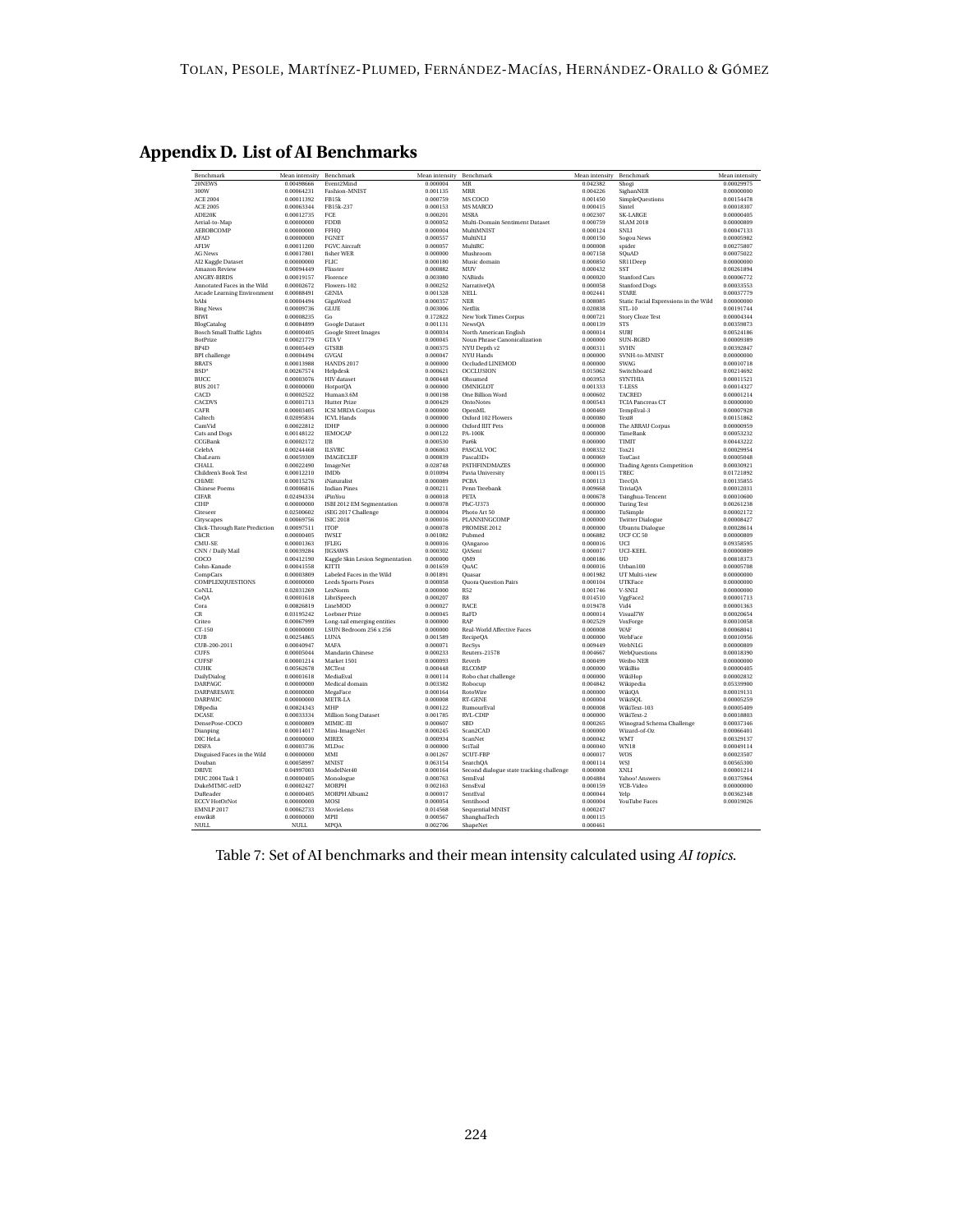| <b>ISCO</b> | Occupation                                                 | AI pct.    | AI      | pct. | AI      | pct |
|-------------|------------------------------------------------------------|------------|---------|------|---------|-----|
| 3d          |                                                            |            | (min    |      | (max    |     |
|             |                                                            |            | annot.) |      | annot.) |     |
| 215         | Electrotechnology engineers                                | $1.000***$ | 0.983   |      | 0.941   |     |
| 252         | Database and network professionals                         | $0.992***$ | 1.000   |      | 0.874   |     |
| 251         | Software and applications developers and analysts          | $0.983***$ | 0.992   |      | 0.882   |     |
| 214         | Engineering professionals (excluding electrotechnology)    | $0.975***$ | 0.924   |      | 0.992   |     |
| 212         | Mathematicians, actuaries and statisticians                | $0.966**$  | 0.824   |      | 0.983   |     |
| 351         | Information and communications technology operators        | $0.958***$ | 0.975   |      | 0.849   |     |
| 311         | Physical and engineering science technicians               | $0.950**$  | 0.958   |      | 0.798   |     |
| 241         | Finance professionals                                      | $0.941***$ | 0.933   |      | 1.000   |     |
| 331         | Financial and mathematical associate professionals         | $0.933***$ | 0.941   |      | 0.958   |     |
| 314         | Life science technicians and related associates            | $0.924**$  | 0.916   |      | 0.739   |     |
| 213         | Life science professionals                                 | $0.916***$ | 0.891   |      | 0.807   |     |
| 211         | Physical and earth science professionals                   | $0.908***$ | 0.908   |      | 0.79    |     |
| 231         | University and higher education teachers                   | $0.899***$ | 0.874   |      | 0.933   |     |
| 313         | Process control technicians                                | $0.891**$  | 0.815   |      | 0.672   |     |
| 233         | Secondary education teachers                               | $0.882***$ | 0.866   |      | 0.916   |     |
| 216         | Architects, planners, surveyors and designers              | $0.874***$ | 0.798   |      | 0.866   |     |
| 613         | Mixed crop and animal producers                            | 0.866      | 0.899   |      | 0.403   |     |
| 431         | Numerical clerks                                           | $0.857***$ | 0.807   |      | 0.756   |     |
| 352         | Telecommunications and broadcasting technicians            | $0.849*$   | 0.882   |      | 0.538   |     |
| 413         | Keyboard operators                                         | 0.840      | 0.950   |      | 0.420   |     |
| 242         | Administration professionals                               | $0.832***$ | 0.832   |      | 0.891   |     |
| 334         | Administrative and specialised secretaries                 | $0.824***$ | 0.748   |      | 0.824   |     |
| 243         | Sales, marketing and public relations professionals        | $0.815***$ | 0.731   |      | 0.899   |     |
| 264         | Authors, journalists and linguists                         | $0.807**$  | 0.849   |      | 0.689   |     |
| 411         | General office clerks                                      | $0.798**$  | 0.857   |      | 0.664   |     |
| 133         | Information and communications technology services         | 0.790      | 0.513   |      | 0.924   |     |
| 122         | Sales, marketing and development managers                  | 0.782      | 0.529   |      | 0.966   |     |
| 412         | Secretaries (general)                                      | $0.773***$ | 0.756   |      | 0.714   |     |
| 232         | Vocational education teachers                              | $0.765**$  | 0.672   |      | 0.815   |     |
| 121         | Business services and administration managers              | 0.756      | 0.496   |      | 0.95    |     |
| 732         | Printing trades workers                                    | $0.748**$  | 0.773   |      | 0.597   |     |
| 132         | Manufacturing, mining, construction, and distribution man- | 0.739      | 0.412   |      | 0.975   |     |
|             | agers                                                      |            |         |      |         |     |
| 261         | Legal professionals                                        | $0.731***$ | 0.840   |      | 0.782   |     |
| 831         | Locomotive engine drivers and related workers              | 0.723      | 0.966   |      | 0.252   |     |
| 221         | Medical doctors                                            | $0.714***$ | 0.723   |      | 0.723   |     |
| 234         | Primary school and early childhood teachers                | $0.706***$ | 0.697   |      | 0.731   |     |
| 441         | Other clerical support workers                             | $0.697***$ | 0.664   |      | 0.655   |     |
| 742         | Electronics and telecommunications installers              | $0.689*$   | 0.782   |      | 0.471   |     |
| 621         | Forestry and related workers                               | $0.681**$  | 0.647   |      | 0.496   |     |
| 321         | Medical and pharmaceutical technicians                     | $0.672**$  | 0.739   |      | 0.529   |     |
| 262         | Librarians, archivists and curators                        | $0.664**$  | 0.79    |      | 0.639   |     |
| 315         | Ship and aircraft controllers and technicians              | $0.655***$ | 0.706   |      | 0.588   |     |
| 333         | Business services agents                                   | $0.647**$  | 0.63    |      | 0.765   |     |

# <span id="page-34-1"></span><span id="page-34-0"></span>**Appendix E. AI Exposure Score for Studied Occupations**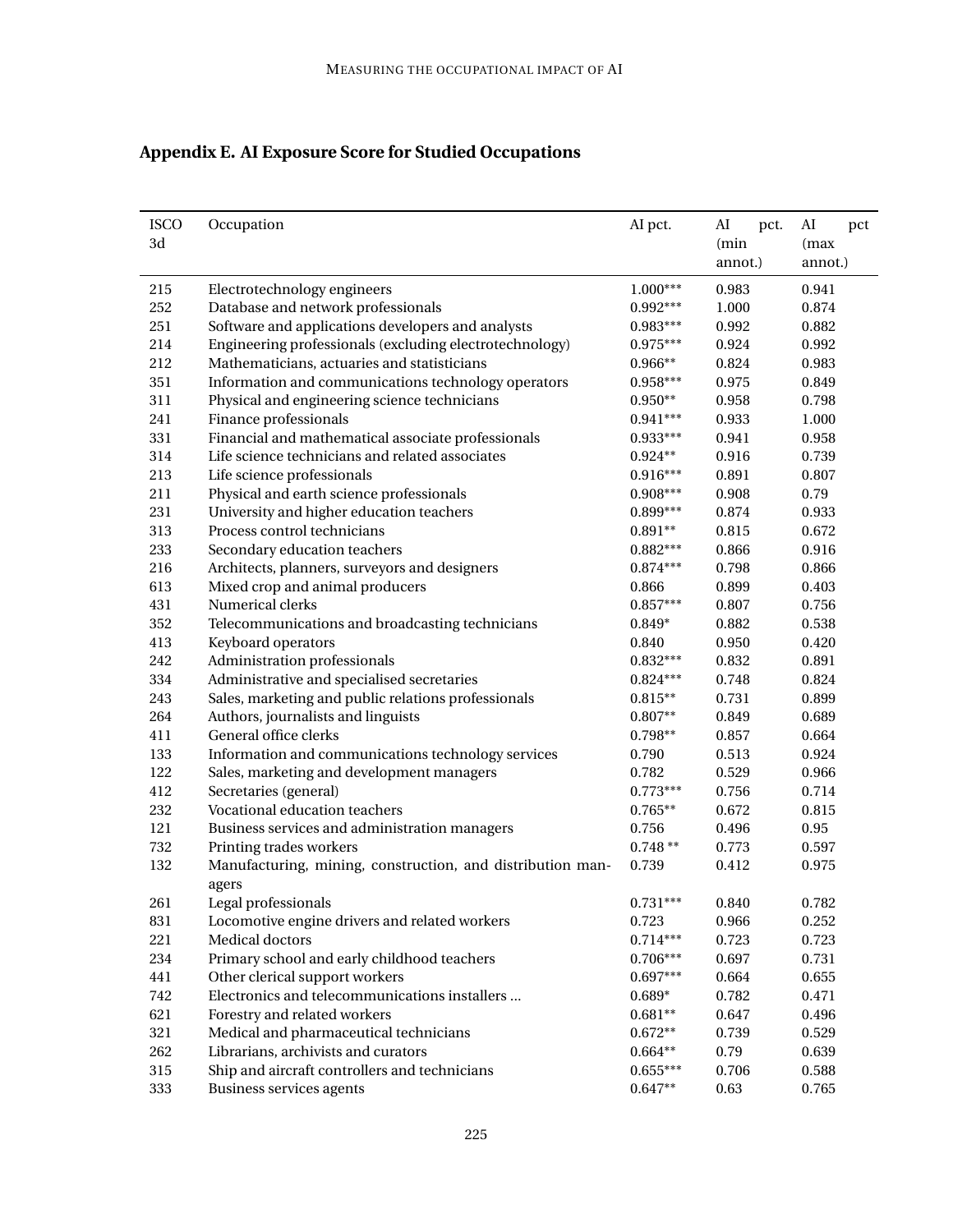| <b>ISCO</b><br>3d | Occupation                                                                    | AI pct.             | AI<br>pct.<br>(min<br>annot.) | AI<br>pct<br>(max)<br>annot.) |
|-------------------|-------------------------------------------------------------------------------|---------------------|-------------------------------|-------------------------------|
|                   |                                                                               | $0.639*$            | 0.345                         |                               |
| 432<br>263        | Material-recording and transport clerks<br>Social and religious professionals | $0.63***$           | 0.714                         | 0.681<br>0.697                |
| 812               | Metal processing and finishing plant operators                                | 0.622               | 0.765                         | 0.118                         |
| 134               | Professional services managers                                                | 0.613               | 0.328                         | 0.908                         |
| 343               | Artistic, cultural and culinary associate professionals                       | $0.605***$          | 0.613                         | 0.504                         |
| 235               | Other teaching professionals                                                  | $0.597**$           | 0.555                         | 0.706                         |
| 332               | Sales and purchasing agents and brokers                                       | $0.588*$            | 0.538                         | 0.84                          |
| 741               | Electrical equipment installers and repairers                                 | $0.58**$            | 0.655                         | 0.429                         |
| 752               | Wood treaters, cabinet-makers and related trades                              | 0.571               | 0.639                         | 0.059                         |
| 111               | Legislators and senior officials                                              | $0.563*$            | 0.454                         | 0.773                         |
| 723               | Machinery mechanics and repairers                                             | $0.555***$          | 0.622                         | 0.395                         |
| 112               | Managing directors and chief executives                                       | 0.546               | 0.429                         | 0.832                         |
| 817               | Wood processing and papermaking plant operators                               | 0.538               | 0.681                         | 0.092                         |
| 341               | Legal, social and religious associate professionals                           | $0.529***$          | 0.58                          | 0.613                         |
| 813               | Chemical and photographic products plant and m                                | 0.521               | 0.605                         | 0.227                         |
| 335               | Regulatory government associate professionals                                 | $0.513***$          | 0.571                         | 0.563                         |
| 722               | Blacksmiths, toolmakers and related trades workers                            | $0.504*$            | 0.689                         | 0.336                         |
| 721               | Sheet and structural metal workers, moulders a                                | 0.496               | 0.588                         | 0.126                         |
| 325               | Other health associate professionals                                          | $0.487***$          | 0.521                         | 0.487                         |
| 611               | Market gardeners and crop growers                                             | $0.479**$           | 0.395                         | 0.311                         |
| 612               | Animal producers                                                              | $0.471*$            | 0.546                         | 0.185                         |
| 322               | Nursing and midwifery associate professionals                                 | $0.462*$            | 0.269                         | 0.555                         |
| 226               | Other health professionals                                                    | $0.454***$          | 0.462                         | 0.571                         |
| 816               | Food and related products machine operators                                   | $0.445*$            | 0.336                         | 0.193                         |
| 225               | Veterinarians                                                                 | $0.437**$           | 0.361                         | 0.605                         |
| 265               | Creative and performing artists                                               | $0.429***$          | 0.403                         | 0.521                         |
| 818               | Other stationary plant and machine operators                                  | $0.42*$             | 0.378                         | 0.16                          |
| 422               | Client information workers                                                    | $0.412**$           | 0.563                         | 0.58                          |
| 143               | Other services managers                                                       | 0.403               | 0.235                         | 0.748                         |
| 712               | Building finishers and related trades workers                                 | $0.395***$          | 0.387                         | 0.361                         |
| 421               | Tellers, money collectors and related clerks                                  | $0.387*$            | 0.445                         | 0.647                         |
| 511               | Travel attendants, conductors and guides                                      | $0.378***$          | 0.487                         | 0.445                         |
| 142               | Retail and wholesale trade managers                                           | 0.370               | 0.193                         | 0.857                         |
| 516               | Other personal services workers                                               | 0.361               | 0.244                         | 0.63                          |
| 753               | Garment and related trades workers                                            | $0.353*$            | 0.437                         | 0.151                         |
| 224               | Paramedical practitioners                                                     | $0.345***$          | 0.42                          | 0.294                         |
| 312               | Mining, manufacturing and construction supervisors                            | $0.336*$            | 0.202                         | 0.546                         |
| 815               | Textile, fur and leather products machine operators                           | 0.328               | 0.597                         | 0.025                         |
| 811               | Mining and mineral processing plant operators                                 | $0.319**$           | 0.286                         | 0.437                         |
| 731               | Handicraft workers                                                            | $0.311***$          | 0.37                          | 0.345                         |
| 324               | Veterinary technicians and assistants                                         | $0.303*$            | 0.471                         | 0.143                         |
| 541               | Protective services workers                                                   | $0.294***$          | 0.353                         | 0.412                         |
| 531               | Child care workers and teachers' aides                                        | $0.286**$           | 0.218                         | 0.378                         |
| 754               | Other craft and related workers                                               | $0.277***$          | 0.277                         | 0.387                         |
| 821<br>832        | Assemblers<br>Car, van and motorcycle drivers                                 | 0.269<br>$0.261***$ | 0.479<br>0.252                | 0.042<br>0.353                |
|                   |                                                                               |                     |                               |                               |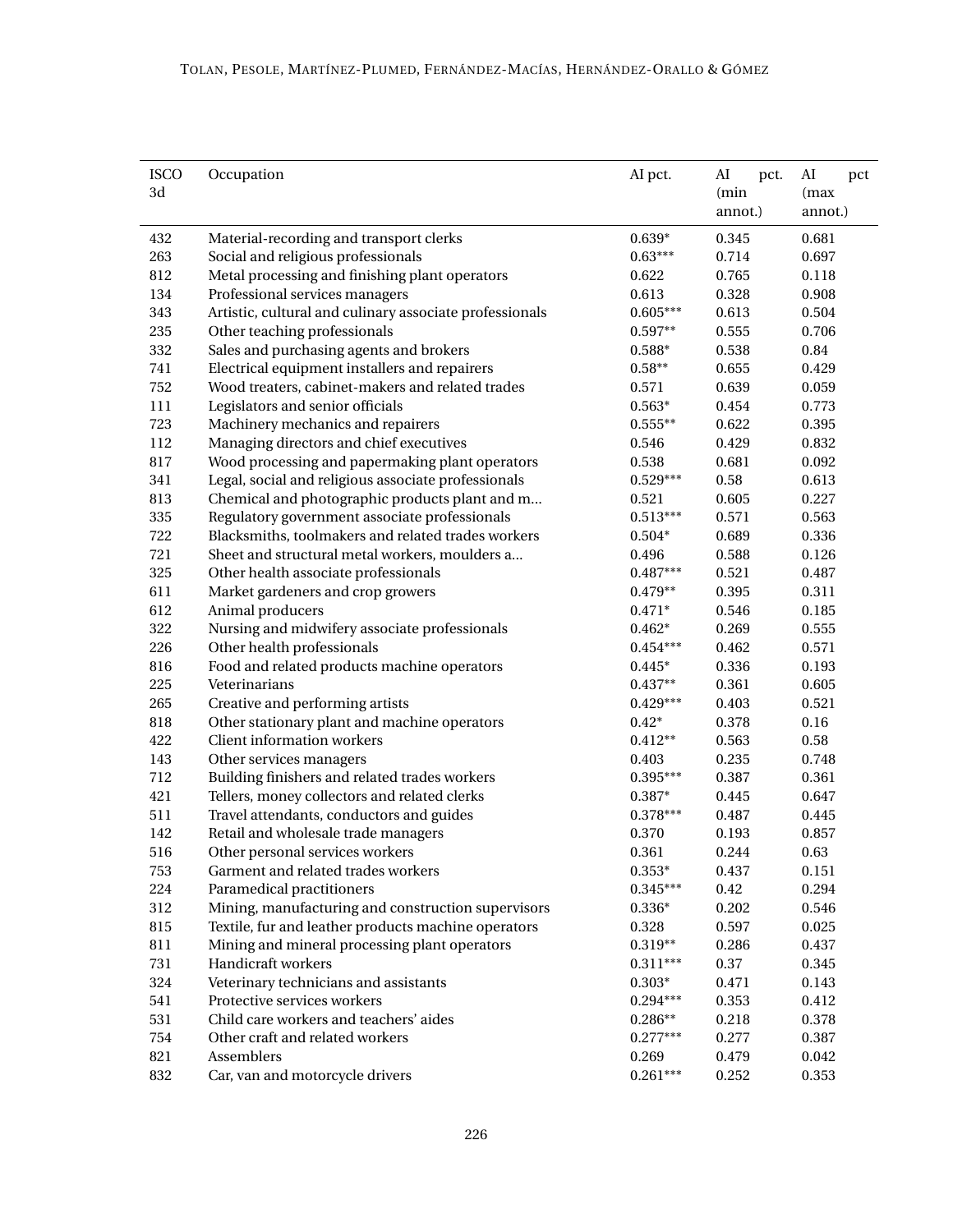| <b>ISCO</b><br>3d | Occupation                                               | AI pct.    | AI<br>pct.<br>(min<br>annot.) | AI<br>pct<br>(max<br>annot.) |
|-------------------|----------------------------------------------------------|------------|-------------------------------|------------------------------|
| 342               | Sports and fitness workers                               | $0.252**$  | 0.294                         | 0.479                        |
| 222               | Nursing and midwifery professionals                      | $0.244*$   | 0.176                         | 0.454                        |
| 814               | Rubber, plastic and paper products machine operators     | 0.235      | 0.504                         | 0.109                        |
| 833               | Heavy truck and bus drivers                              | $0.227***$ | 0.303                         | 0.303                        |
| 931               | Mining and construction labourers                        | $0.218***$ | 0.261                         | 0.134                        |
| 713               | Painters, building structure cleaners and related trades | $0.21**$   | 0.319                         | 0.101                        |
| 532               | Personal care workers in health services                 | $0.202***$ | 0.151                         | 0.235                        |
| 932               | Manufacturing labourers                                  | $0.193**$  | 0.101                         | 0.277                        |
| 835               | Ships' deck crews and related workers                    | $0.185***$ | 0.118                         | 0.319                        |
| 711               | Building and related trades in construction              | $0.176***$ | 0.168                         | 0.218                        |
| 512               | Cooks                                                    | $0.168***$ | 0.210                         | 0.210                        |
| 834               | Mobile plant operators                                   | $0.16**$   | 0.185                         | 0.05                         |
| 524               | Other sales workers                                      | $0.151**$  | 0.227                         | 0.370                        |
| 515               | Building and housekeeping supervisors                    | $0.143***$ | 0.143                         | 0.176                        |
| 751               | Food processing and related trades workers               | $0.134***$ | 0.160                         | 0.261                        |
| 962               | Other elementary workers                                 | $0.126*$   | 0.109                         | 0.269                        |
| 141               | Hotel and restaurant managers                            | 0.118      | 0.084                         | 0.622                        |
| 521               | Street and market salespersons                           | 0.109      | 0.076                         | 0.513                        |
| 622               | Fishery workers, hunters and trappers                    | $0.101***$ | 0.134                         | 0.076                        |
| 522               | Shop salespersons                                        | 0.092      | 0.126                         | 0.462                        |
| 514               | Hairdressers, beauticians and related workers            | $0.084**$  | 0.311                         | 0.286                        |
| 933               | Transport and storage labourers                          | $0.076***$ | 0.067                         | 0.168                        |
| 523               | Cashiers and ticket clerks                               | $0.067**$  | 0.092                         | 0.202                        |
| 921               | Agricultural, forestry and fishery labourers             | $0.059***$ | 0.042                         | 0.008                        |
| 961               | Refuse workers                                           | $0.050***$ | 0.034                         | 0.017                        |
| 513               | Waiters and bartenders                                   | $0.042**$  | 0.059                         | 0.244                        |
| 911               | Domestic, hotel and office cleaners and helpers          | $0.034***$ | 0.025                         | 0.084                        |
| 941               | Food preparation assistants                              | $0.025***$ | 0.050                         | 0.034                        |
| 912               | Vehicle, window, laundry and other hand cleani           | $0.017***$ | 0.017                         | 0.067                        |
| 952               | Street vendors (excluding food)                          | $0.008*$   | 0.008                         | 0.328                        |

#### Table 8: AI exposure score (percentiles) by occupation

Stars denote level of certainty: ∗ ∗ ∗ interpercentile range <= 0.129, ∗∗ interpercentile range <= 0.249, and ∗ interpercentile range <= 0.369. Levels of certainty were picked based on an elbow method. Min annotations denote ability-task annotations reduced by one standard-deviation. Max annotations denote ability-task annotations increased by one standard deviation

## <span id="page-36-0"></span>**Appendix F. Further Results**

Figure [9](#page-37-0) shows scores of matrix **W**(119×14) for nine selected ISCO-3 occupations: general office clerks, shop salespersons, cleaners and helpers, medical doctors, personal care workers in health services, primary school and early childhood teachers, heavy truck and bus drivers, waiters and bartenders, building and related trades in construction. That is, the figure shows for each of the nine selected occupations the relevance of each cognitive ability relative to the other cognitive abilities. In each subfigure we highlight one of the nine selected occupations. As above, each subfigure is divided into the categories according to the objects they deal with: *people, ideas,*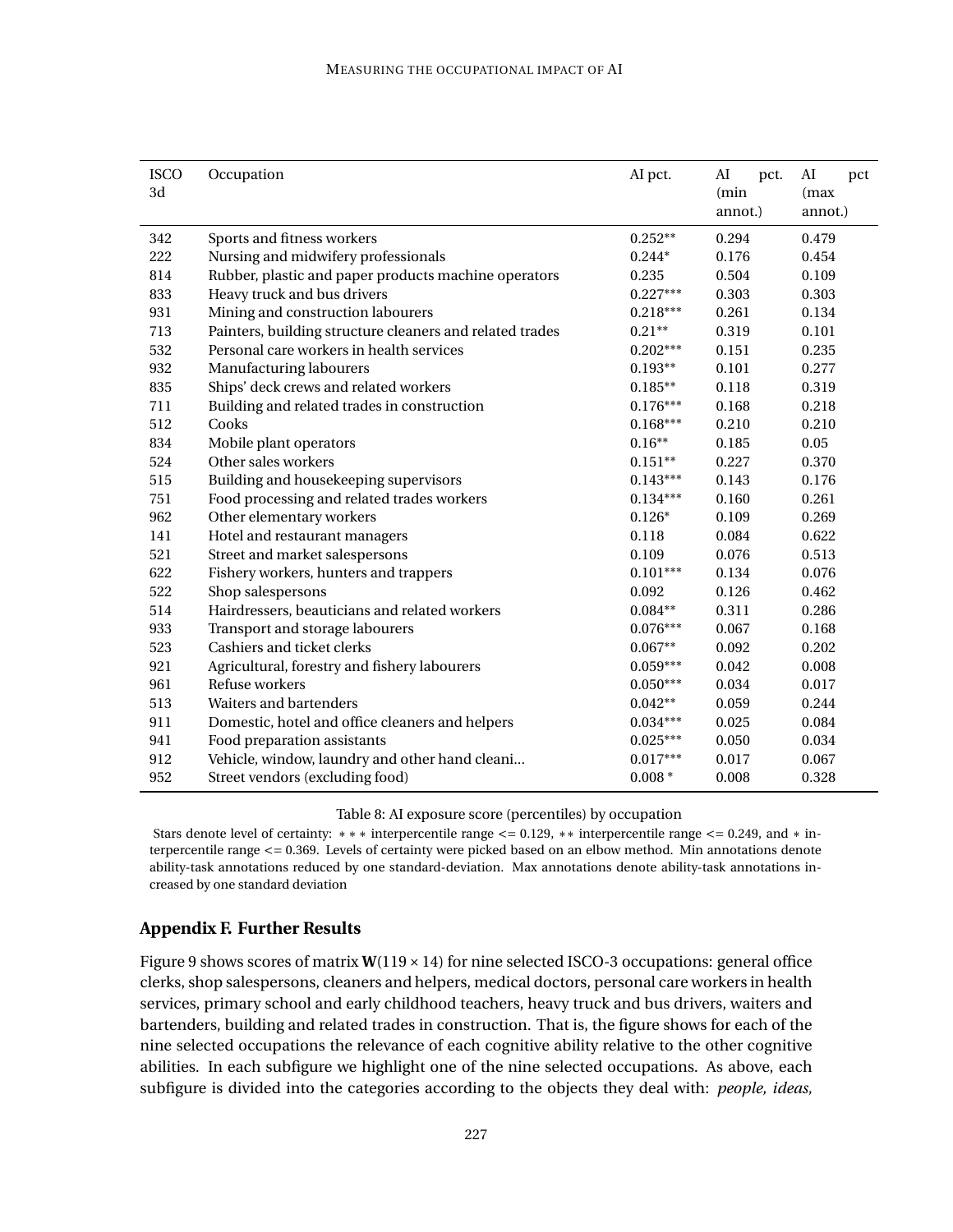

<span id="page-37-0"></span>

Figure 9: Ability-specific scores of cognitive abilities for selected occupations. Coloured markers represent the highlighted occupation. Coloured dashes represent intervals due to perturbation of ability-task assignments. Grey lines visualise the relevance scores for the other eight occupations.

Furthermore, the figure shows that medical doctors, teachers and office clerks have high intensity scores for most abilities in the category *ideas*. These occupations also exhibit less pronounced scores for *sensorimotor interaction* (SI). In contrast, heavy truck and bus drivers, and workers in building and related trades in construction have lower intensity levels for abilities dealing with *people* and *ideas* (except for *attention and search*(AS), which is high for every occupation) but higher intensity levels for*sensorimotor interaction* (SI). Furthermore, domestic, hotel and office cleaners have the highest relevance score for *sensorimotor interaction* (SI) while also requiring high levels of abilities that deal with *people* (except for *communication*(CO). Finally, shop salespersons and waiters and bartenders have relatively high levels for the *people* cognitive abilities, while the levels for the people-related abilities *emotional control* (EC) and *social interaction* (MS) are relatively low for general office clerks, medical doctors and teachers (although these occupations require high levels of *communication* (CO)). Note that this does not mean that shop salespersons require higher *emotional control* and *social interaction* than teachers. Instead, it means that social abilities for teachers are on average a less relevant part of their occupation in relation to the relevance of other abilities (such as *comprehension and expression* (CE) and *com-*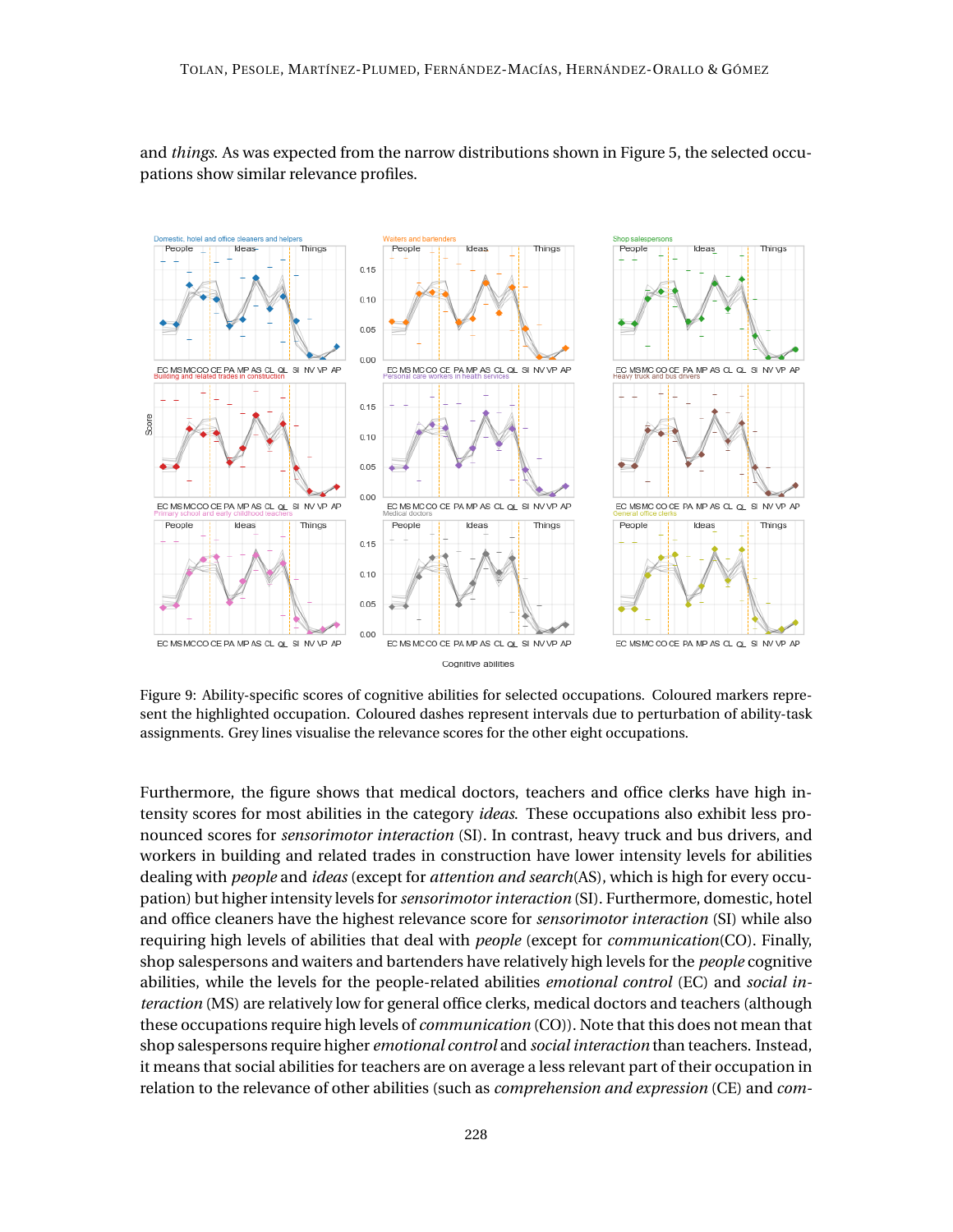*munication*(CO)), than for shop salespersons.

This figure also shows the uncertainty that derives from the manual annotation of cognitive abil-ities to tasks (see section [4.1\)](#page-8-1) with coloured dashes.<sup>[35](#page-38-0)</sup> Indeed, the added uncertainty yields a large ranges that overlap. Nevertheless, these intervals are of equal size across occupations, and the relations between the maximum potential score and minimum potential score remain the same across abilities and occupations. Therefore, this should have a limited effect on the ranking of occupations by potential AI exposure.

For its part, Figure [10](#page-39-0) shows the scatterplots between the percentiles of the AI exposure score in this study and the percentiles of the other AI exposure scores as well as the corresponding Spearman rank correlations (ρ). Each of the score coming from the three studies is significantly correlated (with p-values  $\leq 0.001$ ) with the AI exposure score in our study, although at relatively low levels:  $ρ = 0.307$  for the correlation with BMR,  $ρ = 0.372$  for the correlation with Webb and a higher  $p = 0.455$  with the FRS, which is based on an approach closest to the one taken in this paper. The reason for these differences may be rooted in the different sources for the measures of AI capabilities and consequently the different focuses set on the measurement. For instance, the much higher FRS score for drivers may be due to the fact that [Felten et al.](#page-42-4) [\(2018\)](#page-42-4) rely on AI benchmarks on the EFF platform which has a strong focus on perception benchmarks or the difference may occur because the task framework used in this paper does not explicitly cover navigation tasks. Nevertheless, from the highlighted occupations we can see that the scores of this study are always very similar to the other scores for cleaners & helpers, waiters & bartenders, care workers and electrotechnology engineers. Thus, despite the different sources and methodology of constructing AI exposure scores we find significant correlations.

<span id="page-38-0"></span><sup>35.</sup> More precisely, we allow for uncertainty by perturbing the values of the task-ability correspondence annotation matrix  $(\Omega)$  by one standard deviation upwards and downwards.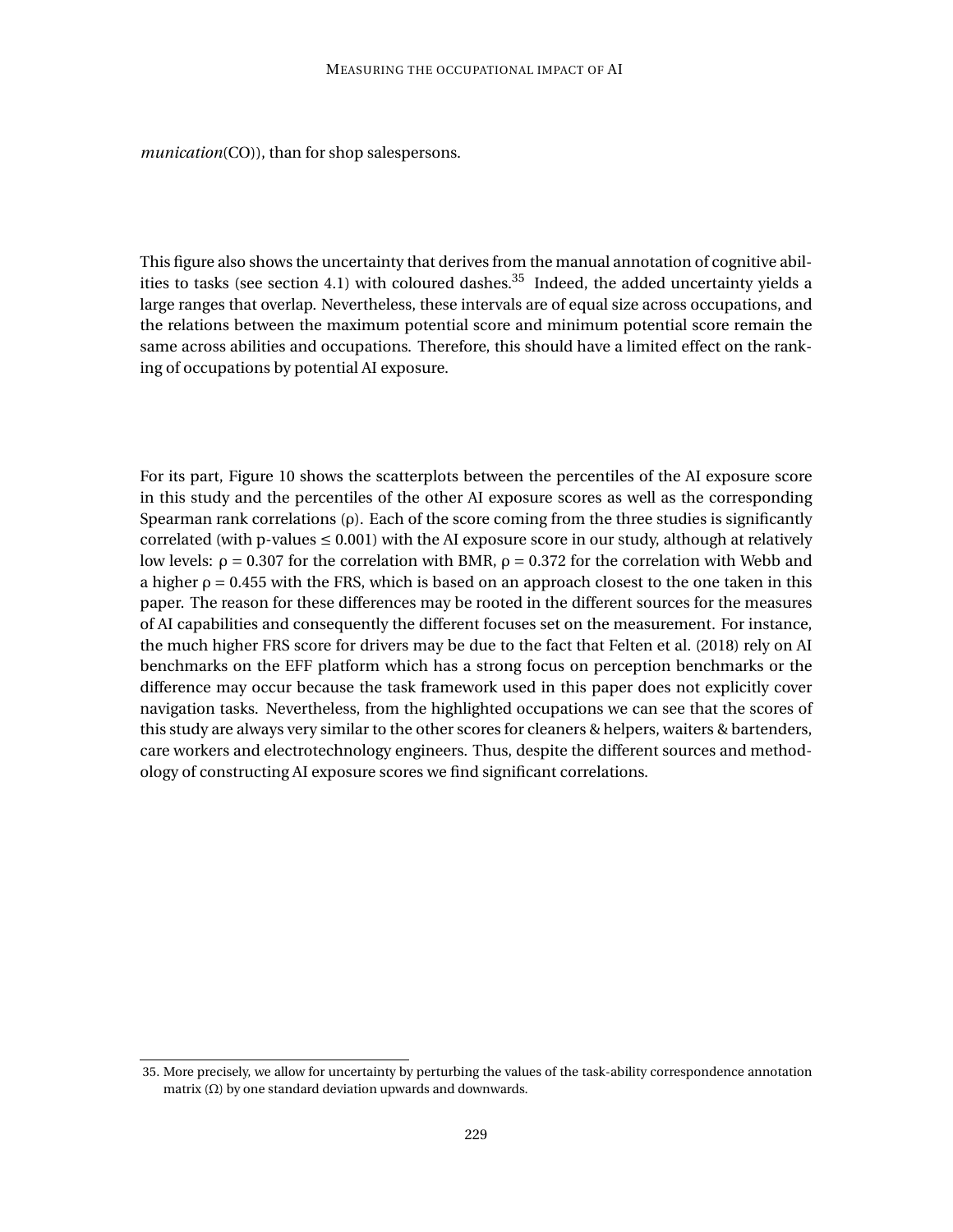<span id="page-39-0"></span>

Figure 10: Correlation plots with other AI exposure scores. Black line represents the 45 degree line ( $\rho = 1$ ).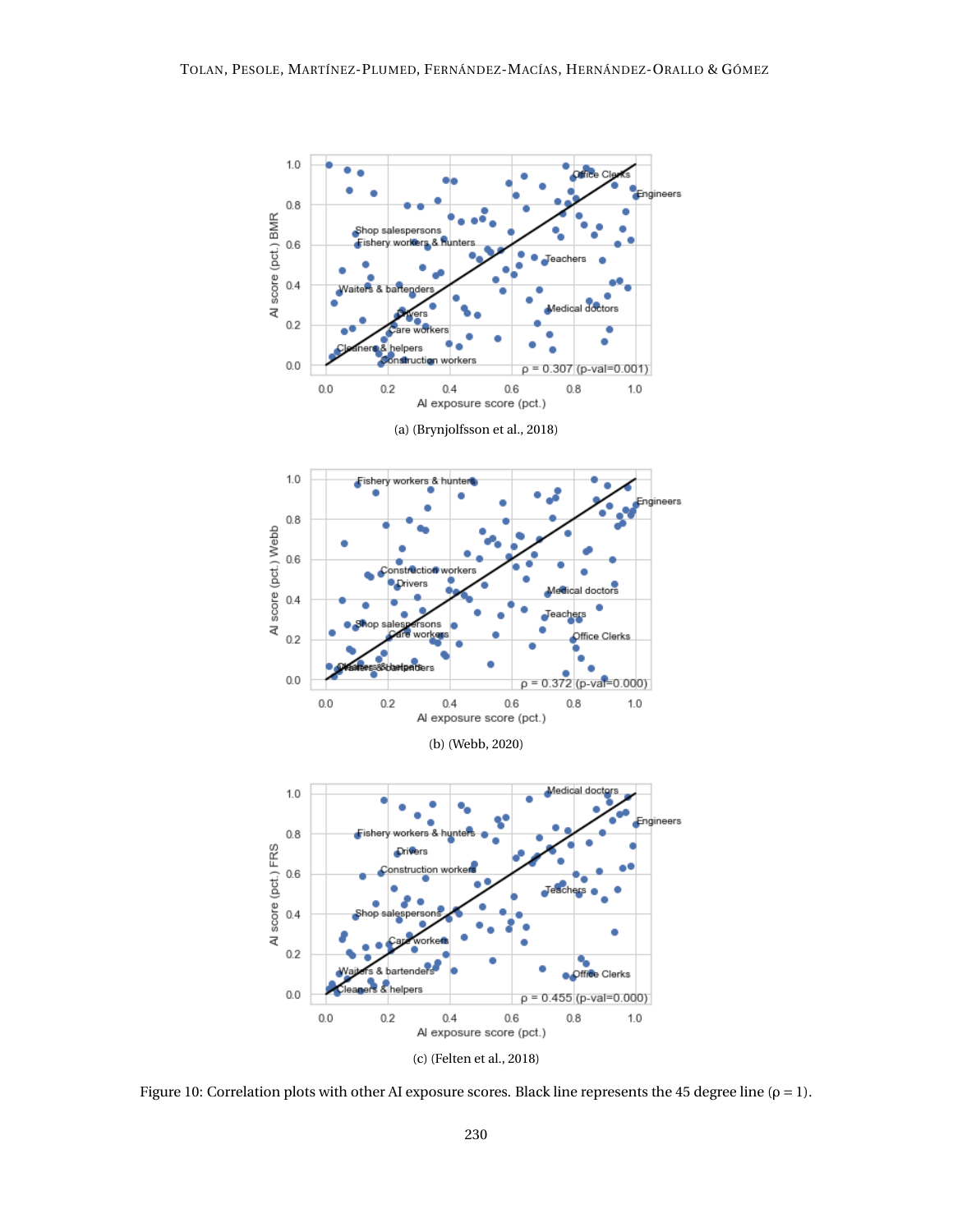## **References**

- <span id="page-40-14"></span>Acemoglu, D. (2002). Technical change, inequality, and the labor market. *Journal of Economic Literature 40*(1), 7–72.
- <span id="page-40-12"></span>Acemoglu, D. and D. Autor (2011). Skills, tasks and technologies: Implications for employment and earnings. In *Handbook of Labor Economics*, Volume 4, pp. 1043–1171. Elsevier.
- <span id="page-40-2"></span>Acemoglu, D. and P. Restrepo (2018). The Race between Man and Machine: Implications of Technology for Growth, Factor Shares, and Employment. *American Economic Review 108*(6), 1488– 1542.
- <span id="page-40-10"></span>Adams, S. S., I. Arel, J. Bach, R. Coop, R. Furlan, B. Goertzel, J. S. Hall, A. Samsonovich, M. Scheutz, M. Schlesinger, S. C. Shapiro, and J. Sowa (2012). Mapping the landscape of human-level artificial general intelligence. *AI Magazine 33*(1), 25–42.
- <span id="page-40-11"></span>Adams, S. S., G. Banavar, and M. Campbell (2016). I-athlon: Towards a multi-dimensional Turing test. *AI Magazine 37*(1), 78–84.
- <span id="page-40-3"></span>Agrawal, A., J. Horton, N. Lacetera, and E. Lyons (2015). Digitization and the contract labor market: A research agenda. In *Economic Analysis of the Digital Economy*, pp. 219–250. University of Chicago Press.
- <span id="page-40-13"></span>Archibugi, D. (1992). Patenting as an Indicator of Technological Innovation: A Review. *Science and Public Policy 19*(6), 357–368.
- <span id="page-40-9"></span>Arntz, M., T. Gregory, and U. Zierahn (2016). The Risk of Automation for Jobs in OECD Countries: A Comparative Analysis. *OECD Social, Employment and Migration Working Papers 2*(189), 47– 54.
- <span id="page-40-1"></span>Autor, D. (2014). Polanyi's Paradox and the Shape of Employment Growth. Working Paper 20485, National Bureau of Economic Research.
- <span id="page-40-4"></span>Autor, D. (2015). Why Are There Still So Many Jobs? The History and Future of Workplace Automation. *Journal of Economic Perspectives 29*(3), 3–30.
- <span id="page-40-0"></span>Autor, D. and D. Dorn (2013). The Growth of Low-Skill Service Jobs and the Polarization of the US Labor Market. *American Economic Review 103*(5), 1553–97.
- <span id="page-40-8"></span>Autor, D. H. (2013). The "Task Approach" to Labor Markets: An Overview. Working Paper 18711, National Bureau of Economic Research.
- <span id="page-40-6"></span>Autor, D. H. and M. J. Handel (2013). Putting Tasks to the Test: Human Capital, Job Tasks, and Wages. *Journal of Labor Economics 31*(S1), S59–S96.
- <span id="page-40-5"></span>Autor, D. H., F. Levy, and R. J. Murnane (2003). The Skill Content of Recent Technological Change: An Empirical Exploration. *The Quarterly Journal of Economics 118*(4), 1279–1333.
- <span id="page-40-7"></span>Bessen, J. (2019). Automation and Jobs: When Technology Boosts Employment. *Economic Policy 34*(100), 589–626.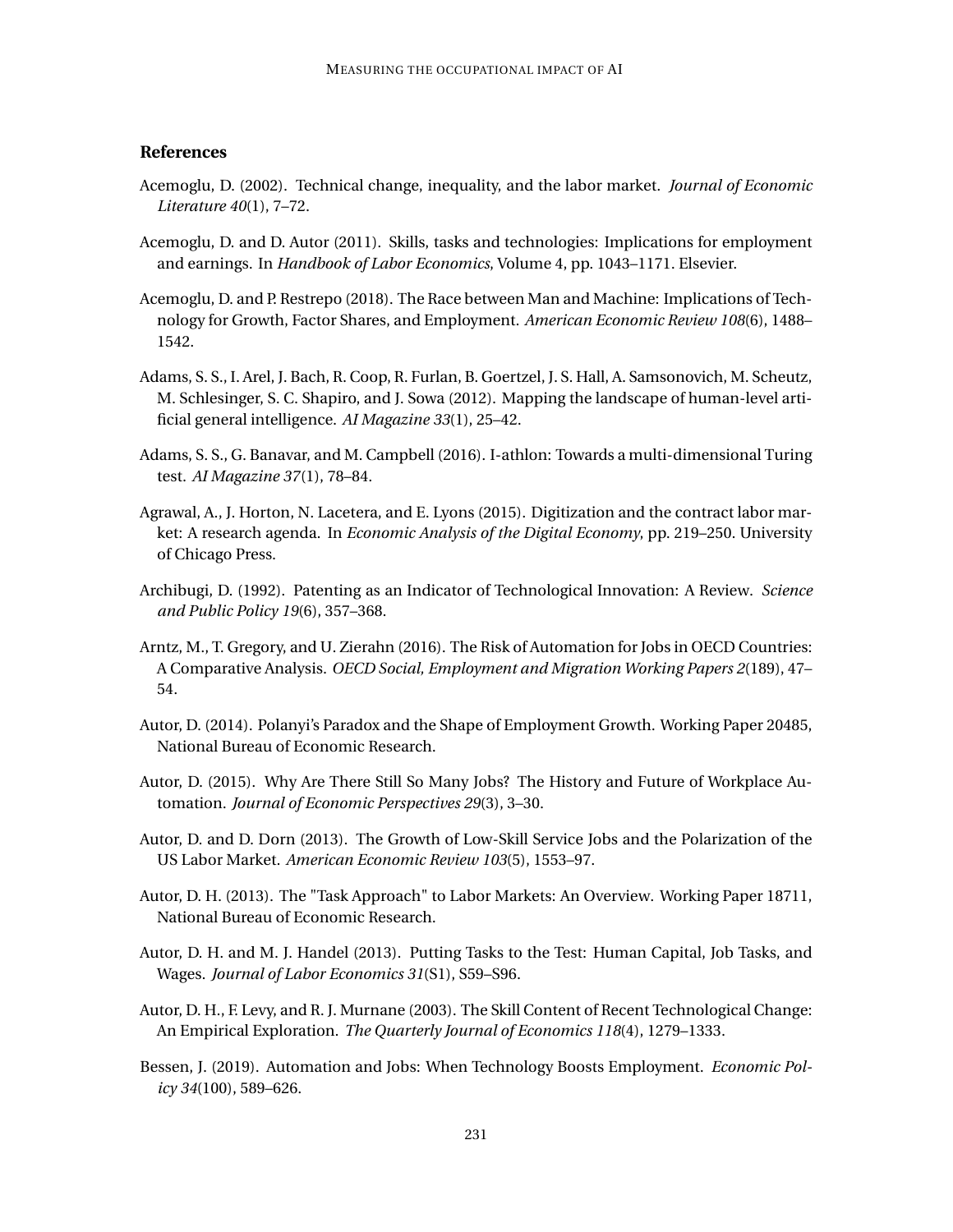- <span id="page-41-10"></span>Bogliacino, F., M. Piva, and M. Vivarelli (2012). R&D and Employment: An Application of the LSDVC Estimator Using European Microdata. *Economics Letters 116*(1), 56–59.
- <span id="page-41-6"></span>Bottou, L., C. Cortes, J. S. Denker, H. Drucker, I. Guyon, L. D. Jackel, Y. LeCun, U. A. Müller, E. Säckinger, P. Y. Simard, et al. (1994). Comparison of Classifier Methods: A Case Study in Handwritten Digit Recognition. In *International Conference on Pattern Recognition*, pp. 77– 77. IEEE Computer Society Press.
- <span id="page-41-3"></span>Brown, N. and T. Sandholm (2019). Superhuman AI for multiplayer poker. *Science 365*(6456), 885–890.
- <span id="page-41-4"></span>Brown, T. B., B. Mann, N. Ryder, M. Subbiah, J. Kaplan, P. Dhariwal, A. Neelakantan, P. Shyam, G. Sastry, A. Askell, et al. (2020). Language Models are Few-Shot Learners. *arXiv preprint arXiv:2005.14165*.
- <span id="page-41-7"></span>Brundage, M. (2016). Modeling Progress in AI. In *AI, Ethics, and Society, Papers from the 2016 AAAI Workshop, Phoenix, Arizona, USA, February 13, 2016.*
- <span id="page-41-13"></span>Brynjolfsson, E. and T. Mitchell (2017). What can machine learning do? Workforce implications. *Science 358*(6370), 1530–1534.
- <span id="page-41-1"></span>Brynjolfsson, E., T. Mitchell, and D. Rock (2018). What Can Machines Learn, and What Does It Mean for Occupations and the Economy? In *AEA Papers and Proceedings*, Volume 108, pp. 43–47.
- <span id="page-41-0"></span>Brynjolfsson, E., D. Rock, and C. Syverson (2018). Artificial Intelligence and the Modern Productivity Paradox: A Clash of Expectations and Statistics. In *The Economics of Artificial Intelligence: An Agenda*. University of Chicago Press.
- <span id="page-41-9"></span>Brynjolfsson, E., D. Rock, and C. Syverson (2021). The Productivity J-Curve: How Intangibles Complement General Purpose Technologies. *American Economic Journal: Macroeconomics 13*(1), 333–72.
- <span id="page-41-8"></span>Buchanan, B. G., J. Eckroth, and R. Smith (2013). A Virtual Archive for the History of AI. *AI Magazine 34*(2), 86–86.
- <span id="page-41-11"></span>Calvino, F. and M. E. Virgillito (2018). The Innovation-Employment Nexus: A Critical Survey of Theory and Empirics. *Journal of Economic Surveys 32*(1), 83–117.
- <span id="page-41-2"></span>Campbell, M., A. J. Hoane, and F. Hsu (2002). Deep Blue. *Artificial Intelligence 134*(1-2), 57 – 83.
- <span id="page-41-5"></span>Carroll, J. B. et al. (1993). *Human Cognitive Abilities: A Survey of Factor-Analytic Studies*. Cambridge University Press.
- <span id="page-41-12"></span>Ciarli, T., A. Marzucchi, E. Salgado, and M. Savona (2018). The Effect of R&D Growth on Employment and Self-Employment in Local Labour Markets. SPRU Working Paper Series 2018-08, SPRU - Science Policy Research Unit, University of Sussex Business School.
- <span id="page-41-14"></span>Claveria, O., E. Monte, and S. Torra (2019). Economic Uncertainty: A Geometric Indicator of Discrepancy Among Experts' Expectations. *Social Indicators Research*, 1–20.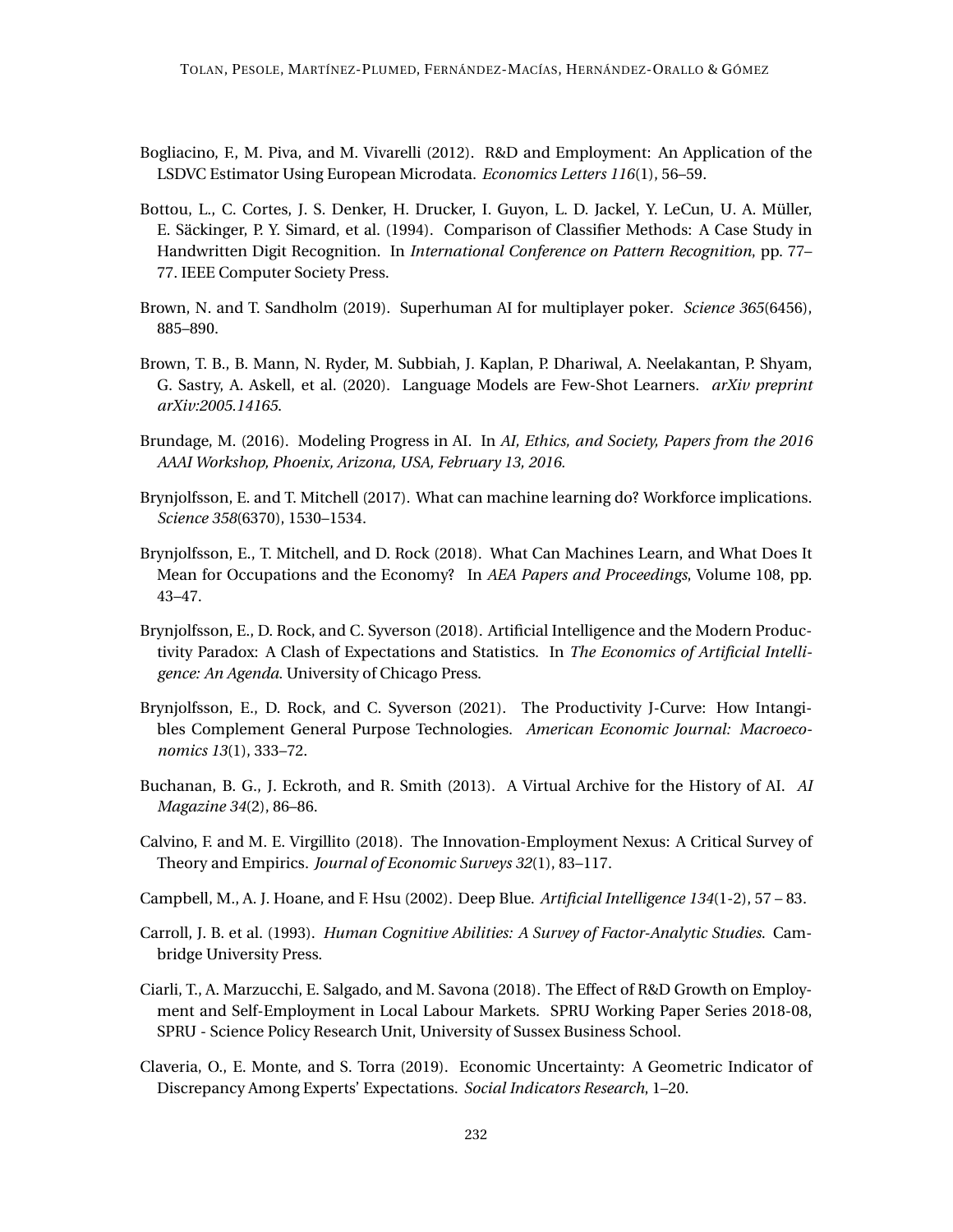- <span id="page-42-11"></span>Coad, A. and R. Rao (2011). The Firm-Level Employment Effects of Innovations in High-Tech US Manufacturing Industries. *Journal of Evolutionary Economics 21*(2), 255–283.
- <span id="page-42-13"></span>Cockburn, I. M., R. Henderson, and S. Stern (2018). The Impact of Artificial Intelligence on Innovation. Working Paper 24449, National Bureau of Economic Research.
- <span id="page-42-16"></span>Coxeter, H. S. M. (1961). *Introduction to Geometry*. John Wiley & Sons, New York, London.
- <span id="page-42-7"></span>Dalkey, N. and O. Helmer (1963). An Experimental Application of the Delphi Method to the Use of Experts. *Management Science 9*(3), 458–467.
- <span id="page-42-10"></span>Davis, E. and G. Marcus (2015). Commonsense Reasoning and Commonsense Knowledge in Artificial Intelligence. *Communications of the ACM 58*(9), 92–103.
- <span id="page-42-15"></span>Deming, D. J. (2017). The Growing Importance of Social Skills in the Labor Market. *The Quarterly Journal of Economics 132*(4), 1593–1640.
- <span id="page-42-0"></span>Deng, J., W. Dong, R. Socher, L.-J. Li, K. Li, and L. Fei-Fei (2009). Imagenet: A Large-Scale Hierarchical Image Database. In *2009 IEEE Conference on Computer Vision and Pattern Recognition*, pp. 248–255. Ieee.
- <span id="page-42-12"></span>Dosi, G. (1988). Sources, Procedures, and Microeconomic Effects of Innovation. *Journal of Economic Literature*, 1120–1171.
- <span id="page-42-4"></span>Felten, E. W., M. Raj, and R. Seamans (2018). A Method to Link Advances in Artificial Intelligence to Occupational Abilities. In *AEA Papers and Proceedings*, Volume 108, pp. 54–57.
- <span id="page-42-5"></span>Fernandez-Macias, E. and M. Bisello (2020). A Taxonomy of Tasks for Assessing the Impact of New Technologies on Work. Technical report, Joint Research Centre (Seville site).
- <span id="page-42-2"></span>Fernández-Macías, E., E. Gómez, J. Hernández-Orallo, B. S. Loe, B. Martens, F. Martínez-Plumed, and S. Tolan (2018). A Multidisciplinary Task-Based Perspective for Evaluating the Impact of AI Autonomy and Generality on the Future of Work. *arXiv preprint arXiv:1807.02416*.
- <span id="page-42-9"></span>Fernández-Macías, E., J. Hurley, and M. Bisello (2016). *What Do Europeans Do at Work?: A Taskbased Analysis*. Publication Office of the European Union.
- <span id="page-42-1"></span>Ferrucci, D. A. (2012). Introduction to "This is Watson". *IBM Journal of Research and Development 56*(3.4), 1–1.
- <span id="page-42-6"></span>Fiske, D. W. (1949). Consistency of the Factorial Structures of Personality Ratings from Different Sources. *The Journal of Abnormal and Social Psychology 44*(3), 329.
- <span id="page-42-3"></span>Frey, C. B. and M. A. Osborne (2017). The Future of Employment: How Susceptible are Jobs to Computerisation? *Technological Forecasting and Social Change 114*, 254–280.
- <span id="page-42-8"></span>Goos, M., A. Manning, and A. Salomons (2009). Job Polarization in Europe. *American Economic Review 99*(2), 58–63.
- <span id="page-42-14"></span>Goos, M., A. Manning, and A. Salomons (2014). Explaining Job Polarization: Routine-Biased Technological Change and Offshoring. *American Economic Review 104*(8), 2509–26.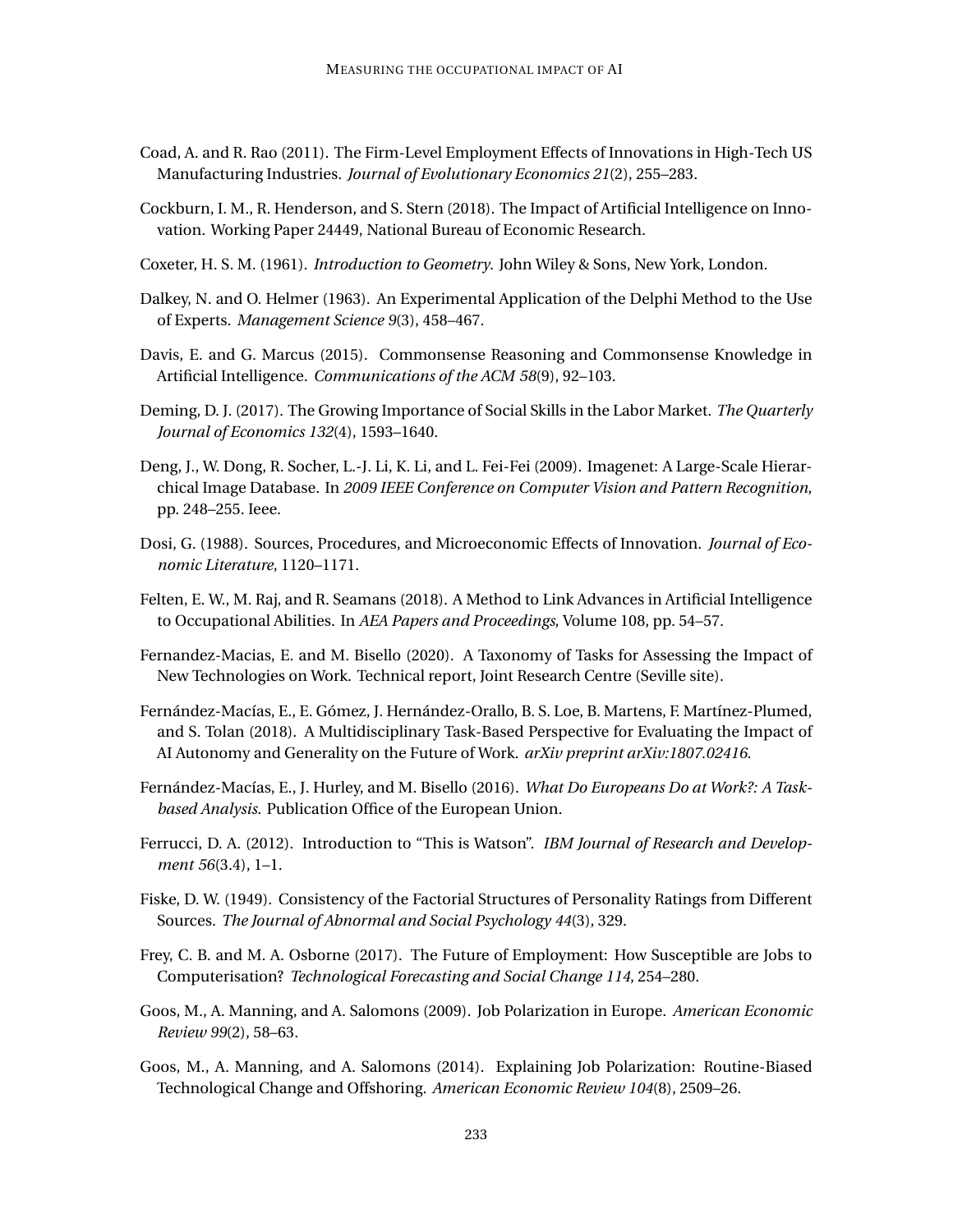- <span id="page-43-5"></span>Grace, K., J. Salvatier, A. Dafoe, B. Zhang, and O. Evans (2018). When will AI exceed human performance? Evidence from AI experts. *Journal of Artificial Intelligence Research 62*, 729–754.
- <span id="page-43-12"></span>Gries, T. and W. Naudé (2020). Artificial Intelligence, Income Distribution and Economic Growth. IZA Discussion Papers 13606, Institute of Labor Economics (IZA).
- <span id="page-43-10"></span>Griliches, Z. (1998). Patent Statistics as Economic Indicators: A Survey. In *R&D and Productivity: The Econometric Evidence*, pp. 287–343. University of Chicago Press.
- <span id="page-43-13"></span>Hendrycks, D., C. Burns, S. Basart, A. Zou, M. Mazeika, D. Song, and J. Steinhardt (2020). Measuring Massive Multitask Language Understanding. *arXiv preprint arXiv:2009.03300*.
- <span id="page-43-14"></span>Henighan, T., J. Kaplan, M. Katz, M. Chen, C. Hesse, J. Jackson, H. Jun, T. B. Brown, P. Dhariwal, S. Gray, et al. (2020). Scaling Laws for Autoregressive Generative Modeling. *arXiv preprint arXiv:2010.14701*.
- <span id="page-43-4"></span>Hernández-Orallo, J. (2017a). Evaluation in Artificial Intelligence: From Task-Oriented to Ability-Oriented Measurement. *Artificial Intelligence Review 48*(3), 397–447.
- <span id="page-43-6"></span>Hernández-Orallo, J. (2017b). *The Measure of All Minds: Evaluating Natural and Artificial Intelligence*. Cambridge University Press.
- <span id="page-43-0"></span>Hernández-Orallo, J., M. Baroni, J. Bieger, N. Chmait, D. L. Dowe, K. Hofmann, F. Martínez-Plumed, C. Strannegård, and K. R. Thórisson (2017). A New AI Evaluation Cosmos: Ready to Play the Game? *AI Magazine 38*(3).
- <span id="page-43-8"></span>Hernández-Orallo, J. and K. Vold (2019). AI Extenders: The Ethical and Societal Implications of Humans Cognitively Extended by AI. In *Proceedings of the 2019 AAAI/ACM Conference on AI, Ethics, and Society*, pp. 507–513.
- <span id="page-43-11"></span>Jaffe, A. and G. de Rassenfosse (2017). Patent Citation Data in Social Science Research: Overview and Best Practices. *Journal of the Association for Information Science and Technology 68*(6), 1360–1374.
- <span id="page-43-7"></span>Keith, T. Z. and M. R. Reynolds (2010). Cattell–Horn–Carroll Abilities and Cognitive Tests: What We've Learned from 20 Years of Research. *Psychology in the Schools 47*(7), 635–650.
- <span id="page-43-1"></span>Krizhevsky, A., G. Hinton, et al. (2009). Learning Multiple Layers of Features from Tiny Images. Technical report, Citeseer.
- <span id="page-43-9"></span>Lin, T.-Y., M. Maire, S. Belongie, J. Hays, P. Perona, D. Ramanan, P. Dollár, and C. L. Zitnick (2014). Microsoft COCO: Common Objects in Context. In *European Conference on Computer Vision*, pp. 740–755. Springer.
- <span id="page-43-2"></span>Machado, M. C., M. G. Bellemare, E. Talvitie, J. Veness, M. Hausknecht, and M. Bowling (2018). Revisiting the Arcade Learning Environment: Evaluation Protocols and Open Problems for General Agents. *Journal of Artificial Intelligence Research 61*, 523–562.
- <span id="page-43-3"></span>Manning, C. D., C. D. Manning, and H. Schütze (1999). *Foundations of Statistical Natural Language Processing*. MIT press.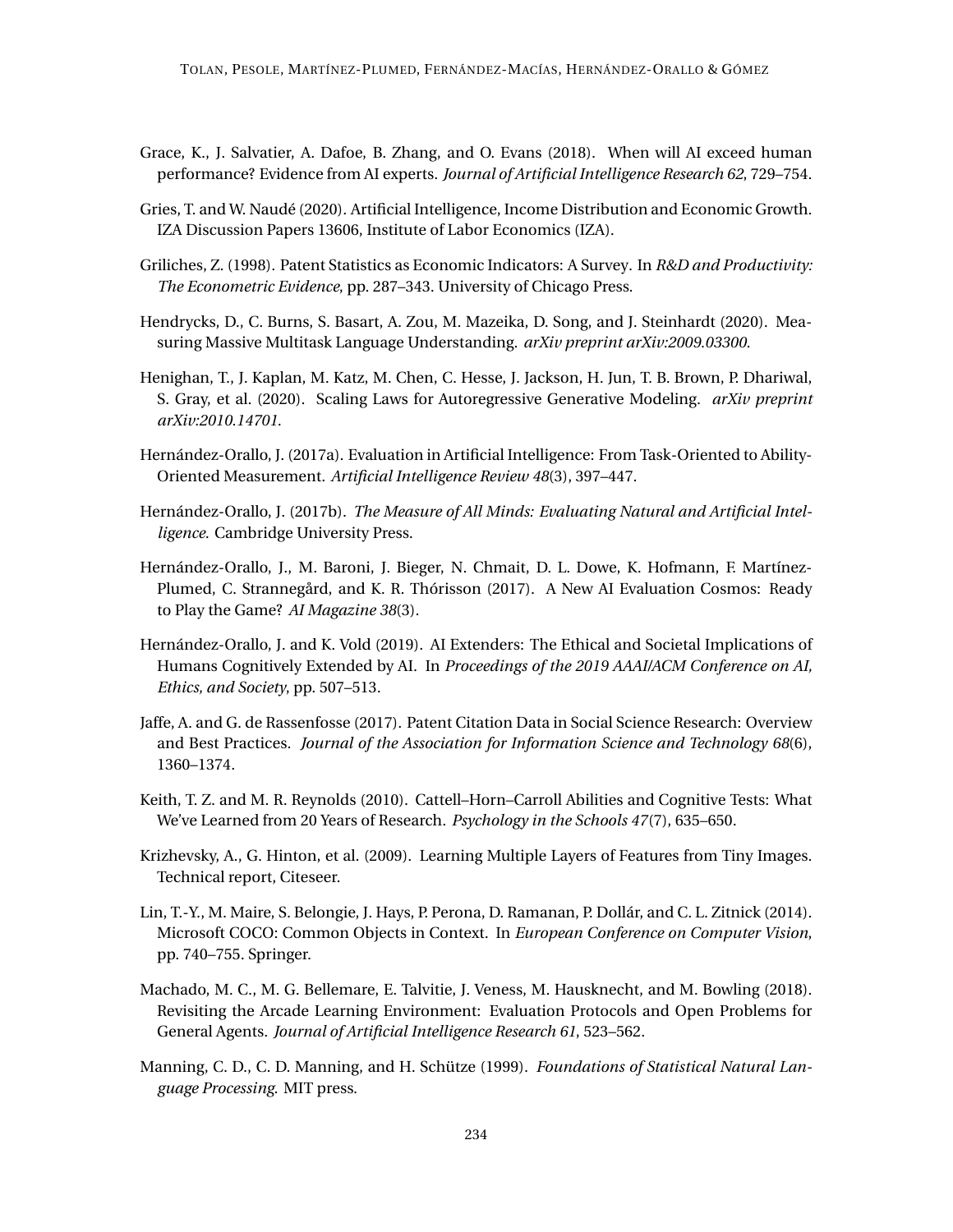- <span id="page-44-10"></span>Martínez-Plumed, F., S. Avin, M. Brundage, A. Dafoe, S. Ó. hÉigeartaigh, and J. Hernández-Orallo (2018). Accounting for the Neglected Dimensions of AI Progress. *arXiv preprint arXiv:1806.00610*.
- <span id="page-44-4"></span>Martínez-Plumed, F., E. Gómez, and J. Hernández-Orallo (2020a). Tracking AI: The Capability is (Not) Near. In *Proceedings of the Twenty-six European Conference on Artificial Intelligence*. IOS Press.
- <span id="page-44-5"></span>Martínez-Plumed, F., E. Gómez, and J. Hernández-Orallo (2020b). Tracking the Evolution of AI: The AIcollaboratory. In *Proceedings of the 1st International Workshop: Evaluating Progress in Artificial Intelligence (EPAI 2020)*.
- <span id="page-44-11"></span>Martinez-Plumed, F. and J. Hernandez-Orallo (2018). Dual Indicators to Analyse AI Benchmarks: Difficulty, Discrimination, Ability and Generality. *IEEE Transactions on Games*, 1–1.
- <span id="page-44-6"></span>Martínez-Plumed, F., S. Tolan, A. Pesole, J. Hernández-Orallo, E. Fernández-Macías, and E. Gómez (2020). Does AI Qualify for the Job? A Bidirectional Model Mapping Labour and AI Intensities. In *Proceedings of the AAAI/ACM Conference on AI, Ethics, and Society*, pp. 94–100.
- <span id="page-44-1"></span>Mnih, V., K. Kavukcuoglu, D. Silver, A. A. Rusu, J. Veness, M. G. Bellemare, A. Graves, M. Riedmiller, A. K. Fidjeland, G. Ostrovski, S. Petersen, C. Beattie, A. Sadik, I. Antonoglou, H. King, D. Kumaran, D. Wierstra, S. Legg, and D. Hassabis (2015). Human-Level Control Through Deep Reinforcement Learning. *Nature 518*, 529–533.
- <span id="page-44-14"></span>Mokyr, J., C. Vickers, and N. L. Ziebarth (2015). The History of Technological Anxiety and the Future of Economic Growth: Is This Time Different? *Journal of Economic Perspectives 29*(3), 31–50.
- <span id="page-44-8"></span>Müller, V. C. and N. Bostrom (2014). Future Progress in Artificial Intelligence: A Poll Among Experts. *AI Matters 1*(1), 9–11.
- <span id="page-44-9"></span>Müller, V. C. and N. Bostrom (2016). Future Progress in Artificial Intelligence: A Survey of Expert Opinion. In *Fundamental Issues of Artificial Intelligence*, pp. 555–572. Springer.
- <span id="page-44-7"></span>Nedelkoska, L. and G. Quintini (2018). Automation, Skills Use and Training. *OECD Social, Employment and Migration Working Papers* (202).
- <span id="page-44-13"></span>Nuti, S. V., B. Wayda, I. Ranasinghe, S. Wang, R. P. Dreyer, S. I. Chen, and K. Murugiah (2014). The Use of Google Trends in Health Care Research: A Systematic Review. *PloS one 9*(10), e109583.
- <span id="page-44-0"></span>Polanyi, M. (1966). The Logic of Tacit Inference. *Philosophy 41*(155), 1–18.
- <span id="page-44-12"></span>Preis, T., H. S. Moat, and H. E. Stanley (2013). Quantifying Trading Behavior in Financial Markets Using Google Trends. *Scientific Reports 3*, 1684.
- <span id="page-44-3"></span>Purves, C., C. Cangea, and P. Veličković (2019). The PlayStation Reinforcement Learning Environment (PSXLE). *arXiv preprint arXiv:1912.06101*.
- <span id="page-44-2"></span>Rajpurkar, P., R. Jia, P. Liang, and . (2018). Know What You Don't Know: Unanswerable Questions for SQuAD. *arXiv preprint arXiv:1806.03822*.